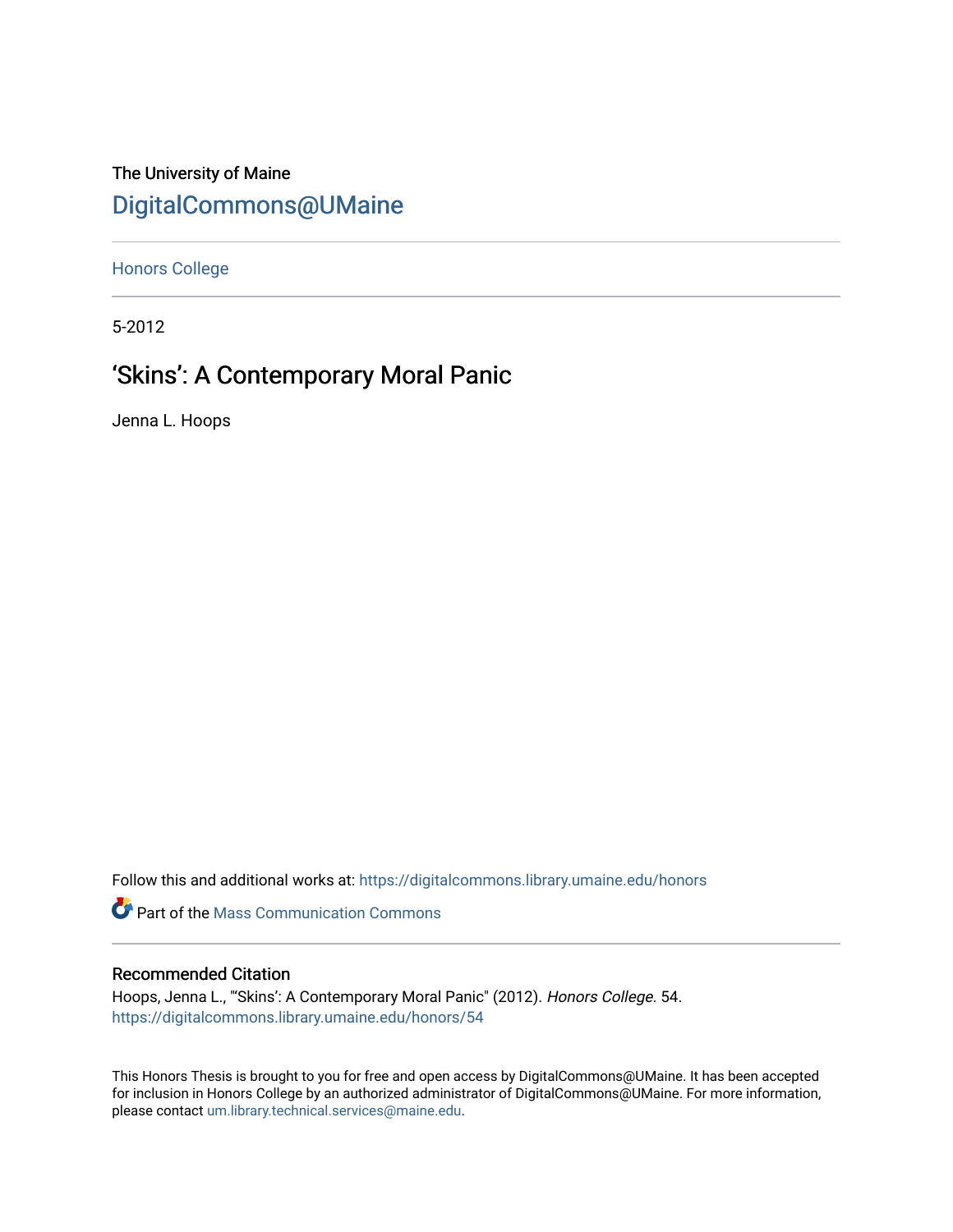# 'SKINS': A CONTEMPORARY MORAL PANIC

by

Jenna L. Hoops

A Thesis Submitted in Partial Fulfillment of the Requirements for a Degree with Honors (Mass Communication)

The Honors College

University of Maine

May 2012

Advisory Committee:

Eric E. Peterson, Professor of Communication and Journalism, Advisor Kristin M. Langellier, Professor of Communication and Journalism Henry A. Garfield, Adjunct Professor of English Justin D. Martin, Honors Preceptor of Journalism John C. Sherblom, Professor of Communication and Journalism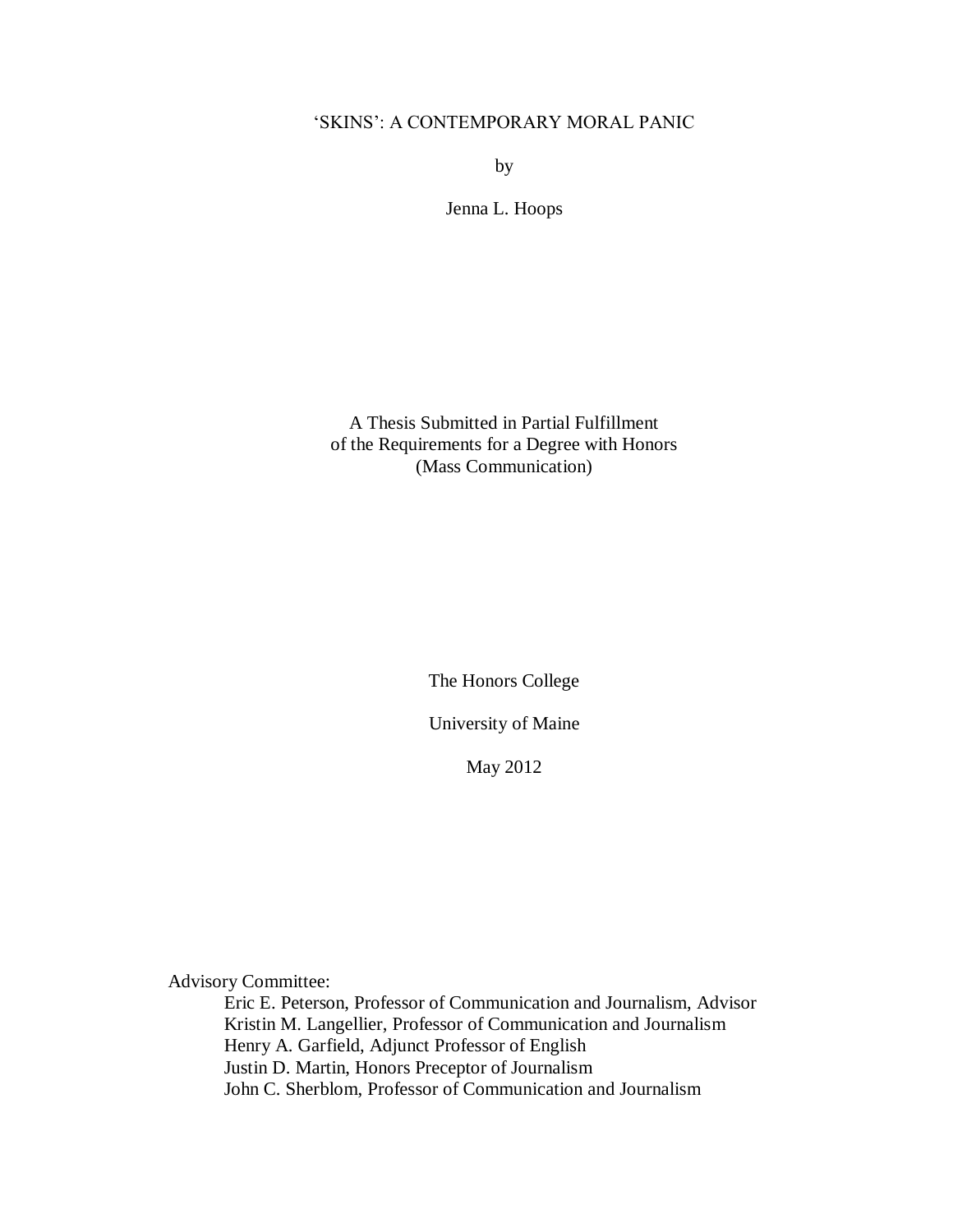#### **ABSTRACT**

A moral panic is public opposition -- often highly emotional and morally charged -- to popular culture content distributed using a new form of mass communication. My thesis will be an analysis of commentary about the television show, *Skins*, which aired in 2011 on MTV. Opposition to the show focused on its portrayals of drug use, sexuality, and immoral behavior by actors under the age of 18. First, I will research the history of moral panics drawing on mass communication scholarship in order to identify the common aspects of media panics. Second, I will analyze commentary on the show *Skins* to determine the extent to which it incorporates the aspects of a moral panic. I will limit my analysis to commentary taken from major newspapers and web-based news sources during 2011. By way of conclusion, I will discuss the implications of this analysis for mass communication scholarship.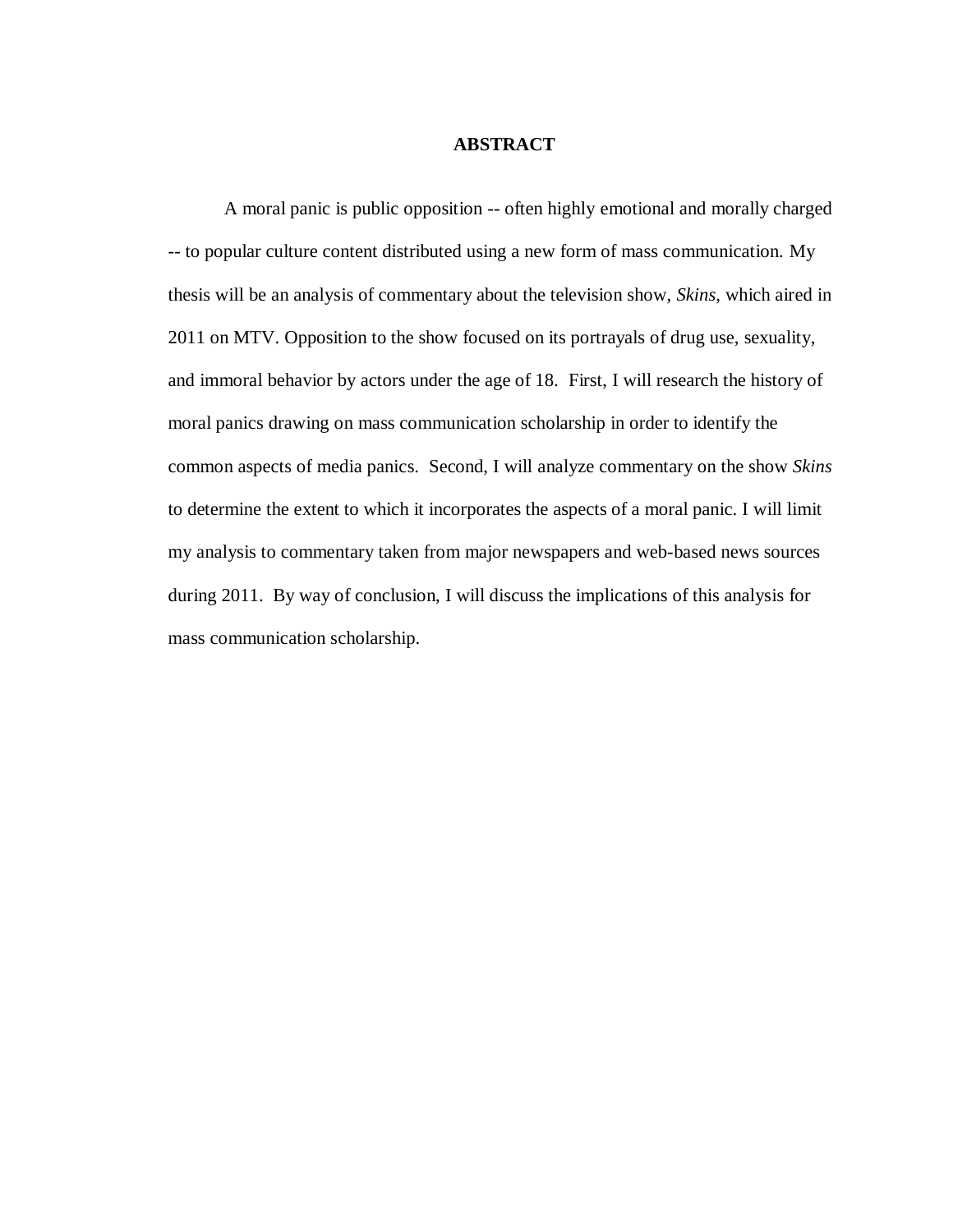# **TABLE OF CONTENTS**

| Definition                     | 1                |
|--------------------------------|------------------|
| <b>Seven Key Features</b>      | $\mathbf{1}$     |
| <b>Research Question</b>       | 8                |
|                                | $\boldsymbol{9}$ |
| MTV's Skins                    | 9                |
| Method of Analysis             | 10               |
|                                |                  |
| <b>Key Features Analysis</b>   | 11               |
|                                | 24               |
| <b>Summary of Key Features</b> | 24               |
| <b>Summary of Analysis</b>     | 26               |
| <b>Importance of Research</b>  | 28               |
|                                |                  |
|                                | 33               |
|                                | 75               |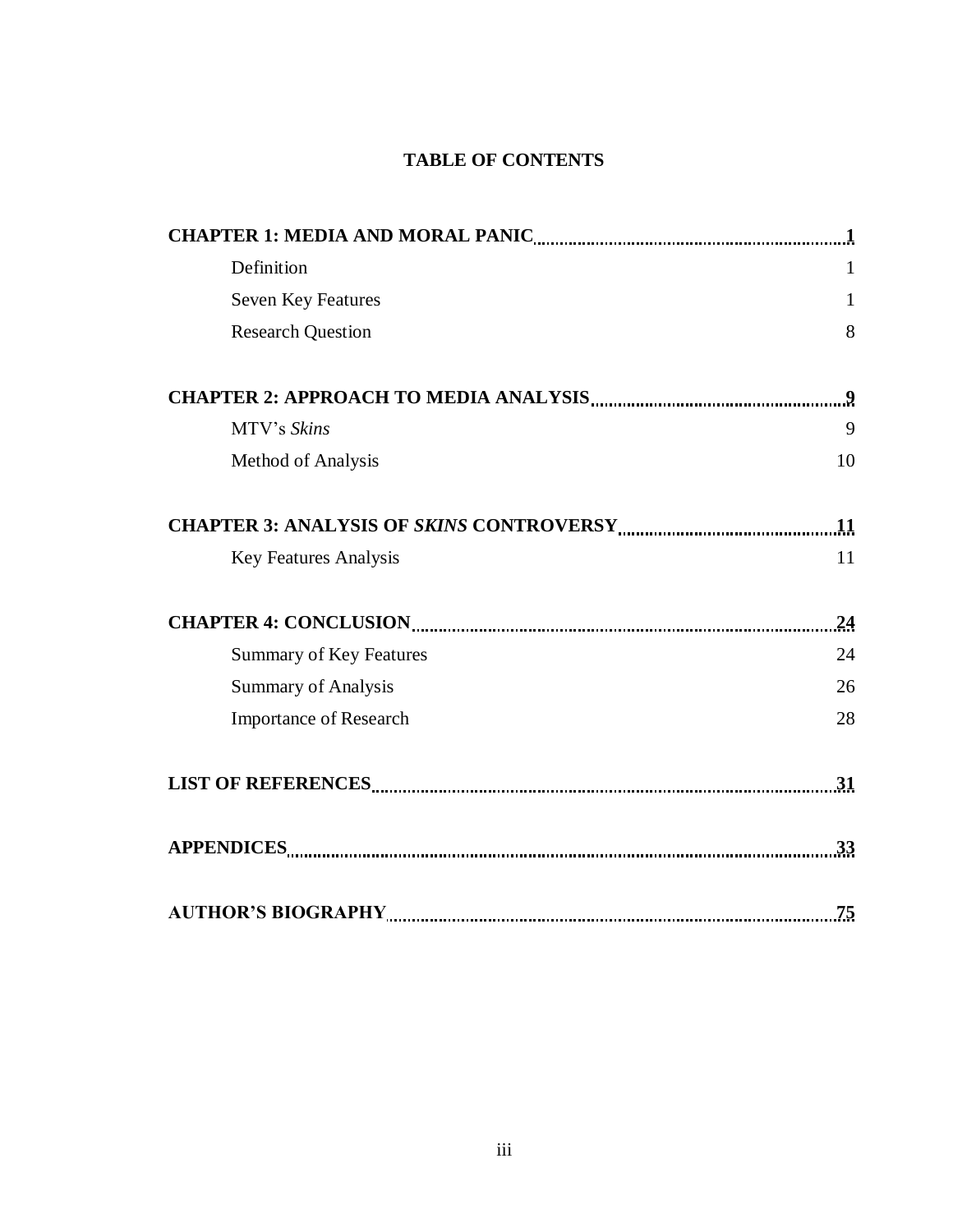#### **CHAPTER 1: MEDIA AND MORAL PANIC**

#### **Definition**

A moral panic is the term for an issue that is exploited by the media and moral authorities in society due to its controversial nature. A media panic occurs when, "A condition, episode, person or group of persons emerges to become defined as a threat to societal values and interests; its nature is presented in a stylized and stereotypical fashion by the mass media; the moral barricades are manned by editors, bishops, politicians and other right thinking people" (Cohen, 1973). When the moral structure of society is seen as threatened, there are many steps that happen that turn the controversy into a media panic. There are five key features of a media panic, as described by Goode and Ben-Yehuda (1994) in addition to two characteristics of a moral panic as described by Stanley Cohen (1973).

## **Seven Key Features**

The first key feature is concern. This feature refers to the initial events that cause concern or spark anxiety and fear among members of the public due to the way the behavior challenges what is seen as the norm. When a group's behavior threatens the moral code and defies social rules, concern can cause a moral panic to arise if moral authority and those who shape public opinion take an interest in stopping this behavior.

An example of concern in the history of moral panics can be seen in the reaction to fighting and rock throwing that took place on Easter Sunday in Clactan, England in 1964. A group of youths took to the streets instigating a small riot; news media publicized the incident, which led the public to be concerned about the group of youths (Cohen, 1973). That initial incident that sparked public and media concern began a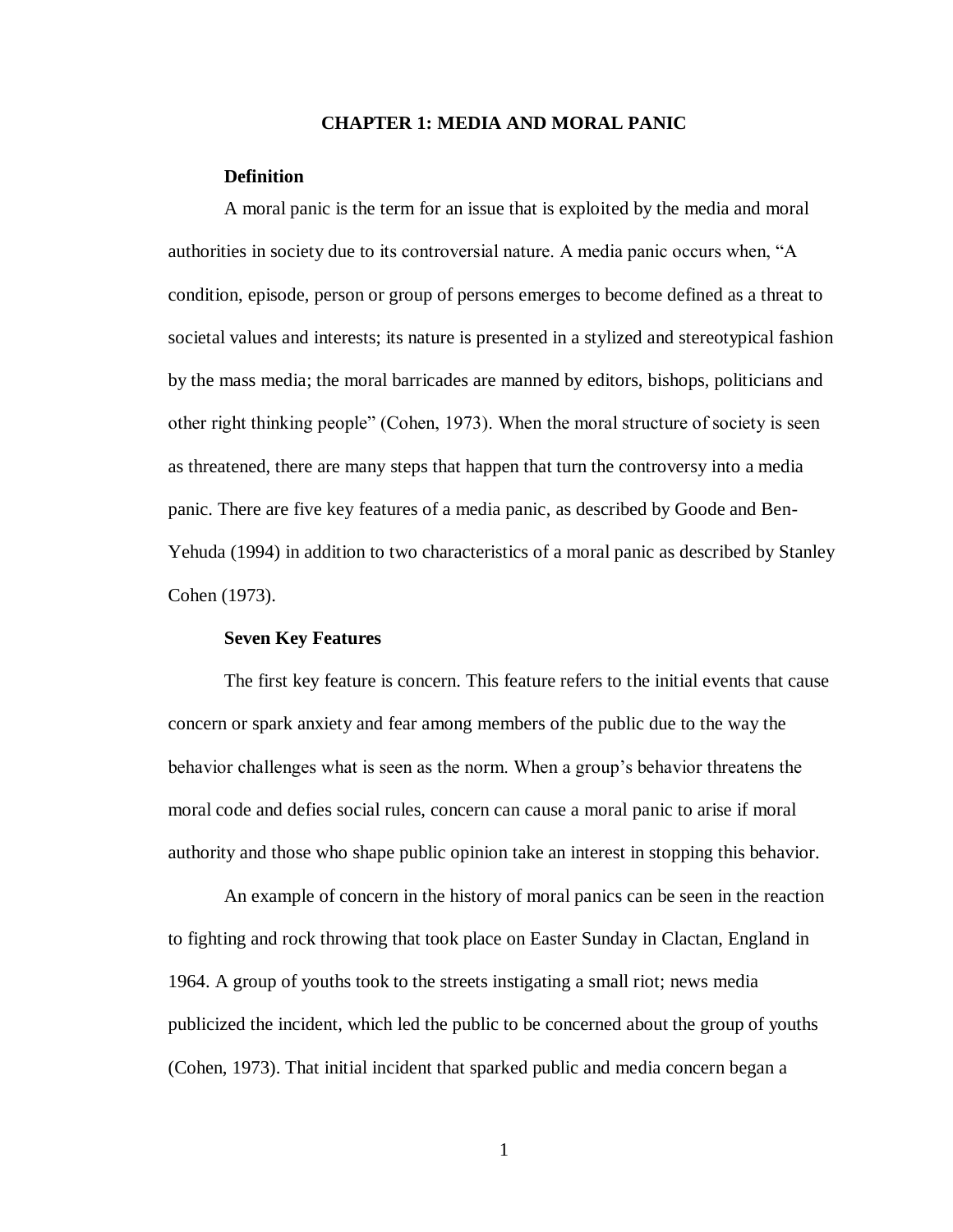media-driven moral panic against the mods and rockers of England (Goode & Ben-Yehuda, 1994).

The next key feature, hostility, is referring to the two sides of the controversy. The folk devils are the main players in the deviant behavior, and the moral guardians are the people or public groups speaking out against the behavior (1994). The hostility arises between the two groups because of the moral guardians' opposition to the immoral behavior of the folk devils; good versus bad. In the example of the mods and rockers from 1960's England, the youth partaking in the punk culture played the folk devils responsible for deviant behavior that threatened moral authority in society. The police, news media, and politicians that spoke out against them played the role of the moral guardians. These two roles make up the hostility characteristic of a moral panic.

The third key characteristic in a moral panic is consensus. There has to be some sort of agreement among members of society in opposition to the group or groups participating in the deviant behavior. There also needs to be a consensus that the threat to society posed by the folk devil is significant and requires taking action against. While consensus is essential in moral panics, the amount of agreement by moral authorities varies throughout history. The more agreement there is, especially from public figures such as police and politicians, the larger the moral panic will be and consequently there will be more public support of stopping the deviant behavior. For example, there was a consensus of a perceived threat by the police, politicians and news media in England towards the mods and rockers which gave the moral guardians strength in stopping the behavior. The public as a whole regards those that hold positions of authority, such as police, people in the clergy and politicians, as reliable sources for information as well as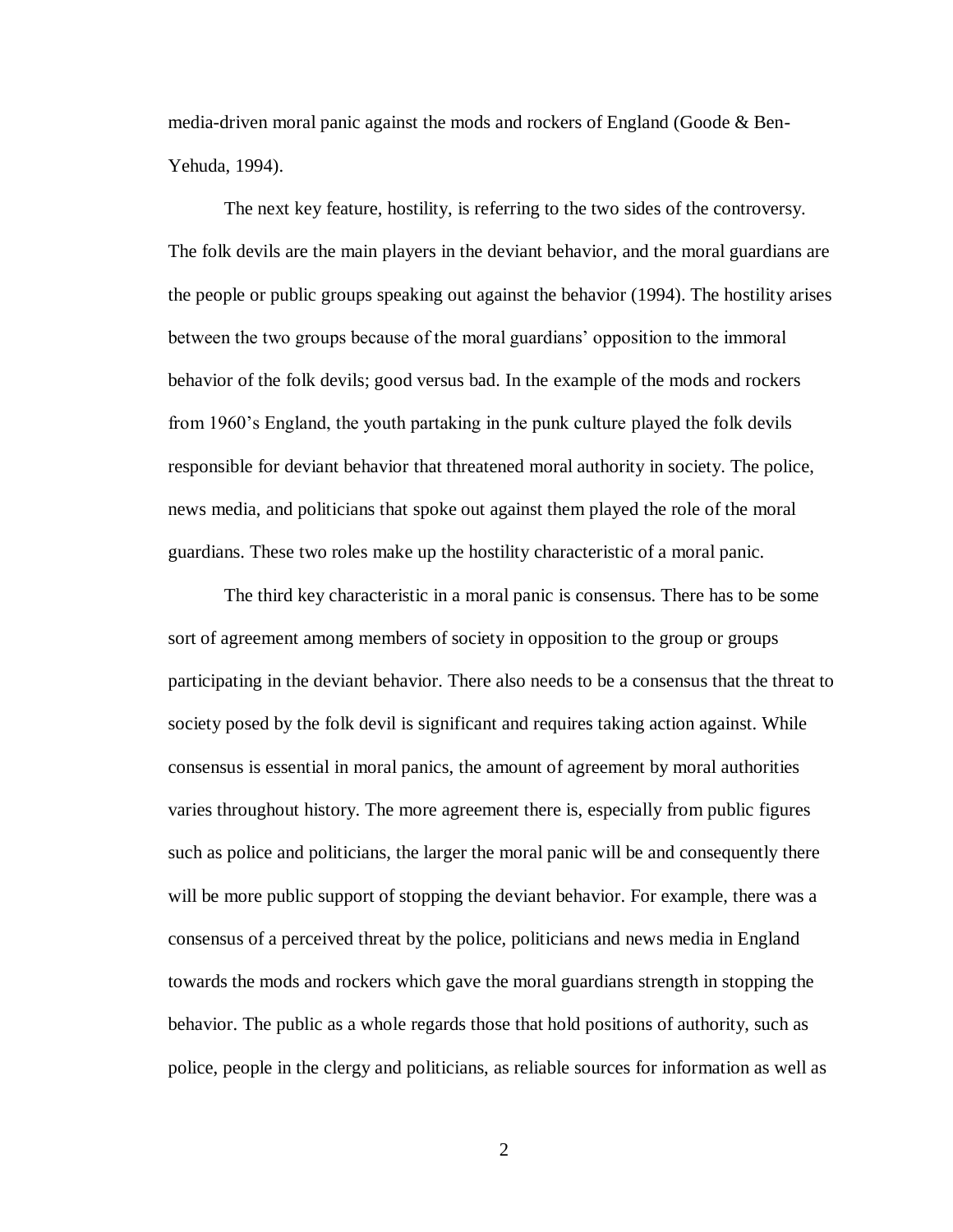guidance (Cohen, 1973). In the situation of the mods and rockers in England, the news media sensationalized the small riot, which created fear in the public and a call for action to control the group of youths. The authorities taking action against the mods and rockers legitimized the public's concern, allowing the issue to grow.

The fourth key feature in a moral panic is the panic itself. After the issue and the key players are identified, there is an exaggeration of the issue and the threat it poses to society, known as disproportionality. The perceived threat is much greater than the actual threat. Goode and Ben-Yehuda (1994, p. 158) described disproportionality as a case where "objective molehills have been made into subjective mountains." However, the amount of disproportionality regarding an issue is subjective based upon who is examining the issue and their opinion of the behavior in question (Goode and Ben-Yehuda, 1994).

"Moral Panics" by Kenneth Thompson (1990, p. 28) states that, "the mass media goes some way towards accounting for the new wave of perceived social problems, and this offered fertile ground for claims-makers—those who wished to make a claim on public opinion and public authorities for attention and resources." Thompson claims that mass media play a major role in moral panics by being the outlet for groups, such as the Parental Television Council in the *Skins* controversy, who publically announce their opinion in order to gain awareness. The growth of mass media gives those in the role of moral guardians an easy outlet for their story to be talked about and sensationalized. Media organizations need a continuous source of news stories. Moral panics provide one such source. There is an interrelated relationship between media practices and controversies becoming moral panics.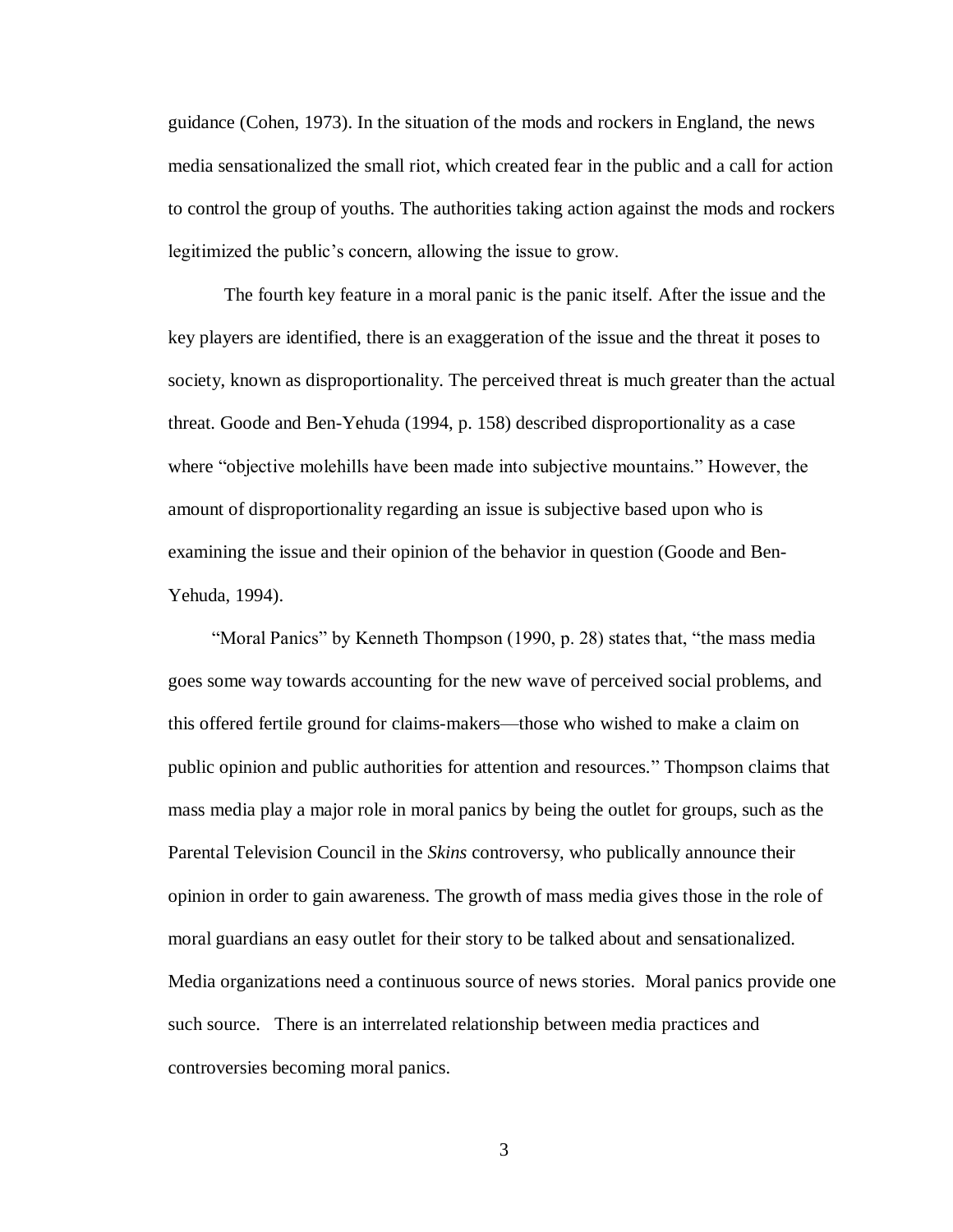The disproportionality factor in the mods and rockers moral panic was evident in the initial reaction to the small disturbance in Clactan, England that led to massive news coverage and the public formation of the folk devil and moral guardians in the situation. While there was an incident in Clactan, the sensationalized story that was reported by the news media led to widespread public concern and an inflated version of the actual situation (Cohen, 1973). Without the disproportionality factor a situation cannot rise to the level of moral panic, for the perceived threat and the actual threat must be different.

The fifth and final key factor in a media panic, as defined by Goode and Ben-Yehuda (1994), is the mass communication portrayal and reporting of the panic and the length and depth to which it is reported on, known as the volatility. Media coverage is the primary way in which a controversial issue becomes a public issue in society. The volatility of the issue describes how the problem erupts suddenly and then it subsides quickly too. Moral panics happen fast and while they may go away for some time, it is likely that they will reappear again in the future.

However, the volatile characteristic of moral panics does not mean that there are never long-lasting cultural or legal consequences from the issue. For example, the mods and rockers in England met with major opposition after the Clactan incident within just 24 hours. Media organizations moved to promote the issue and bring more people on board to speak out against it; however, even with that large of a reaction to the issue, it did not last over the years. While not much had changed due to the specific moral panic, the fascination with the mods and rockers deviant behavior dissipated (Cohen, 1973).

Cohen (1973) added two more elements of a moral panic to Goode and Ben-Yehuda's five characteristics that he felt were particularly important. The first concerns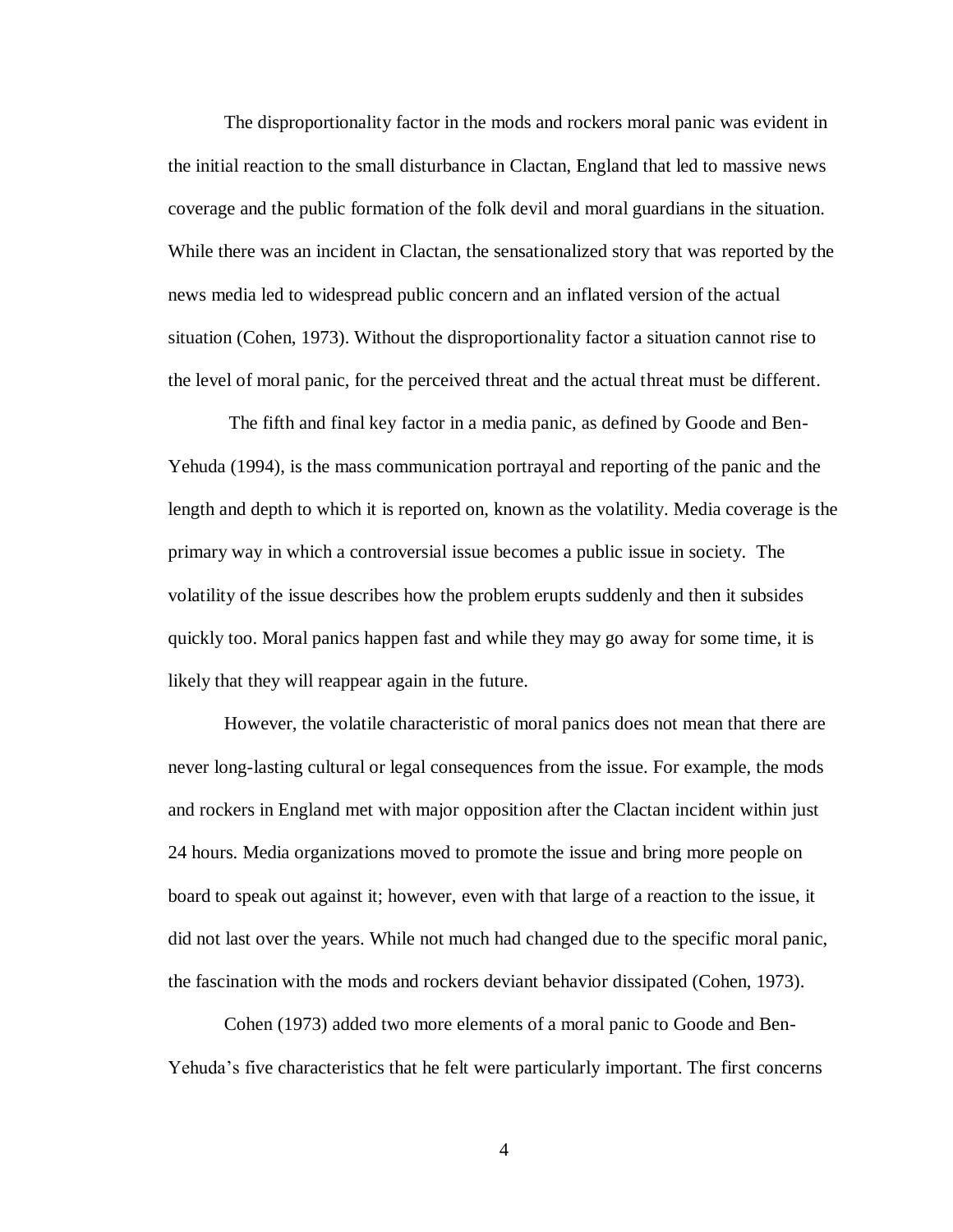the moral dimension of the social reaction. This dimension refers to the depth to which people are affected by the controversy and how it affects the way in which they view themselves. In other words, how deeply affected are people by the deviant behavior. When something challenges the morals of society, such as the mods and rockers in England, there is a perceived threat that suggests that if nothing is done to stop the current behavior, then all youth will follow in these footsteps. The social dimension of this reaction is based on the public looking inward at themselves and their lives and realizing they do not want their society to become a group of deviants who disregard moral and legal authority (Cohen, 1973).

The second component of a media panic that Cohen (1973) saw as inherently important was the idea that the deviant conduct in question is somehow symptomatic, that is, the reaction to the controversy is linked to other controversies or issues beyond the current problem. Cohen added this component because he believed that the reactions of the social guardians to certain controversial issues are based on past problems and a major factor in the social anxiety of the current issue is based upon the past.

In the situation of the mods and rockers, while the original act in Clactan, England sparked the media attention to the group it was not just because of that incident that there was a moral panic surrounding it. The reactions of the social guardians such as the public and police were based on their notion that one bad act would lead to another and something needed to be done to stop the behavior before it got out of control. This thought process is based upon past incidents that possibly got out of hand or the fear of losing control of a society. The strong and instant reaction is what Cohen (1973) means when he says that the deviant behavior is somehow symptomatic.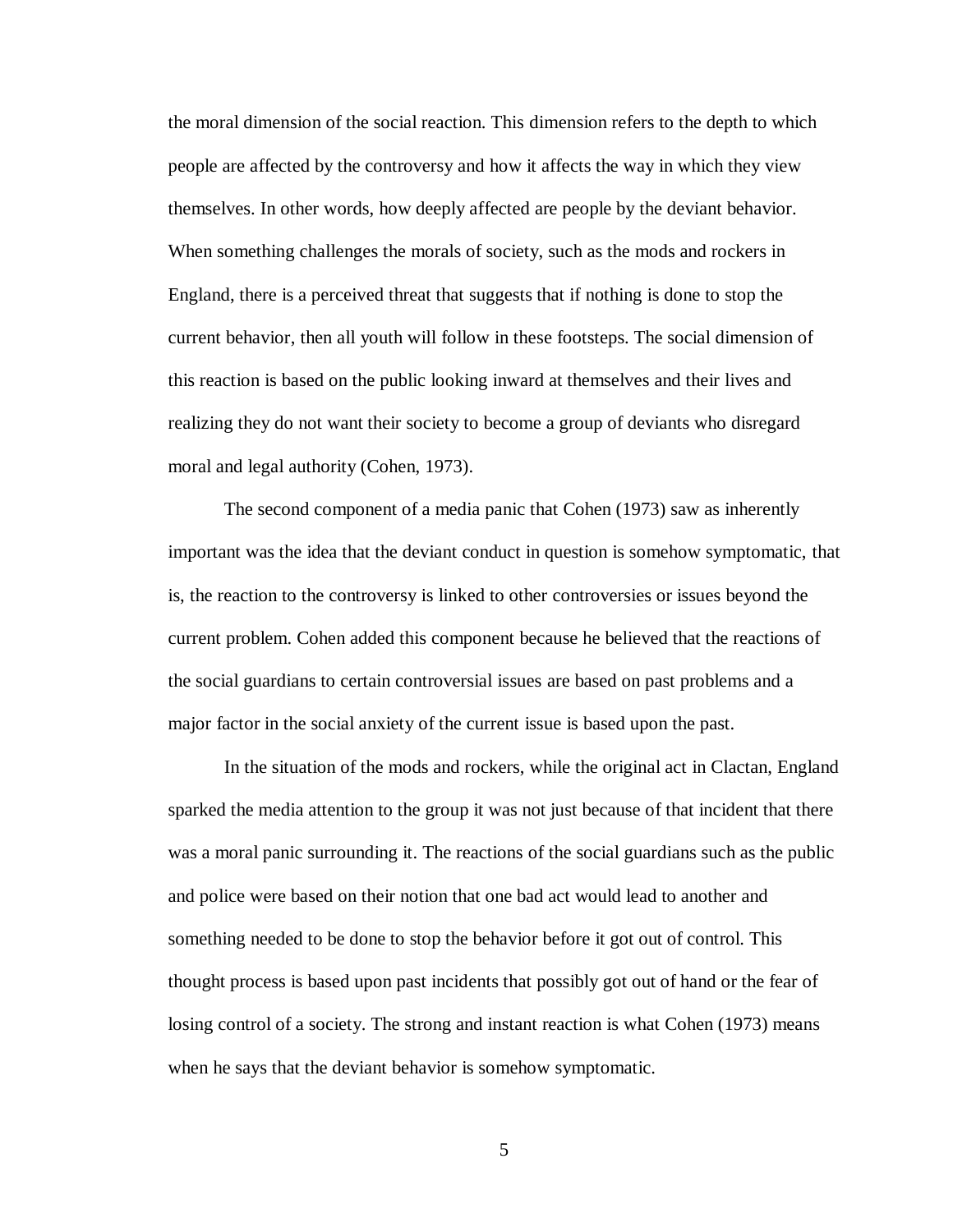Another major component in a moral panic is the person or group of persons that is put in the role of the folk devil. Goode and Ben-Yehuda (1994, p. 156) in "Moral Panics: Culture, Politics and Social Construction" say that, "In response to the exaggerated concern, "folk devils," are created, deviant stereotypes identifying the enemy, the source of the threat, selfish, evil wrongdoers who are responsible for the trouble." The role of the folk devil is important in a moral panic for it is the driving force behind the issue. The main person or group of persons responsible for exaggerating the issue and bringing it to the public's attention use fears about the folk devil in order to gain a following in their opposition to the situation.

The moral guardian is commonly a group or person that holds some authority or moral authority in society and has the means to bring an issue to light through mass communication and other authoritative people and/or groups. In agreement with Cohen's research, Bryan E. Denham (2008, p. 946) in, "Folk Devils, News Icons and the Construction of Moral Panics," quotes Jock Young (1977) when explaining the importance of the folk devil and the moral guardian roles in a moral panic. The two roles are the primary forces, "In describing the process that occurs when powerful groups target the purported deviance of smaller ones. By amplifying, or drawing broader attention to deviant behaviors, groups with power re-affirm accepted moral boundaries." The moral guardian in the moral panic situation is the one who is responsible for the perceived issues' growth and the amplification of it in the public sphere. It is the moral guardian who is the primary source that brings the issue enough attention to embody all of the components of a moral panic as stated by Cohen, Ben-Yehuda and Goode.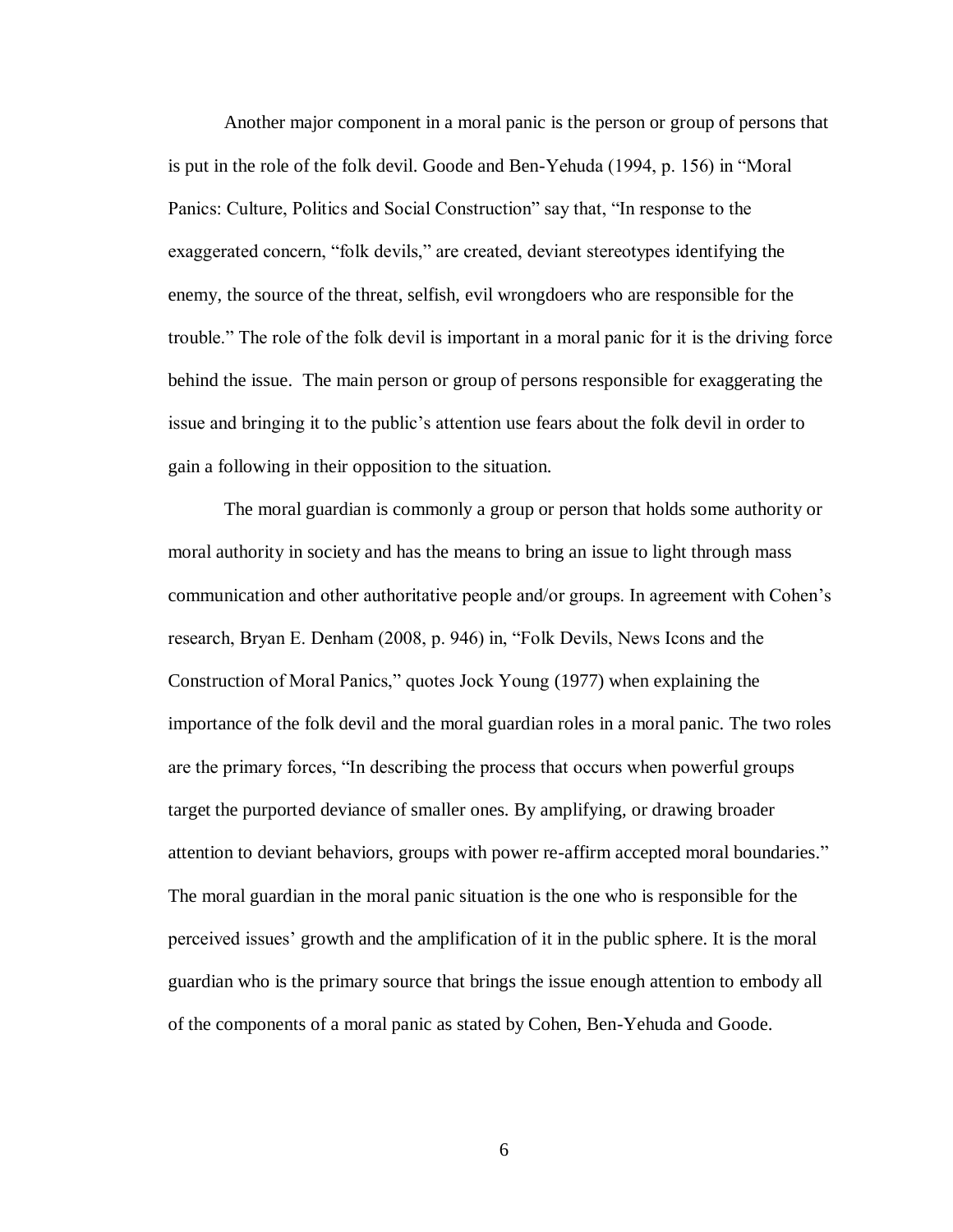Actions that can be classified as deviant behavior within a moral panic are the behaviors or ideas that challenge or are in direct opposition to hegemonic values and moral codes currently in place within that society. Commonly, deviant behavior challenges the conservative perspective and it is conservative groups that act as the moral authority in the situation. However, media representatives, police and other public officials who have no political bias or traditional stance on the issue can support opposition to a group's behavior or ideas. As long as an authoritative figure can be viewed as leading the opposition against the folk devil then news accounts and public concerns will commonly follow.

The final major component of a moral panic is the aftermath and what is affected due to the moral guardian's actions against the deviant behavior in question. "Media, Morality, and Madness: The Case against Sleaze TV," by Jo Tavener (2000, p. 68), states, "Moral panics are ideological frameworks that proscribe the meaning and moral significance of concrete events and behaviors." This statement provides a simple way to look at moral panics and how the ideological framework surrounding the moral panic provides a basis of change in order to preserve the hegemonic values that the behavior challenged and the moral code that it threatened.

Ben-Yehuda and Goode (1994, p. 169) refer to the inevitable aftermath effects of the moral panic when they state that, "Moral panics are not like fads, trivial in nature and inconsequential in their impact. Even those panics that seem to end without institutional impact often leave normative or informal traces that prepares us for later or panics or other events." When an issue has gained the interest of so many public figures and media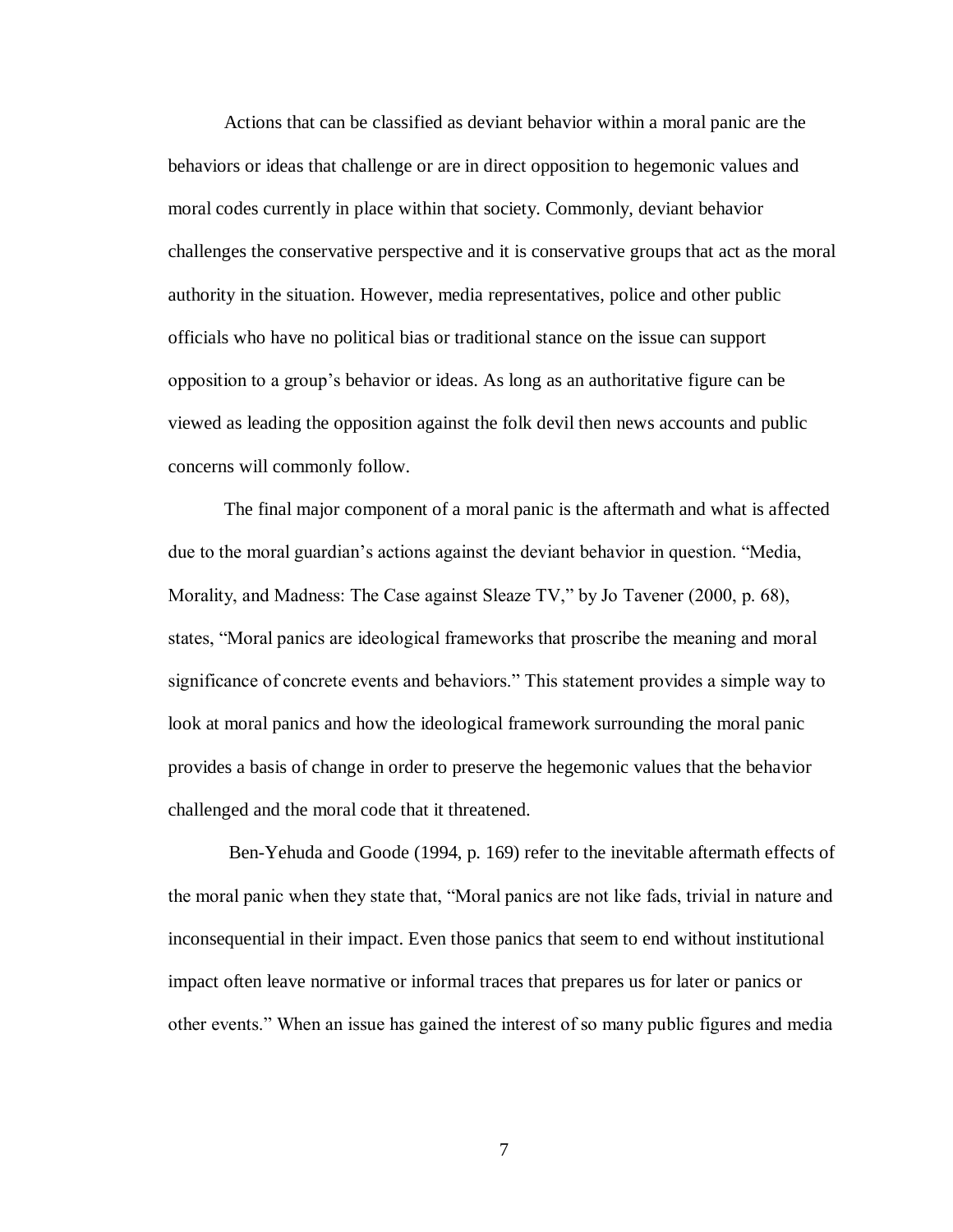representatives, there has to be some sort of conclusion that eases the anxieties felt by the people after becoming aware of the situation.

# **Research Question**

To what extent can the show *Skins*, and the controversy that surrounded it, be considered a moral panic based on the required seven key features stated by Stanley Cohen, Erich Goode and Nachman Ben-Yehuda?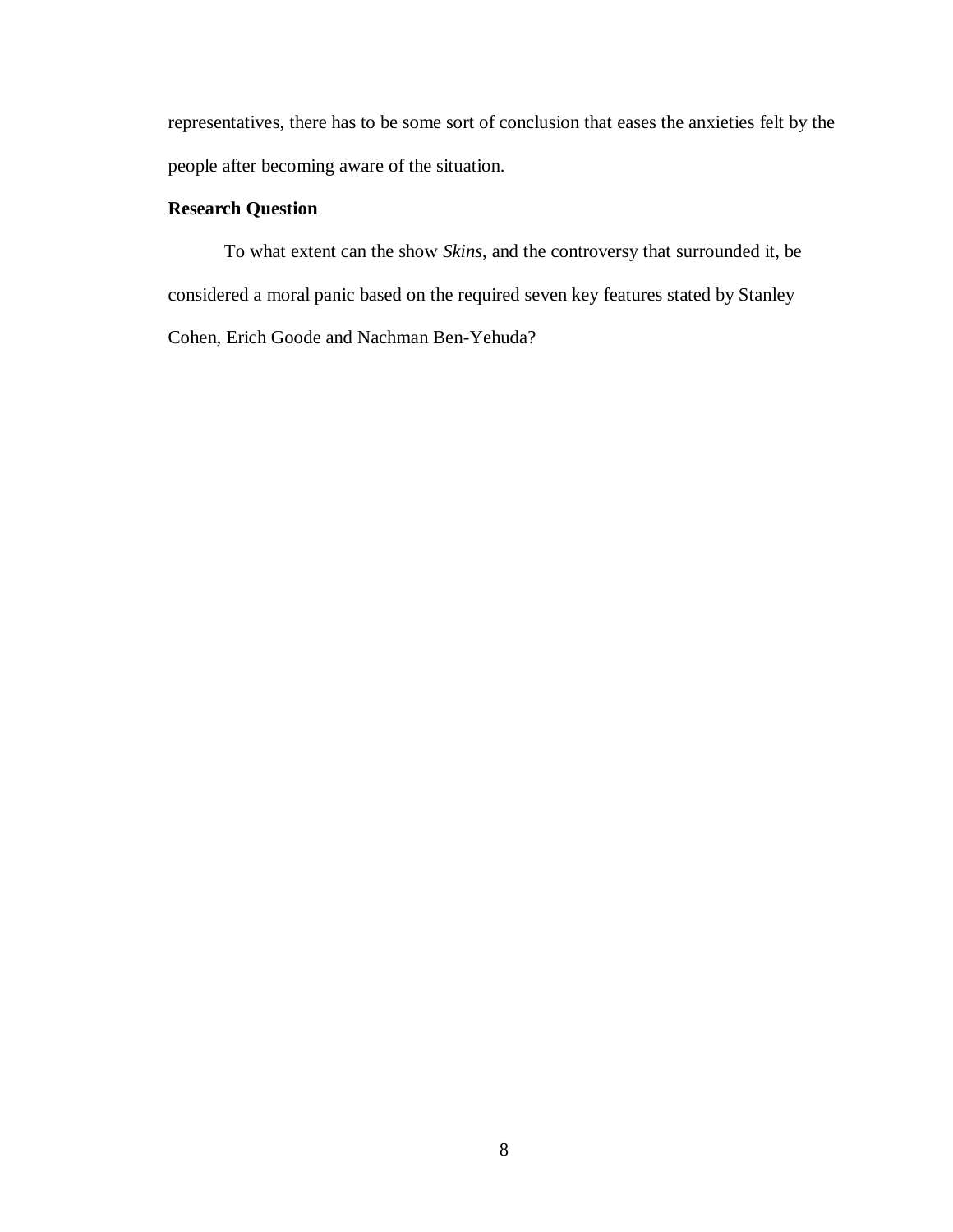#### **CHAPTER 2: AN APPROACH TO MEDIA ANALYSIS**

#### **MTV's** *Skins*

*Skins* is a television show that premiered on MTV on January  $17<sup>th</sup>$ , 2011 and aired its tenth and final episode on March  $21<sup>st</sup>$ , 2011. The show was based on the British television show of the same name that aired throughout 2007. The show claimed to be an inside look at the lives of average teenagers as they struggled with substance abuse, emotional issues, and sexuality. This mix of topics led the Parental Television Council (PTC) to strongly oppose the show before it had even aired in January of 2011.

A brief plot summary of the show, as posted by MTV on their website, is that the show centers on the lives of seven teenagers as they deal with sexuality, drugs, friends and fights. MTV states, "Be it sex, drugs, the breadth of friendships or the depth of heartbreaks, *Skins* is an emotional mosh-pit that slams through the insanity of teenage years" (*About skins,* 2011). The show, while casting teenage actors and portraying the lives of teenagers, was rated TV-MA; this rating means the content is unsuitable for audience members under the age of seventeen. This rating caught the attention of many people and activists groups, such as the Parental Television Council, that would publically oppose the show's controversial content.

Although the American version of *Skins* aired in January of 2011, the show itself is based upon a British television show of the same name. While they share the same name and basic plot, the two shows shared different fates. The British *Skins* followed a group of teenagers as they grew up and dealt with many controversial issues; however, this version of the show was a favorite with fans and critics alike and went on to win a British Academy of Film and Television Arts award. The British show had five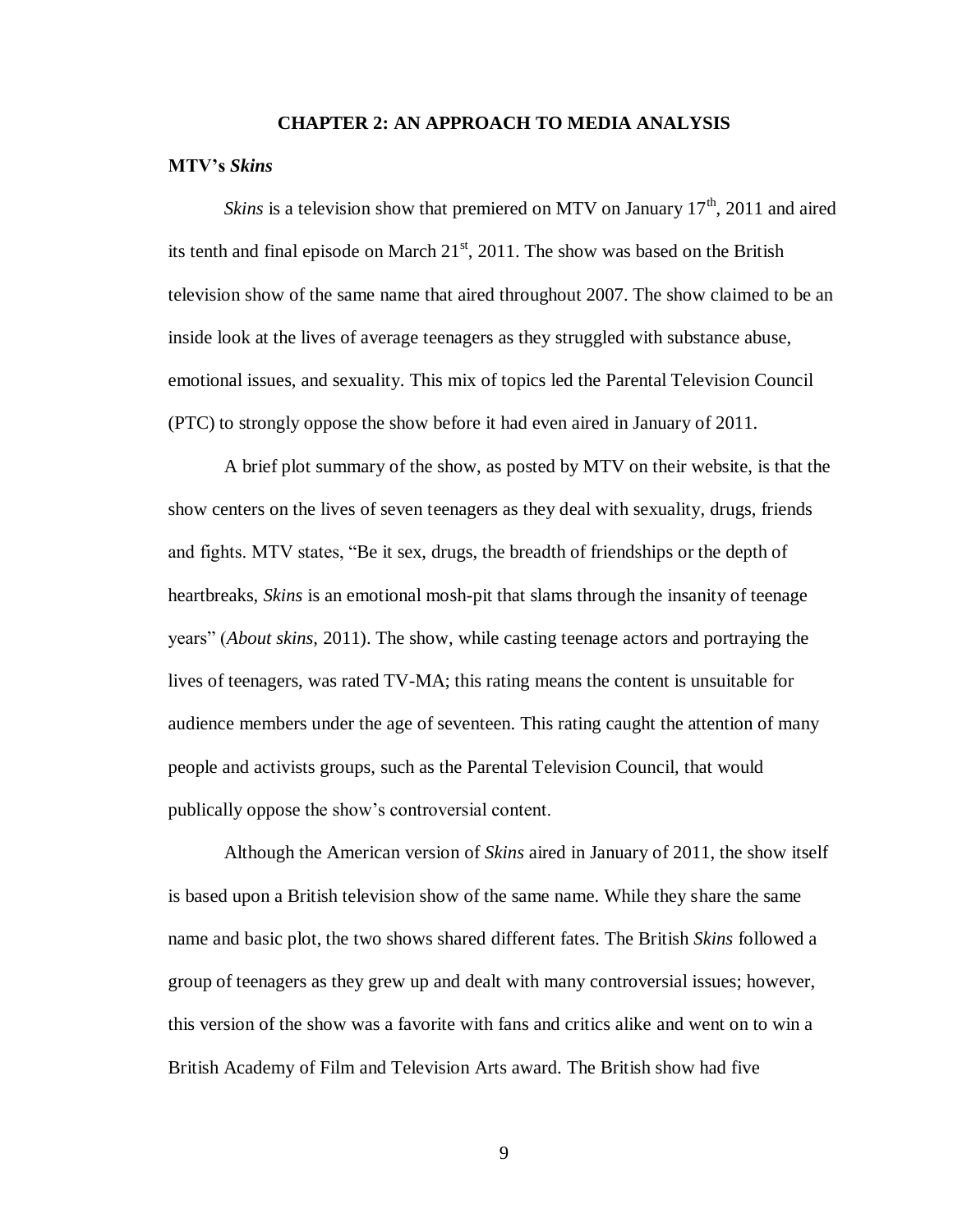successful seasons and the creators are currently working on a film adaptation of the show to be released in 2012. The U.S. version of *Skins* was only aired for one season and was cancelled after that due to poor ratings and backlash from advertisers.

## **Method of Analysis**

The method of analysis that will be used in the examination, discussion and conclusion part of this paper is a categorization of the reaction to *Skins* using the five key factors stated by Ben-Yehuda and Goode as well as the additional two stated by Stanley Cohen. I compare and evaluate whether or not the reaction to, and opposition of, the show *Skins* can be considered a contemporary moral panic. I examine publicity and news accounts about the show before it premiered, during its one and only season and after its last episode.

I examine material published by the *New York Times*, ABC News, MSNBC, *New York Daily News*, and Salon.com. In addition to the articles published by major news sources, I examine the Parental Television Council's press releases and public statements regarding the show *Skins* and its controversial content. I selected these media sources for the analysis based upon their reputation, popularity, role in the *Skins* controversy, and differing takes on the issue. Using various media outlets in this analysis will add an element of diversity to the commentary being analyzed. All documents used and/or referenced will be included in the appendices.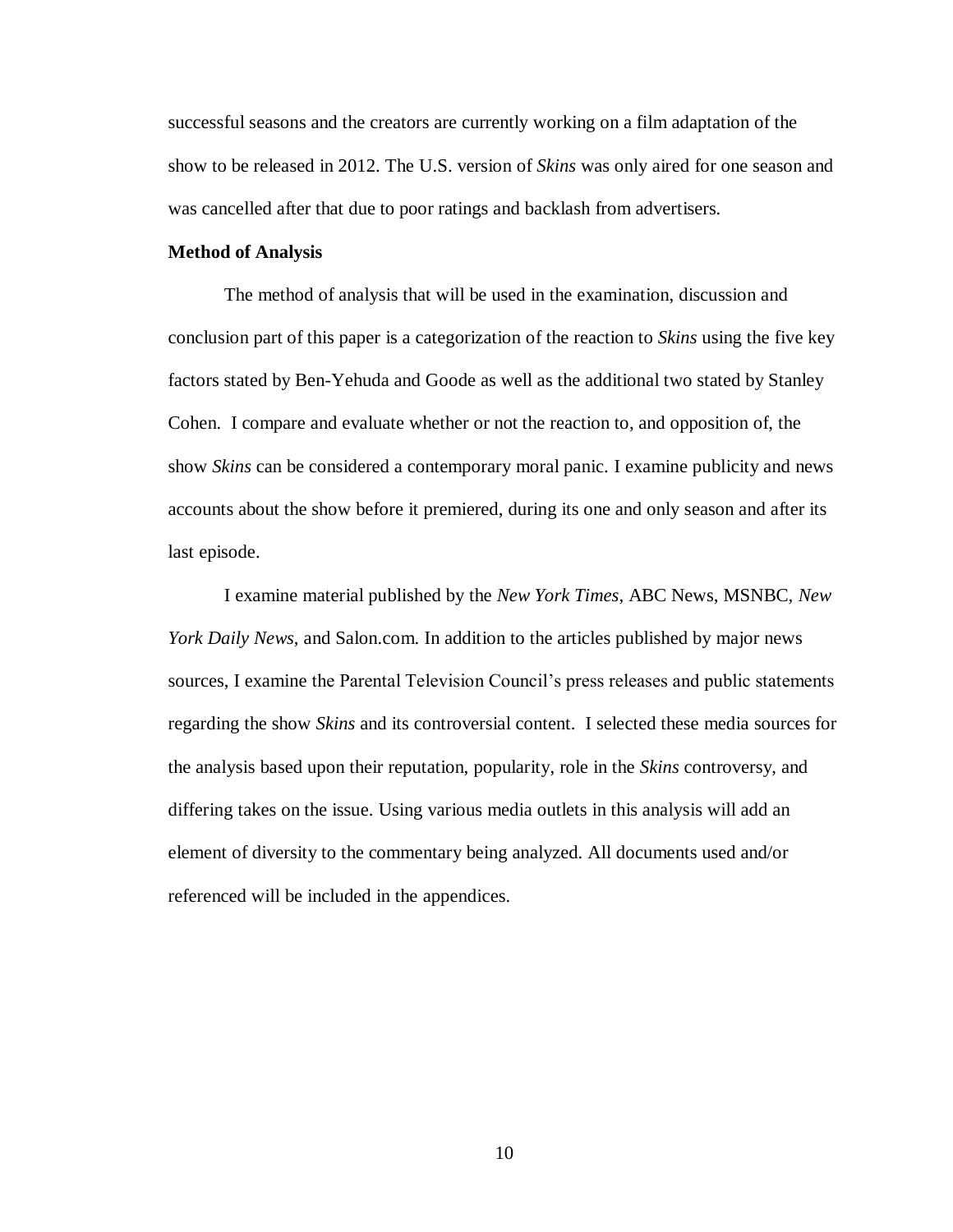# **CHAPTER 3: ANALYSIS OF 'SKINS' CONTROVERSY**

This chapter analyzes the controversy surrounding the MTV/Viacom television serious *Skins* which aired for one season from January 2011 to March 2011. As previously stated, this analysis is constructed by categorizing the commentary regarding the *Skins* controversy according to the key features of a moral panic- concern, hostility, consensus, disproportionality, volatility, the moral dimension of the social reaction, and the need for the deviant behavior to be symptomatic.

## **Key Feature Analysis**

## **Concern**

The controversy surrounding the Skins premiere and season began when, shortly prior to the airing of the premiere, the Parental Television Council added the MTV/Viacom show to their website and gave it their rating of appropriateness as a red light which means the show may include gratuitous sex, explicit dialogue, violent content, or obscene language, and is unsuitable for children. It is in these first weeks that the concern characteristic is evident. The concern feature refers to the initial event that causes concern or sparks anxiety among members of the public. This concern regards what is seen as deviant behavior that challenges or threatens the hegemonic values in society.

The PTC's website gave their overview of the show in which they stated several of the many episodes in which the show's content was extreme or immoral according to them. They stated on their website that,

Depictions of sex, violence and drug use among teenagers are graphic and extreme. In the current season's first episode, Effy challenges Cook, Freddie and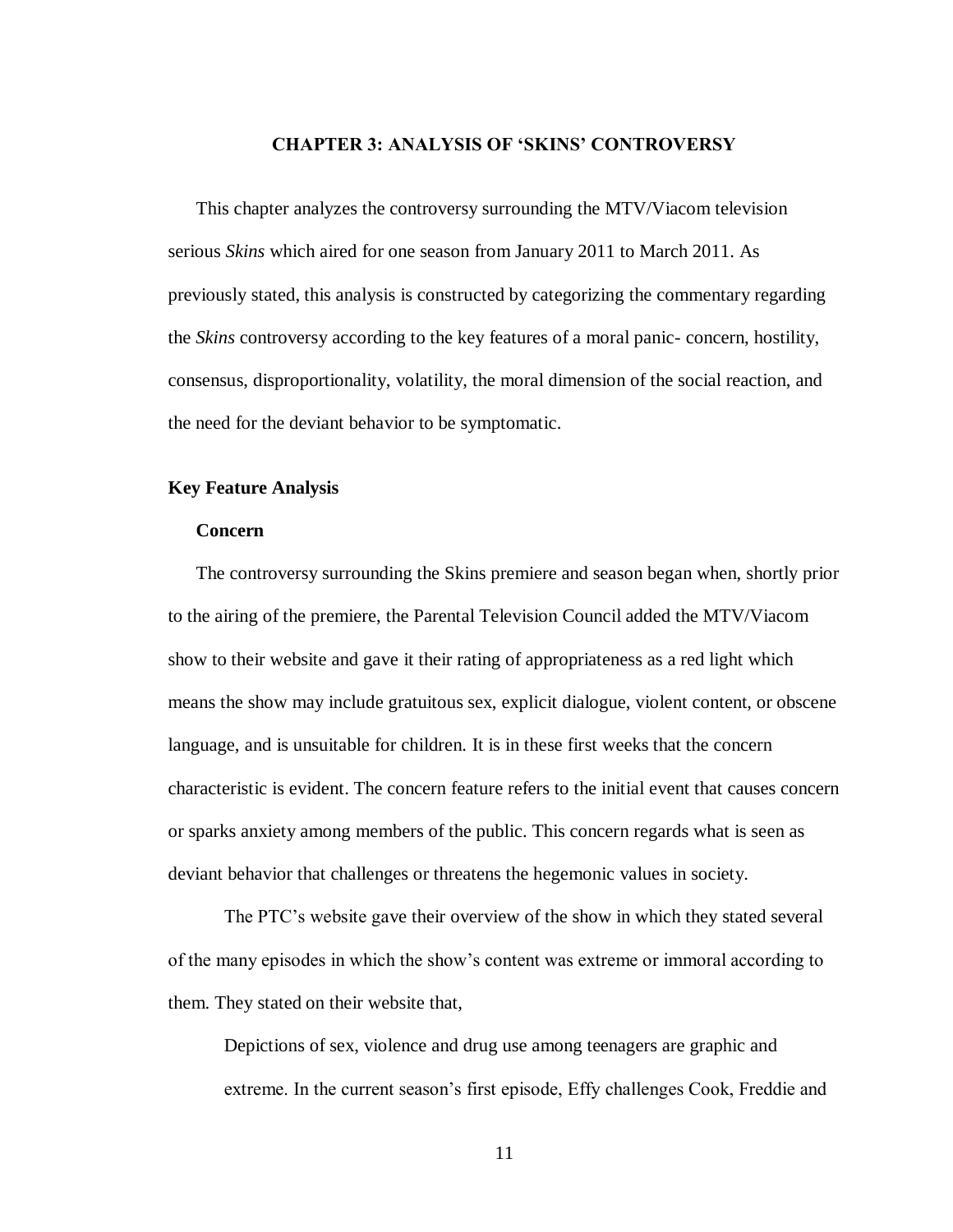JJ to break all of the school rules in one day. Cook smokes marijuana, drinks vodka, sets fire to his locker and exposes his genitalia to the school assembly. (see Appendix B)

This quote shows not only the content of the show but the way in which the Parental Television Council views it. There is major concern that the behavior on the show is "too graphic and extreme" for a young audience or for young actors to be portraying. The PTC demands that the content be toned down before it threatens the dominant values in society.

Almost immediately, the PTC began to take public action in opposition to the show *Skins*. Less than a week after the show's January 17<sup>th</sup>, 2011 premier, the Parental Television Council sent a letter to the Department of Justice and U.S. House and Senate Judiciary Committees stating that the PTC had found forty-two depictions and references to drugs and alcohol in the series premiere being dealt with by actors as young as fifteen.

The PTC announced publically in a press release on January  $20<sup>th</sup>$ , 2011 that they had indeed sent this letter because they believed that the show *Skins* was breaking existing federal child pornography laws. This initial charge of child pornography quickly caught the attention of news organizations, the producers of the show *Skins*, and members of the public (see Appendix C).

In the issue section of the PTC's website, which contains reviews on new movies and shows, the PTC state that one of their major concerns regarding the show *Skins* is its influence on viewers*.* They note that MTV has publically stated that the network has the ability to influence youth culture and that their viewers, primarily ages 15-17, are "Excited consumers and extremely impressionable and now is the time to influence their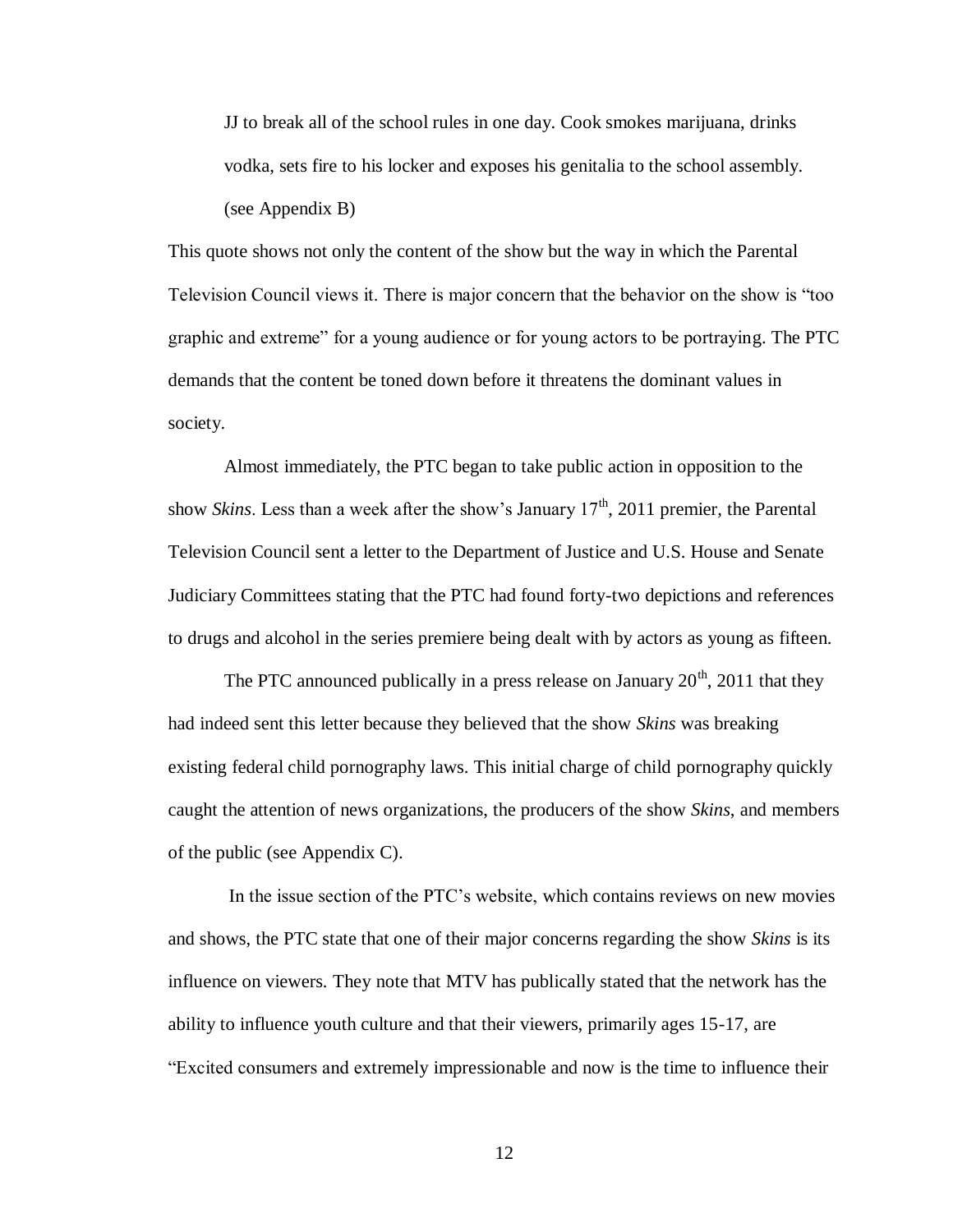choices (see Appendix B)." The Parental Television Council use this claim by MTV/Viacom regarding how impressionable they believe their audiences to be in order to justify the seriousness of their charge. The PTC use this claim to suggest that MTV is culpable if members of their audience emulate or are influenced by the behavior they see depicted on *Skins.* It is this claim of influence that the Parental Television Council regards as concerning and/or threatening about the television series *Skins.*

#### **Hostility**

Hostility is the feature of a moral panic that refers to the different sides of public opinion: the folk devils participating in the deviant behavior are juxtaposed with the moral guardians who attempt to stop the deviant behavior. In this instance, the Parental Television Council takes on the role of the moral guardian while MTV/Viacom takes on the role of the folk devil. The creation of these two sides is marked by the PTC's public opposition to the show and the producers/creators at MTV/Viacom defense of it. Furthermore, news accounts of the controversy position these organizations in opposition, with the sides of the issue being those that support the Parental Television Council's campaign against *Skins* opposed to those who support MTV/Viacom and the continuation of *Skins*.

The first instance of hostility in the *Skins* controversy is on January 20<sup>th</sup>, 2011 when the Parental Television Council, in an official press release, calls on the chairmen of the U.S. Senate and House Judiciary Committees and the Department of Justice to open an investigation regarding child pornography and exploitation on MTV's *Skins*. The PTC calls for public legal action against the deviant behavior on the show *Skins* and against MTV and Viacom for producing such material in addition to their request for a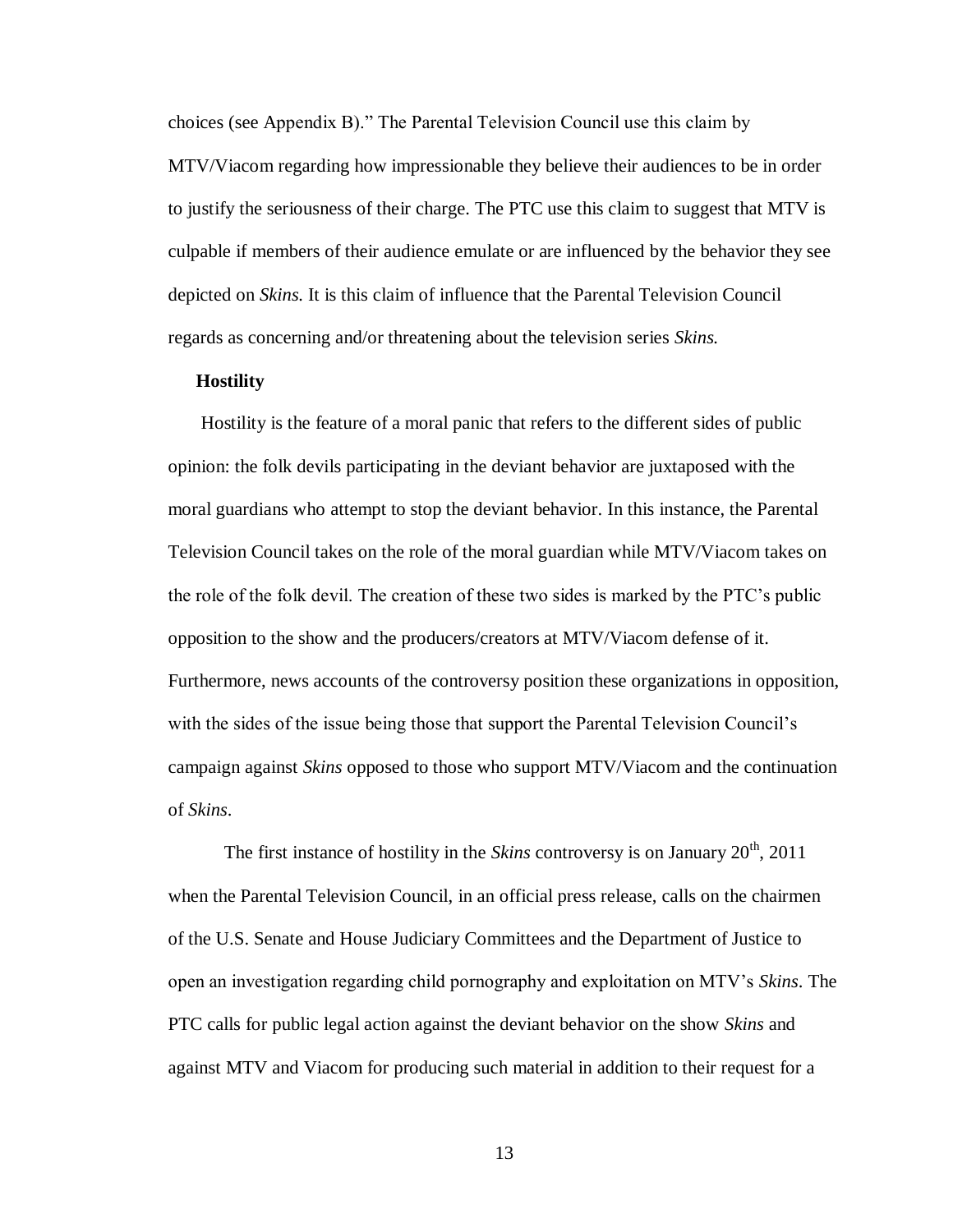federal investigation into the show. The two sides of the issue grow as different mass communication outlets get involved and begin to further publicize the controversy. Within a week of *The New York Times'* article about *Skins* being published, ABC News (see Appendix M), MSNBC News (see Appendix K) and *New York Daily News* (see Appendix N) had all published articles about regarding the show. The articles often mentioned or quoted *The New York Times* article (see Appendix J).

# **Consensus**

Consensus in a moral panic is the presence of an agreed upon opinion among those involved in the controversy. This means that the amount of people in opposition to the deviant behavior grows. In this case, increasing numbers of the public come to agree with the moral guardian, the Parental Television Council. The evidence for this consensus is seen in the sudden withdrawal of multiple companies that were advertising throughout the airing of *Skins* episodes.

The movement toward consensus within the *Skins* controversy takes place when the Parental Television Council announces a "take action alert" that asks members of their audience to contact Taco Bell and ask them to pull their advertisements from airing during *Skins.* The success of this effort is taken as a move toward consensus exemplified when Taco Bell decided to pull the advertisements from airing during the MTV show. Taco Bell spokesperson Rob Poetsh told a reporter for MSNBC, "We advertise on a variety of MTV programs that reach our core demographic of 10 to 34 year olds, which included the premiere episode of *Skins*." Poetsh went on in the article to say that Taco Bell had come to the decision that the show (*Skins*) was not a fit for their brand" (*Racy MTV Show*, 2012).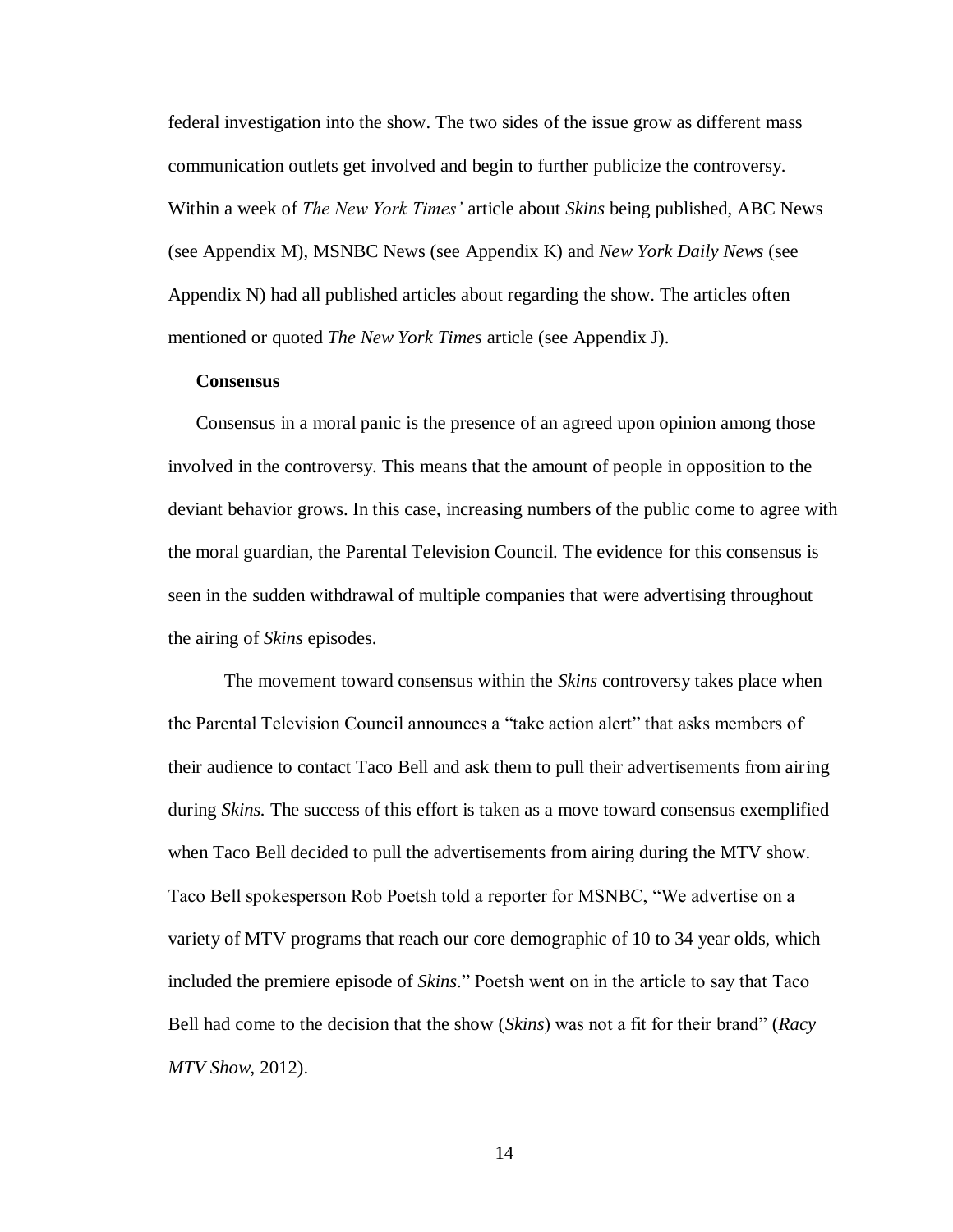Further consensus is sought in a January 21, 2011 Parental Television Council press release that quotes the PTC president, Tim Winter, who states that, "Every single advertiser who sponsored the premier episode of *Skins* is not only endorsing, but glorifying teen drug and alcohol abuse, not to mention a plethora of baseless sexual content" (see Appendix D). The press release went on to call out the remaining companies that were still advertising during the show; the companies listed in the press release were Schick Hydro, H&R Block, L'Oreal, Subway, Foot Locker, Orbit chewing gum and Extra chewing gum. The public call for action is the primary tactic employed by the Parental Television Council to get *Skins* cancelled. The PTC used this tactic to create the perception of public consensus regarding *Skins*. This negative publicity would put pressure on MTV by reducing the attractiveness of the show for advertisers. PTC ended this press release by saying that they, "Hope these advertisers will agree that the content in *Skins* is harmful to their corporate image (see Appendix D)."

The Parental Television Council positions itself as the moral guardian in the situation, as well as a moral authority for society. Drawing public attention to the deviant behavior on *Skins* is a way to mobilize support in putting pressure on advertisers. As the PTC requested that advertisers pull their support from the show and they encouraged members of the public to contact the companies as a way of legitimizing their claims. The growth of consensus is evident because over the course of the season Yum! Brands, Mars, Inc (Wrigley), General Motors, Doctor's Associates (Subway), Foot Locker, H&R Block, Schick, Guthy-Renkey (Pro-Activ), L'Oreal, Reckit Benckiser (Clearasil) and Kraft all pulled their advertisements the show (see Appendix D).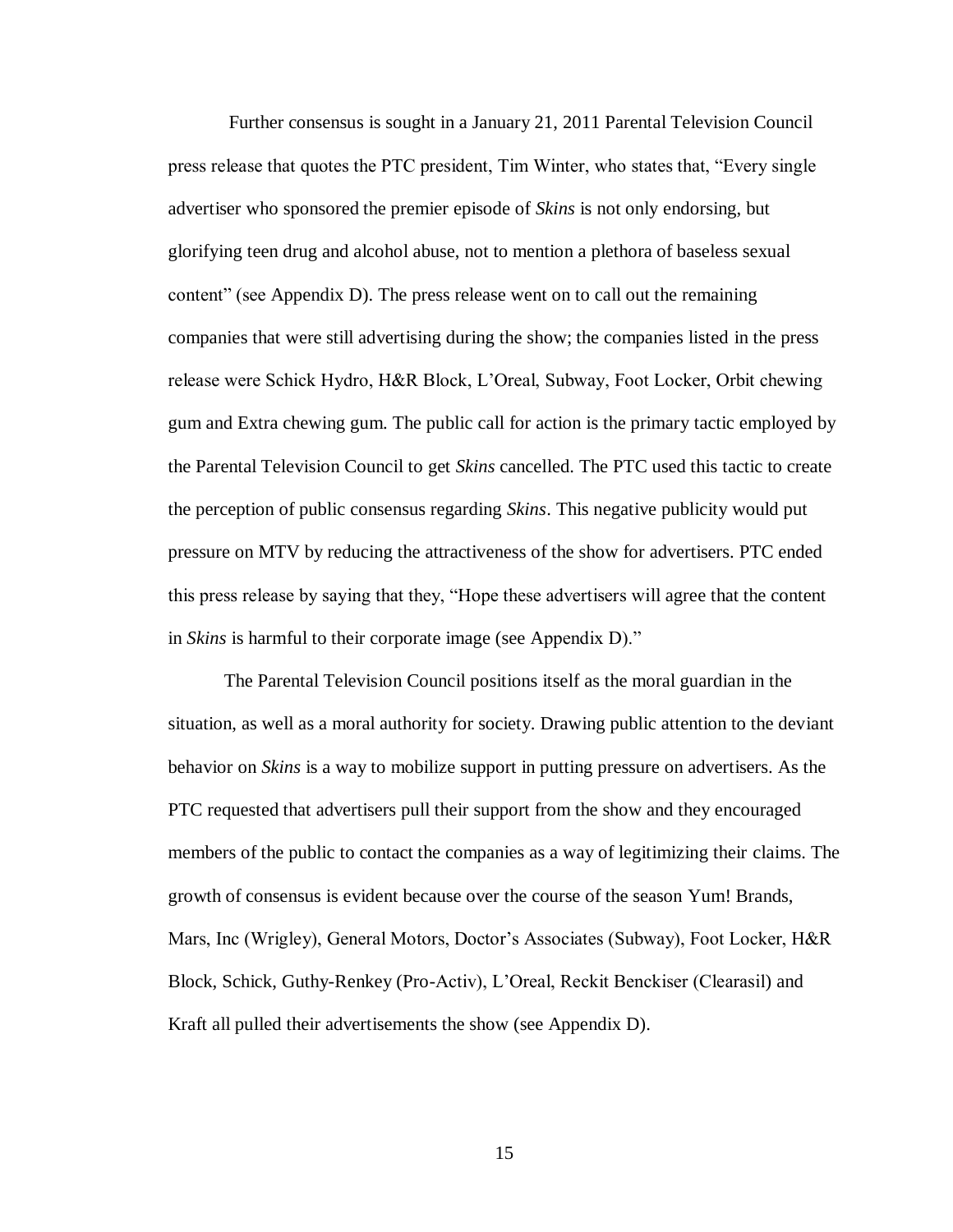In addition to pulling their advertisements, some companies released statements explaining their reasons. H&R Block released a statement following their decision in which they stated, "H&R Block is not an advertiser of the show. One ad ran by mistake as part of a rotation. Once we learned this, we immediately took steps to ensure it didn't happen again" (Roberts, 2011). This example shows that while brands were removing their advertisements from the show at the request of the Parental Television Council, some were making sure to state the degree of their association with *Skins* as H&R Block did. However, this was not consistently the case with the companies that withdrew their advertisements. The first company to pull its advertisements, Taco Bell, released a statement cited in a Hollywoodreporter.com article that the content of the *Skins* was not aligned with the image of their brands (see Appendix O).

#### **Disproportionality**

Disproportionality within a moral panic refers to the exaggeration of the issue and threat that the moral guardians believe the deviant behavior poses to society. The disproportionality within the *Skins* controversy is evident in the early actions of the Parental Television Council. The PTC expressed concern for how watching a show with immoral content could affect the young viewers of the show in their review of it on the PTC website (see Appendix B). This concern is based upon the PTC's *perceived threat* although there had been no instances of a viewer's behavior being directly influenced after watching an episode of *Skins*.

The disproportionality of the issue with *Skins* is also evident in that the Parental Television Council released statements referring to H&R Block pulling their advertisements from airing during *Skins* when in fact the H&R Block advertisements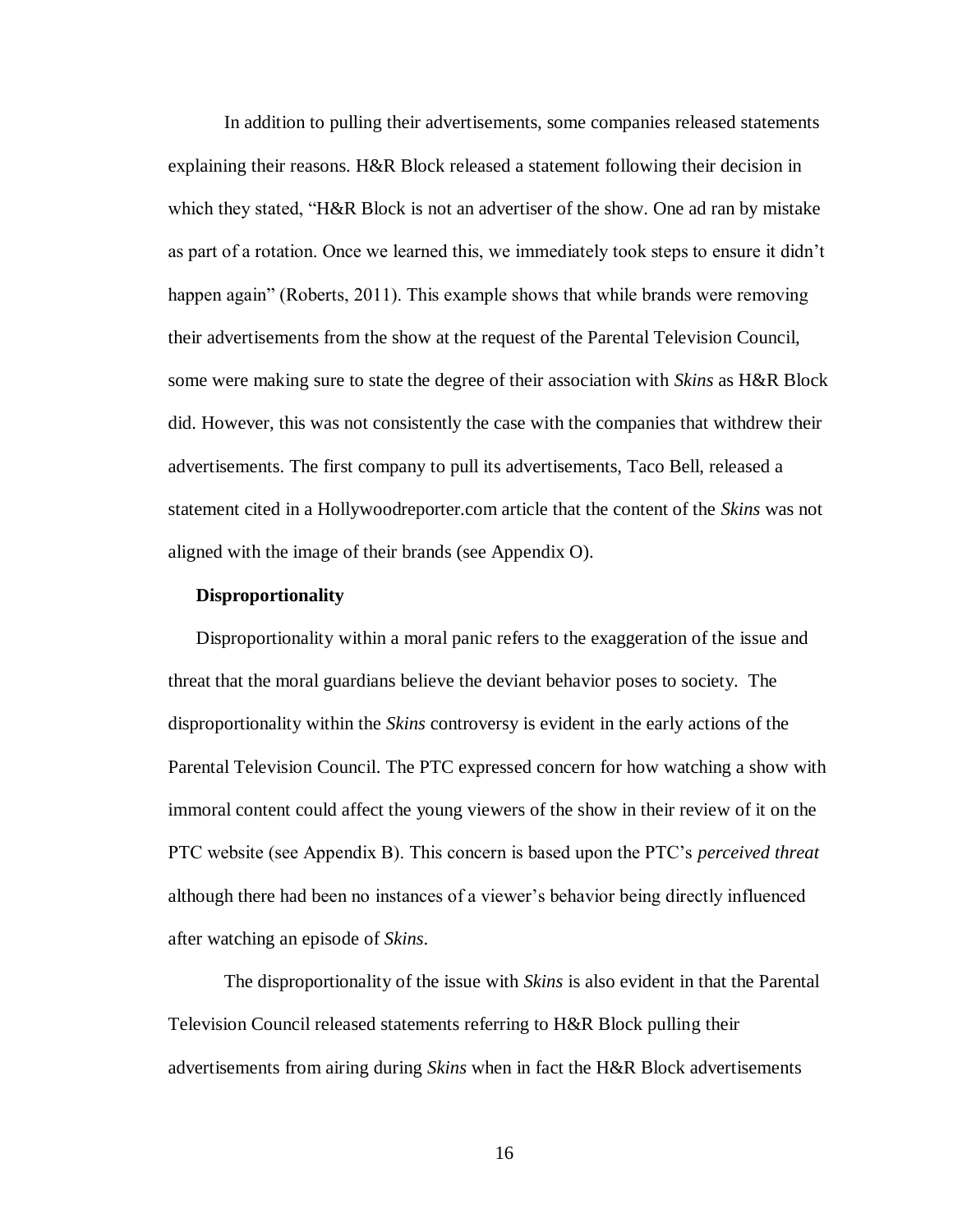were being run on a rotation and it was unintentional to have them air during the show. This meant that the company pulling their advertisements was not completely because of the controversy surrounding *Skins*. The representative for H&R Block stated, "H&R Block is not an advertiser of the show. One advertisement ran by mistake as part of a rotation," (Roberts, 2011). This evidence shows a byproduct of the PTC's disproportionality of the threat they perceived by *Skins.* There is usually a sense of disproportionality when the moral authority is reporting about the controversy as seen by the PTC's portrayal of the withdrawal of advertisements from multiple companies as a direct example of the companies' disapproval of *Skins*. The misleading statements by the Parental Television Council are a primary example of the disproportionality that exists within the *Skins* controversy.

Since the Parental Television Council has an agenda, it is understandable that they would exaggerate the threat that *Skins* poses. However, supposedly "neutral" sources of news also contribute to the disproportionality in the moral panic over *Skins.* An example of the news sources role in the disproportionality of the *Skins* controversy is the way they present the issue in the headlines of their articles about it. MSNBC released an article titled, "Racy MTV Show 'Skins' is losing an Advertiser" (see Appendix K). This sets the audience up with an initial impression that the show *Skins* is in fact racy and that because of the shows' content the advertisers are pulling out. An additional headline example is *The New York Times* (Stelter, 2011) article on this controversy titled, "A Racy Show With Teenagers Steps Back From a Boundary" (see Appendix J). Once again, the news outlet is setting up the audience with a position primarily aligned with that of the Parental Television Council.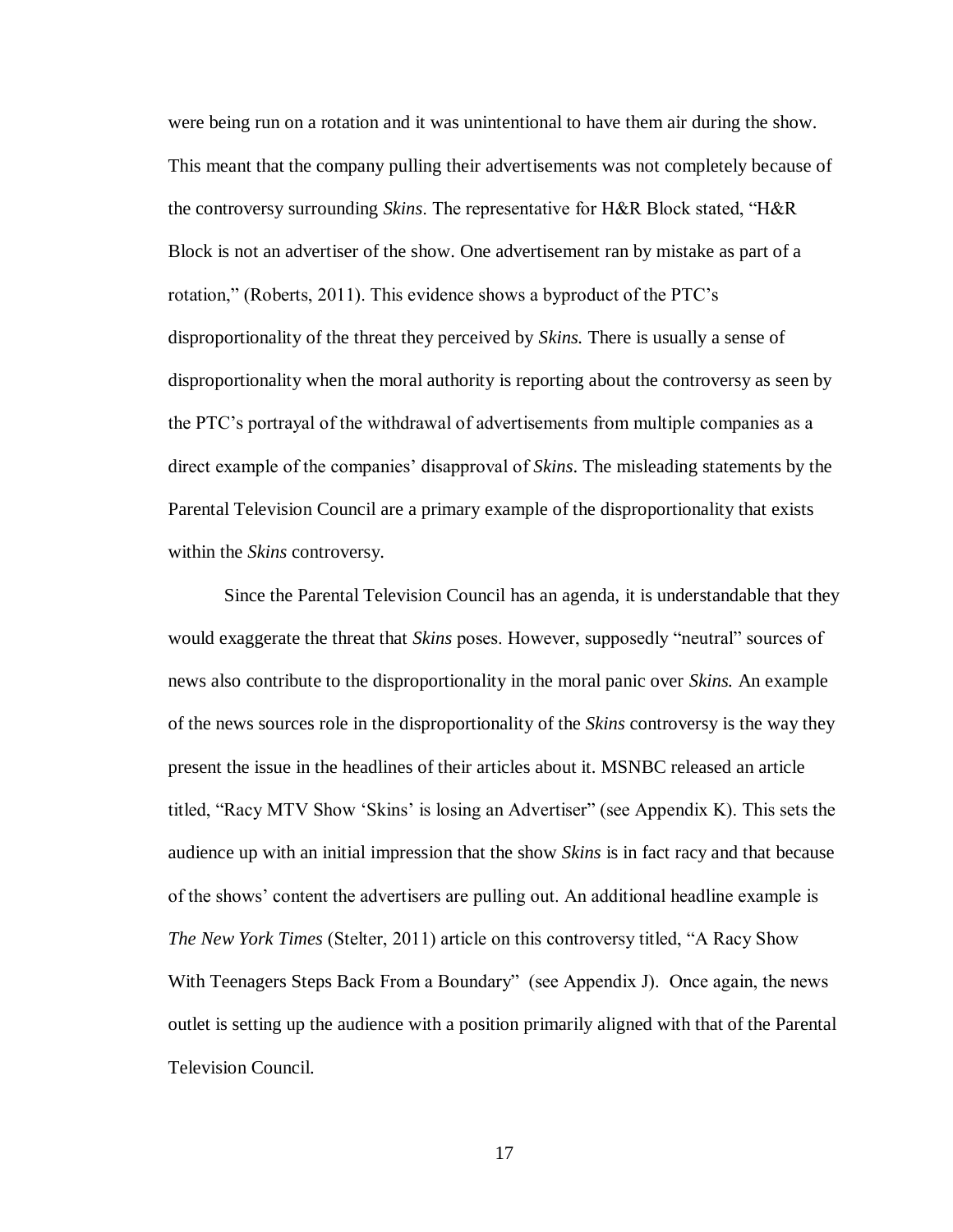Thus, the Parental Television Council's framing of the issue in their press releases and the different news sources that cite their framing are evidence of the disproportionality within the *Skins* controversy. In addition to being evidence of disproportionality, these examples also show that there are multiple factors that facilitate the existence of this feature.

#### **Volatility**

The disproportional emphasis in news media leads into the next key feature of a moral panic, which is volatility. Volatility concerns the nature of how media organizations portray and report on the panic as well as the length and depth to which it is reported on. Understandably, the kind of attention an issue or controversy is paid depends on multiple factors. If a prominent public figure or group is leading the moral authority in a panic, then there is a greater chance of attention to it in news accounts. The more legitimate the news source, the more credible the controversy and consequently the more public awareness of the issue.

In the *Skins* controversy, the Parental Television Council uses press releases and letters asking for boycotts, advertisement removal, and legislative support in their campaign against the television show. As larger newspapers and news corporations began to cover the controversy they create an increasingly volatile situation for advertisers. This volatile situation was the consistent increase of public support for the Parental Television Council and the actions of the PTC's supporters in contacting the different companies.

There is a major increase in volatility when *The New York Times* released their article titled, "A Racy Show with Teenagers Steps Back From a Boundary," on January 19, 2011, only two days after the shows January  $17<sup>th</sup>$  premiere (Stelter, 2011). The article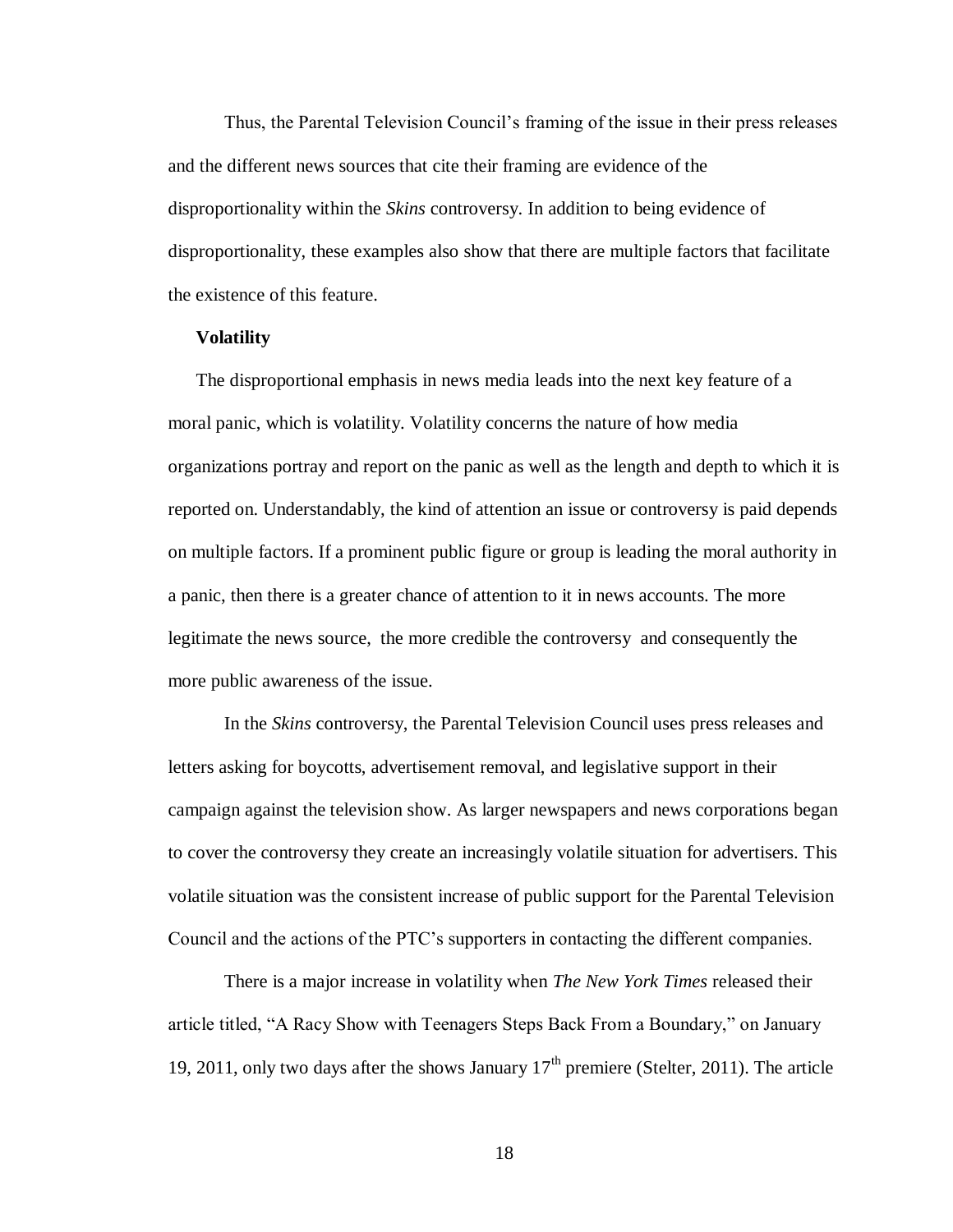escalated the controversy due to the reputation of *The New York Times* as a national newspaper of record. The article describes the concerns raised by the Parental Television Council and examines the legislative call for efforts to investigate *Skins* for breaking child pornography laws (see Appendix J).

*The New York Times* article states: "With ads that feature groups of barely clothed teenagers, *Skins* is surely one of the most sexually charged programs that MTV has featured" (Stelter, 2011). In the next paragraph the reporter claims that it could be those sexual and drug charged scenes that attract younger viewers in the first place. While this assumption may be correct, it takes a position that contradicts MTV/Viacom's defense that the show was for mature audiences. In this article the reporter accepts the framing of the issue by the Parental Television Council. This acceptance by the reporter, and the publication of this article by *The New York Times,* confirms the PTC concern about the issue.

The growth of news coverage demonstrates the volatility of the controversy and is the driving force challenging social reaction to the potential threat. The Parental Television Council has a strong audience of supporters, but without the coverage of the issue by different news organizations the issue would not have had the impact as illustrated by the lack of action on other shows that the PTC opposes.

Once *The New York Times* published the story, which included statements from both the PTC and MTV/Viacom, there were articles published on the Internet by news sources such as ABC News (see Appendix M), MSNBC (see Appendix K), *The New York Daily News* (see Appendix N), and Salon.com (see Appendix L). These articles summarized the controversy and facilitated its escalation in the public forum. With well-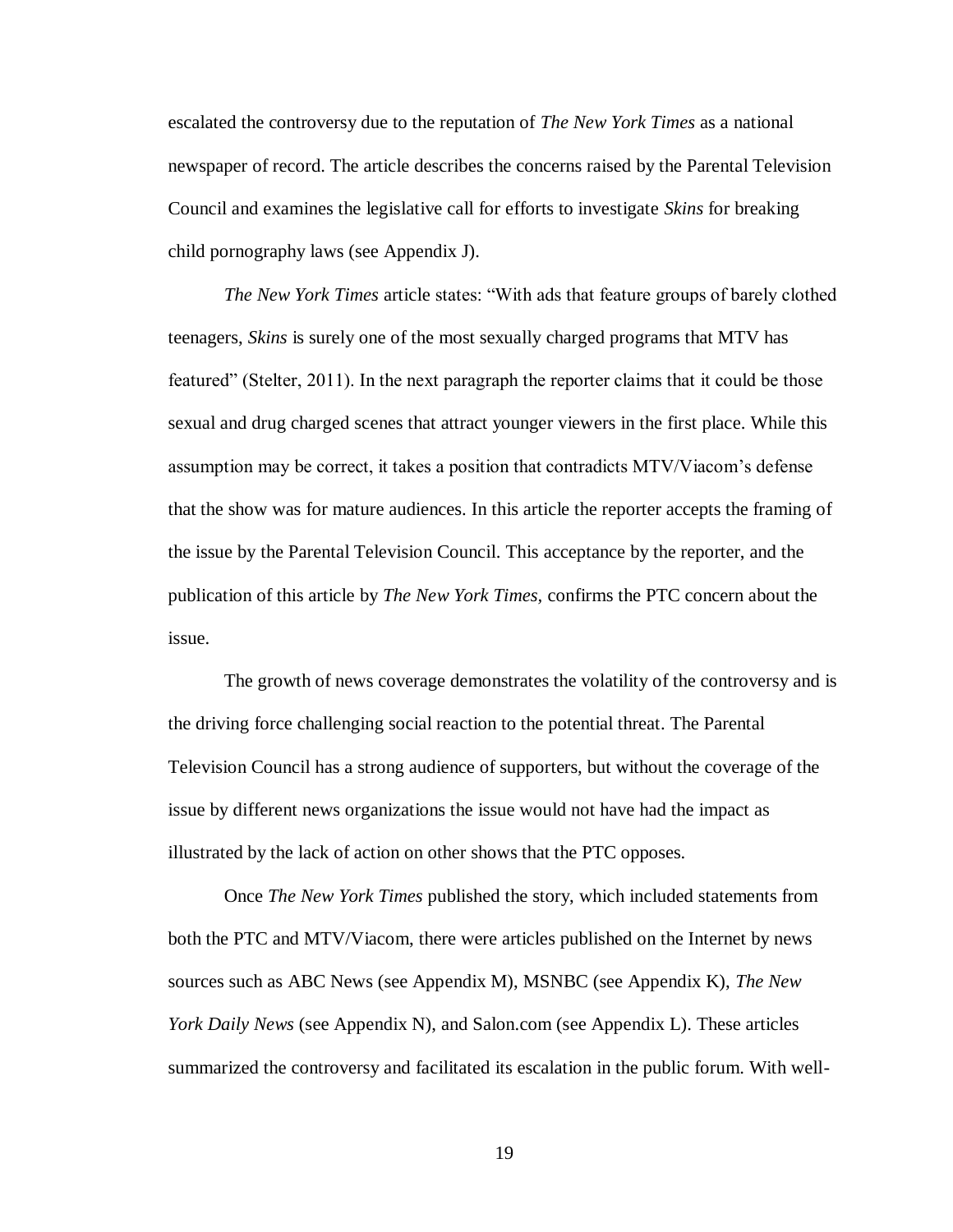known news sources such as those mentioned covering the issue, other news outlets such as Deadline.Com (see Appendix P) and Hollywoodreporter.com (See Appendix O) reposted their articles. The upward flux of news coverage over the *Skins* controversy led to a hasty increase in the volatility of the issue and, consequently, a major boost in public awareness of the debate between the Parental Television Council and MTV/Viacom over the appropriateness of the show's content.

The increased news coverage contributed to the concern and volatility features of the *Skins* moral panic. It brought the issue to the public's attention and highlighted the perceived threat of the issue. The news coverage also affected the hostility of the issue, confirming it as something that required action- either in support for the Parental Television Council or for MTV/Viacom. That is, those who supported the PTC's stance on the issue were seeing an increased support for the PTC in news accounts, and those who supported MTV and Viacom's stance were seeing an increase in public opposition to the side they support. The growth in consensus, volatility, and disproportionality, all being documented through the news outlet's framework of the issue, intensified the importance of having members of the public take similar positions on the issue. Although the key features of a moral panic are laid out in this analysis separately, it is clear how interconnected they are.

While news organizations published similar articles repeating the main topics of the issue and replicating *The New York Times* article, other news organizations took a deeper look at the problem behind the controversy. Five days after the *New York Times* article, award winning news and entertainment website Salon.com posted an article by writer Chris MacDonald (2011) titled, "MTV's *Skins:* The Ethics of Profiting from Teen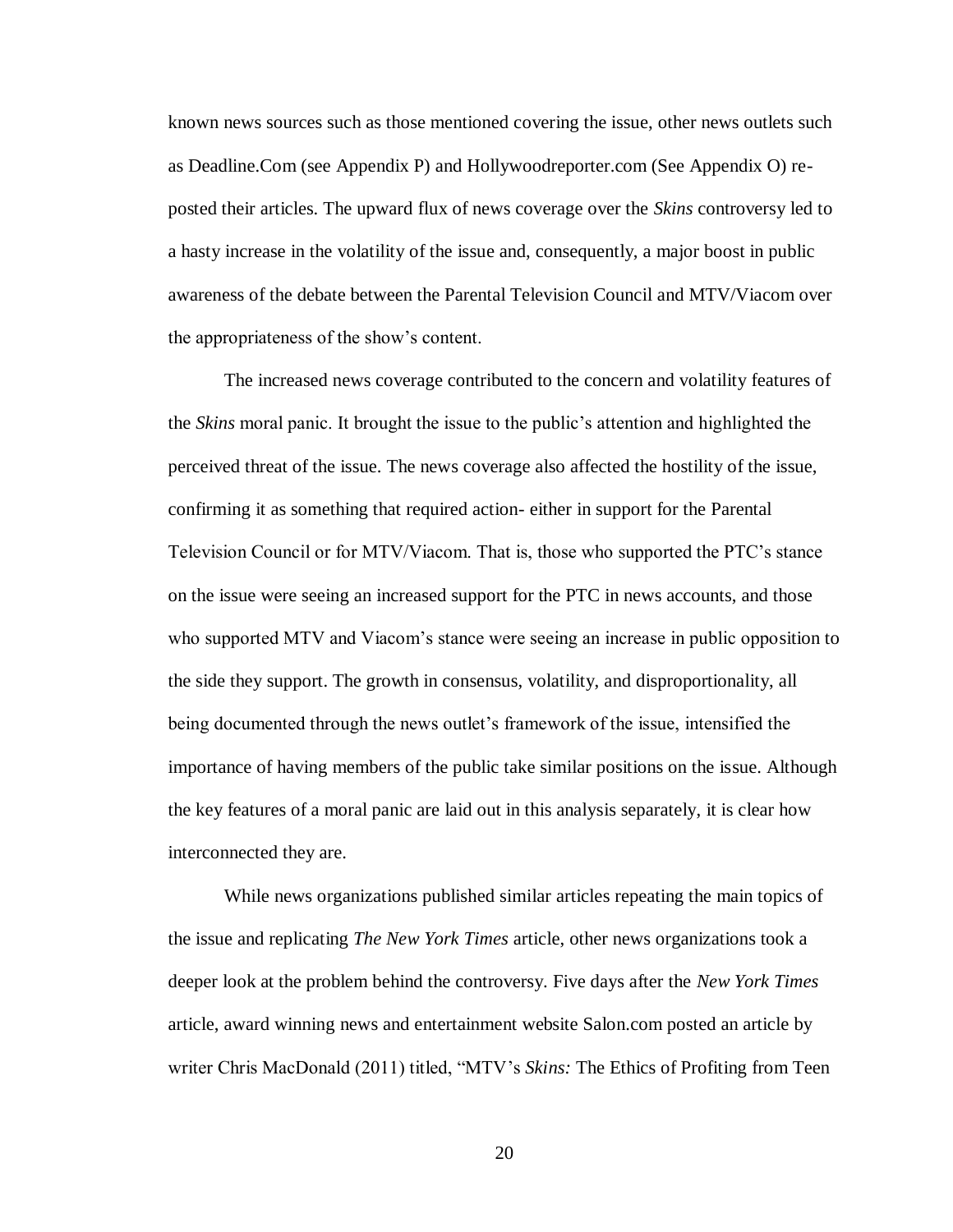Sexuality." Macdonald questioned not the content of the show but the ethics that go in to producing sexually charged teenage content, particularly if it could potentially cross legal child pornography lines (see Appendix L). **News** coverage, such as that from Salon.com, provided another example of the importance of the volatility characteristic in a moral panic; it calls on readers to consider and question the controversy and possibly think about it in a different way than they had been previously led to by the framework of other news sources articles.

Stanley Cohen's additional two key features of a moral panic are essential in an analysis of a controversy when making a conclusion on whether the situation can be considered a moral panic or not. The more characteristics a controversy has and the how in depth it follows the criteria show how much of an impact it had on society while it was occurring and afterwards.

## **Moral Dimension of the Social Reaction**

Cohen's first feature is the moral dimension of the social reaction. What Cohen refers to in this feature is the depth to which people are affected by the controversy and how it affects the way in which they view themselves. While evaluating the way a controversy affects individuals in the public sphere is difficult, it is clear how a controversy affects individual companies and public groups in society.

The Parental Television Council's threat of a boycott and public call for action caught the attention of the companies that were advertising during commercial breaks of *Skins*. Ten of the companies that were advertising- Yum! Brands, Mars, Inc (Wrigley), General Motors, Doctor's Associates (Subway), Foot Locker, H&R Block, Schick, Guthy-Renkey (Pro-Activ), L'Oreal, Reckit Benckiser (Clearasil) and Kraft- pulled their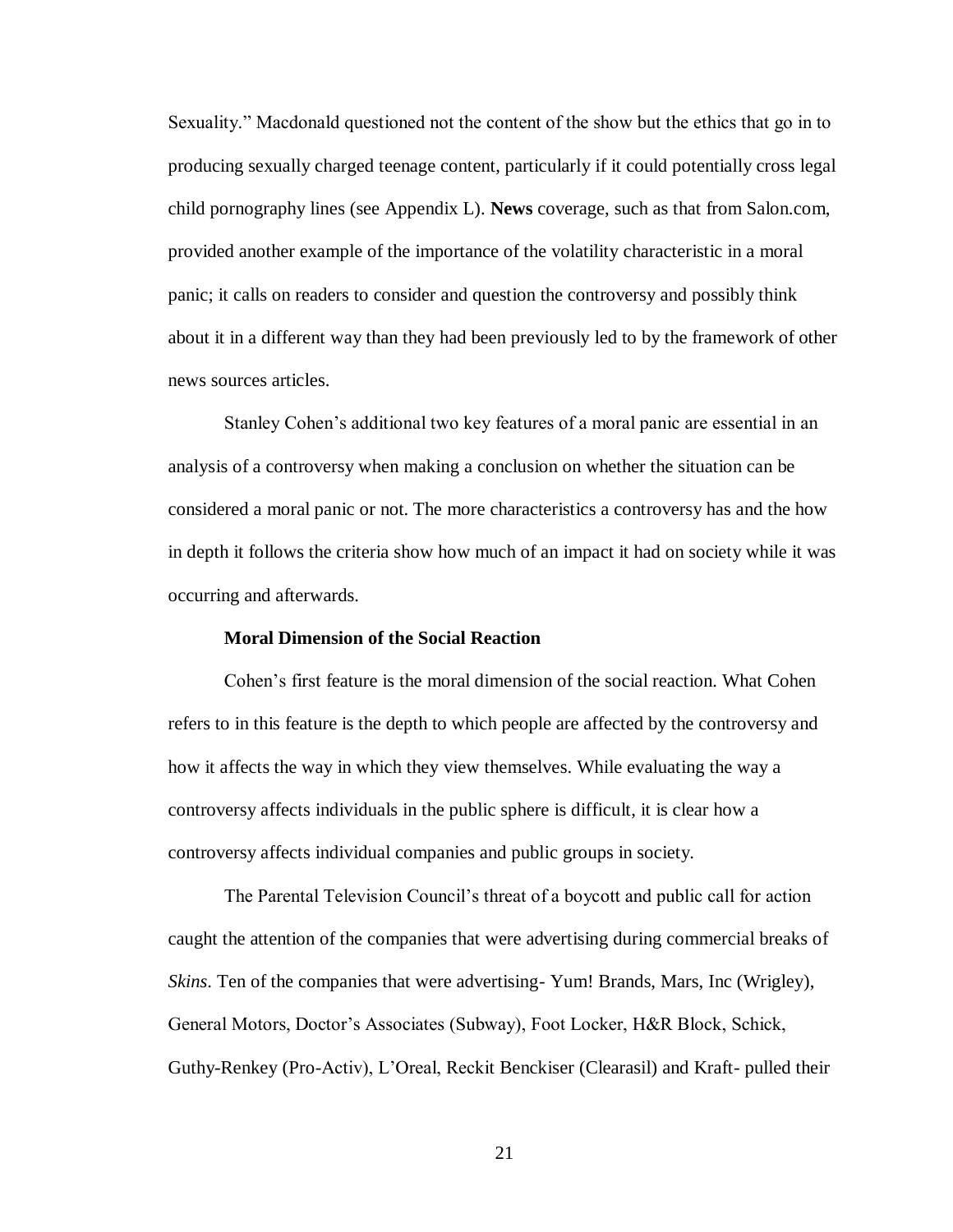advertisements out following the PTC's requests to do so, and many of them cited the show's content as their primary reasoning for doing so. An example of this is the gum company Wrigley releasing a statement after pulling their advertisements that said, "Wrigley has decided to suspend any advertising during MTV's *Skins* as it was never our intent to endorse content that could offend our consumers" ("More Advertisers Flee*,"*  2011). The different companies taking this action show a moral dimension to the social reaction for these companies felt that they were morally obligated to pull their sponsorship out of the show. There is clearly a moral dimension to the controversy for companies and individuals alike felt that the content on *Skins* was too racy or controversial to support.

## **Deviant Conduct Being Symptomatic**

Cohen argues that having the deviant behavior in question within a moral panic must be symptomatic. This feature means that the controversial behavior is something that has been dealt with in the public forum before, in order for a controversy to be considered a moral panic. In regards to the *Skins* controversy, there are multiple examples of how controversies concerning the appropriateness of certain television shows' content have been brought to the public's attention before.

Evidence to support previous content-related issues is seen in the Parental Television Council's mission statement specifically states that their goal is to, "Discourage the increasingly graphic sexual themes and dialogue, depictions of gratuitous violence, and profane/obscene language that have crowded out family viewing options" (see Appendix A). The need for this in their mission statement is evidence that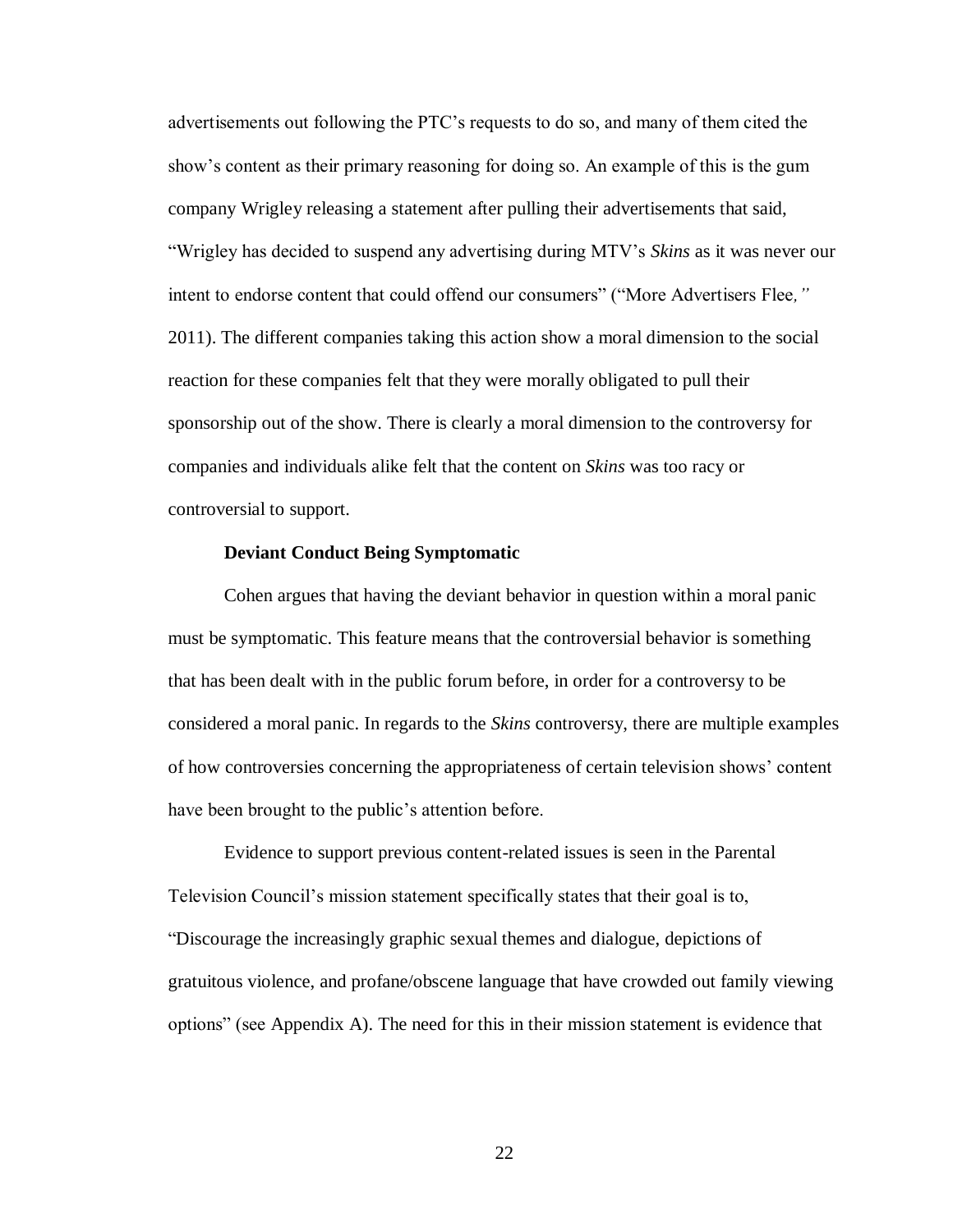since their creation in 1995 there has been a need for them based on television shows being present that go against their values.

In addition to the PTC's mission statement, *The New York Times* article published concerning the *Skins* controversy brought attention to MTV/Viacom's controversial past. The article was written after MTV/Viacom publically announced that some changes and consideration would be made to ensure that *Skins* was not breaking any federal child pornography laws. The article states, "the planned changes indicate that MTV, which has been pushing the envelope for decades, may be concerned that it pushed it too far this time" (Stelter, 2011). This public acknowledgement made by *The New York Times* regarding MTV's controversial past implied an extensive history in regards to MTV broadcasting controversial content on their shows, which consequently lead to the controversy when *Skins* aired.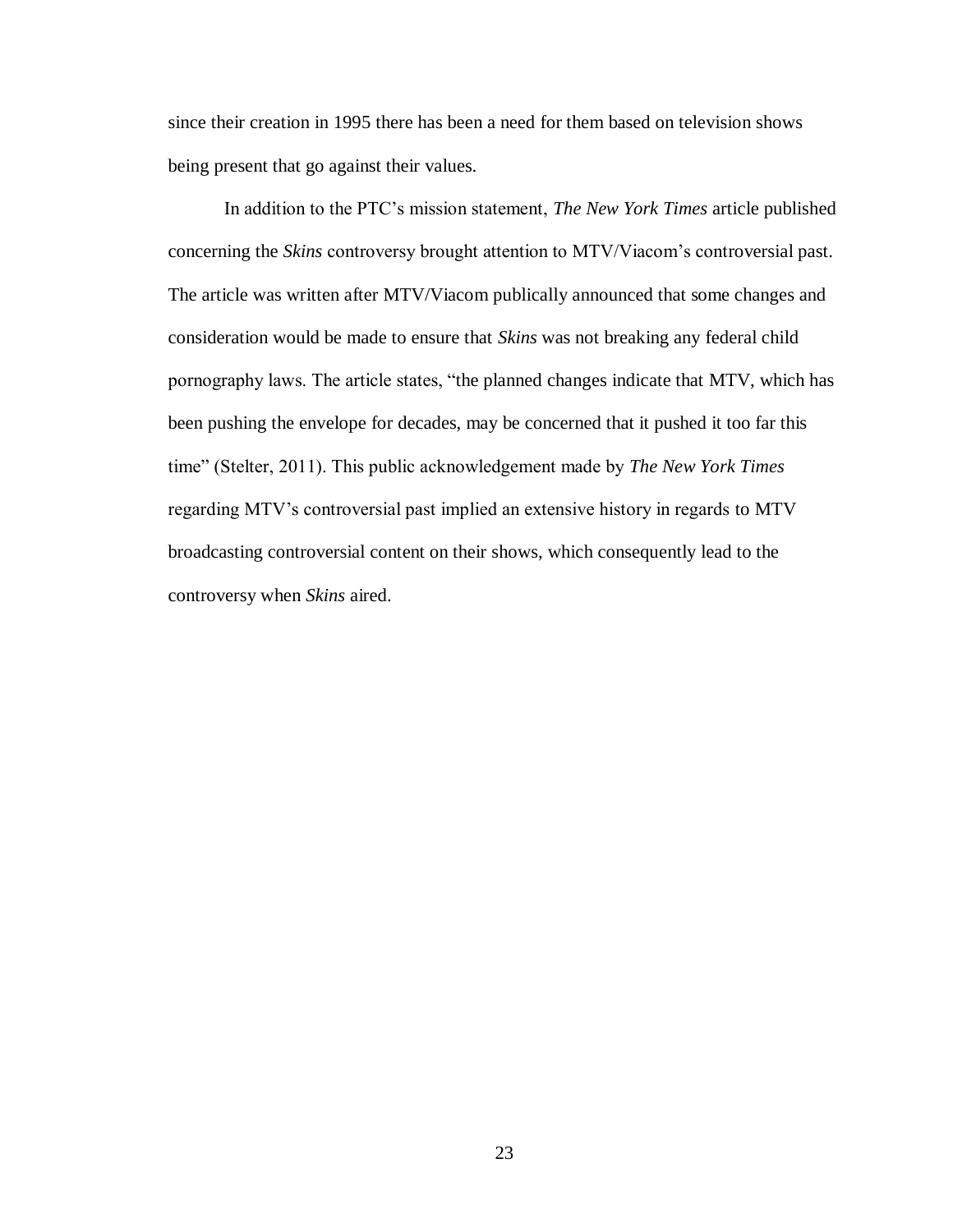#### **CHAPTER 4: CONCLUSION**

A media panic is a moral panic that consists of public opposition -- often highly emotional and morally charged -- to popular culture content distributed by media organizations. This paper analyzed the controversy surrounding MTV/Viacom's show *Skins* that premiered on January  $17<sup>th</sup>$ , 2011 and aired for only one season. The Parental Television Council played a major role in leading public opposition against the show. Quickly after the PTC's public calls for boycotts, advertisers pulled their advertisements from playing during the show. Increased attention from well-known news outlets, such as *The New York Times*, in the United States resulted in public outcry over the racy, sexually charged episodes and calls for a federal investigation of breaking child pornography laws.

#### **Summary of Key Features**

According to Stanley Cohen, Erich Goode and Nachman Ben-Yehuda, a moral panic consists of seven key characteristics: concern, hostility, consensus, disproportionality, volatility, a moral dimension to the social reaction and having the deviant conduct in question be symptomatic in some way. When conducting this analysis, I explored whether or not the controversy over *Skins* can be considered a moral panic by examining evidence for the existence of each key feature.

The characteristic of concern refers to the initial event in the controversy that brought it to the attention and opposition of others. The event must spark anxiety or fear among members of the public based on the threat that it will threaten the hegemonic and normative codes in society. The hostility feature refers to the two sides of the controversy; there are the folk devils that are participating in or facilitating the deviant behavior and then there are the moral guardians who are opposing and attempting to stop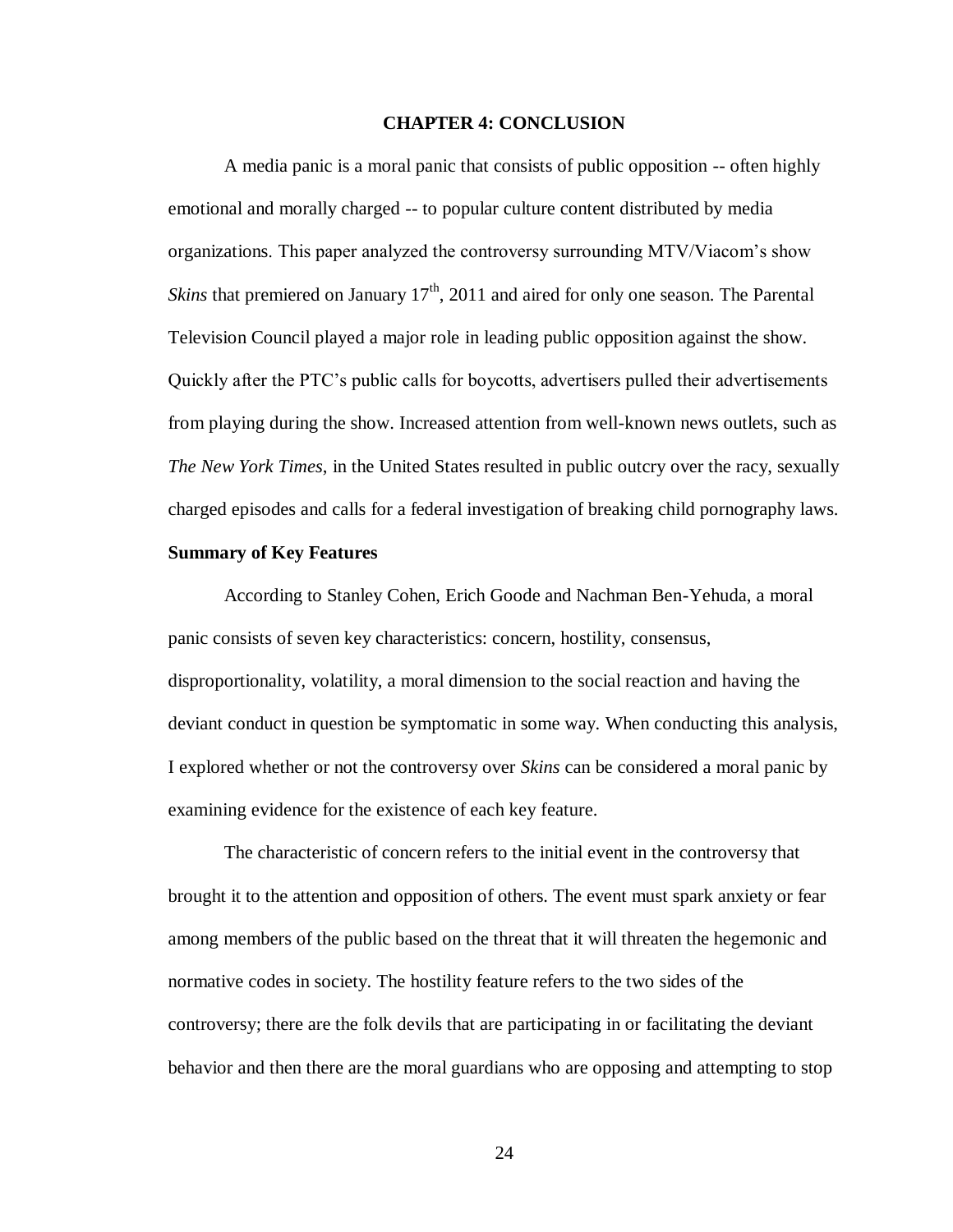the deviant behavior. The next characteristic, consensus, comes after the two sides of the controversy have been established. The consensus is the growth of the different sides, as there becomes some sort of agreement among members of society regarding whether or not the deviant behavior in question does indeed threaten the moral code.

The disproportionality feature is the presence of exaggeration, particularly through mass communication, within the moral panic. After the issue and the key players are identified there is usually an exaggeration or sensationalization of the issue and the threat it poses to society by news and media outlets covering the issue. This analysis primarily used articles by the *New York Times*, ABC News, MSNBC News, Salon.com, and the *International Business Times* to track the media coverage of the *Skins* controversy. Another key characteristic of a moral panic is the volatility of the issue. The feature involves news outlet's portrayal and reporting of the panic as well as the length and depth of such coverage. How news organizations cover a controversy is a primary factor in whether an issue goes from a "controversy" to a "moral panic."

Stanley Cohen's research derived two more characteristics that he saw as essential to the formation of a moral panic. The first key feature Cohen added was the need for there to be some sort of a moral dimension to the social reaction. This addition means that the public must be affected by the knowledge of the controversy and ultimately this knowledge affects the way in which they view themselves or their lives. A controversy grows into a moral panic when the public becomes engaged in the issue and takes action to stop what is now understood to be deviant behavior. The second component of a moral panic as descried by Cohen is that the deviant conduct in question is somehow symptomatic of cultural trends. Showing that the deviant behavior is symptomatic means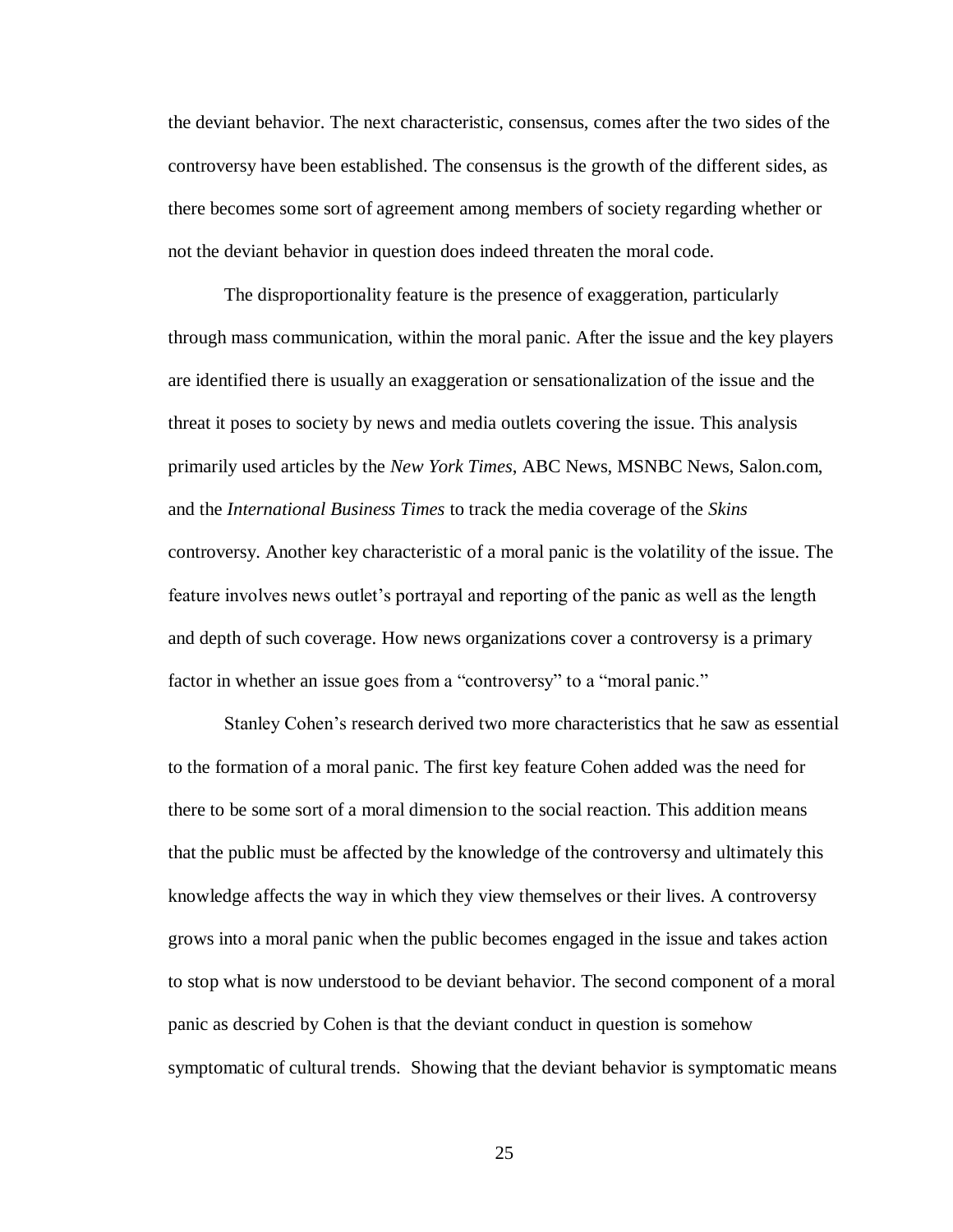that there is evidence that the issue is larger than the present problem based on examples throughout history of similar deviant behavior being met with public opposition. These key features are essential in the make up of a moral panic as well as in this analysis.

The methodology used in this analysis was an analysis of the controversy surrounding the show *Skins.* The analysis was based upon Cohen, Goode, and Ben-Yehuda's s characteristics of a moral panic.

#### **Summary of Analysis**

The analysis of news accounts surrounding *Skins* reveals a controversy that includes all of the key features of a moral panic. The *Skins* controversy demonstrates the seven key characteristics of concern, hostility, consensus, disproportionality, volatility, a moral dimension to the reaction, and the deviant behavior in question being symptomatic.

The analysis shows how the Parental Television Council quickly took on the role of moral guardian in the situation, which positioned MTV/Viacom as the folk devil for their production and support of *Skins;* the creation of these two roles illustrates an example of the hostility feature. When the Parental Television Council called for action by the public to pressure current companies to pull their advertisements from airing during *Skins* or face a boycott the key feature concern is evident. There was concern based upon the content of the *Skins* premiere episode that the program threatened the moral code of society based upon the views of the Parental Television Council.

Once advertisers began pulling their ads from airing during *Skins* the feature of consensus can be seen. The Parental Television Council gained support from the public as well as from different companies, which gives legitimacy to their perspective on the controversy become more widespread. As more companies complied with the PTC's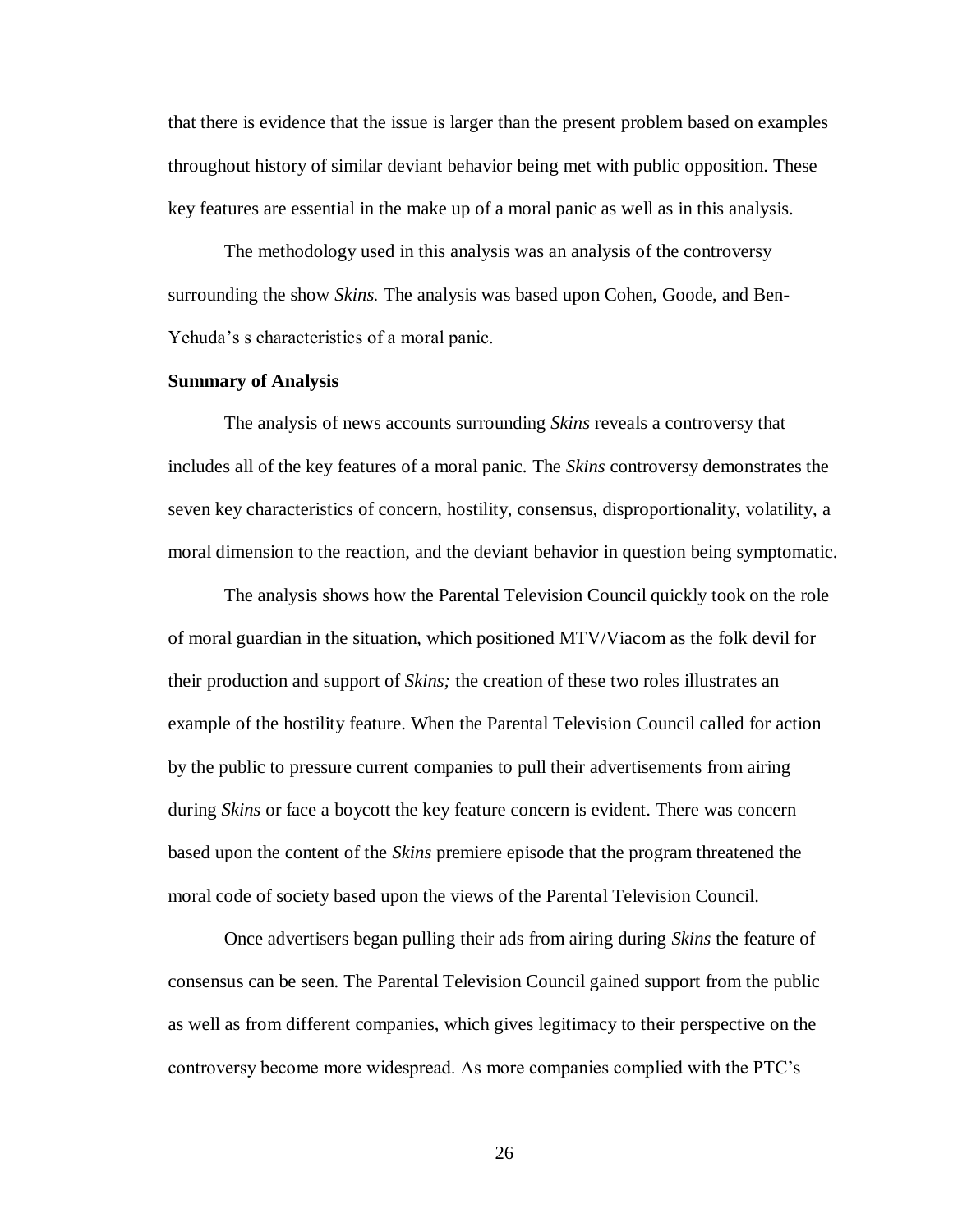request, more attention was generated in media accounts. On January 19th, 2011, *The New York Times*, a highly regarded news outlet, published a story about the *Skins* controversy. Shortly after this article was published, news outlets such as ABC News, MSNBC News, and Salon.com reported on the controversy. The growth in attention from news outlets is evidence for the volatility feature in the *Skins* controversy.

The growth of media coverage surrounding the controversy also touches upon the disproportionality feature necessary in moral panics. The analysis shows that the coverage on the issue by news outlets framed the issue in a way that was closer to the Parental Television Council's position than it was to that of MTV/Viacom. The initial concern in the issue is based upon the PTC's *perceived threat* although there had been no instances of a person who watched *Skins* having their behavior directly influenced because of it. However, the framing of the media with headlines such as *The New York Times,* "A Racy Show With Teenagers Steps Back From a Boundary," or MSNBC's, "Racy MTV show *Skins* is losing an Advertiser." These headlines frame the controversy from the perspective of the Parental Television Council. The disproportion is the sensationalized and/or partisan headlines regarding the issue that news organizations release to the public. This disproportionality can lead the public to be influenced in how they view the issue based on how the news organizations present it.

The analysis done describes evidence of a moral dimension to the social reaction brought about in the *Skins* controversy. One example for the moral dimension of the publics' reaction to *Skins* can be seen in how promptly companies started to pull their advertisements from the show and how many of them stated that the content in *Skins* did not align with their company values. The companies wanted to protect their social and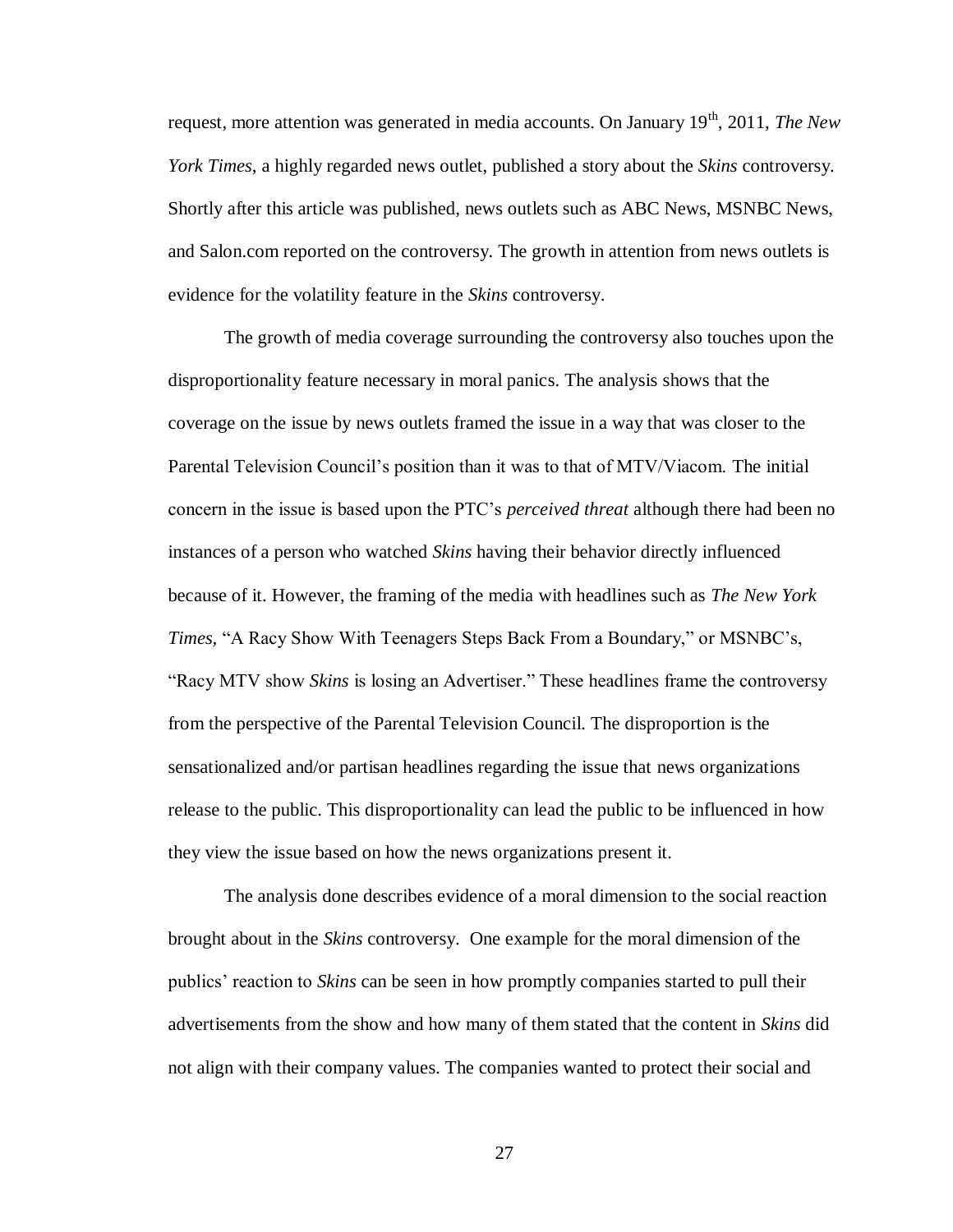moral public image and disconnect themselves from the moral controversy surrounding *Skins.*

The last key feature from the methodology that was used when doing this analysis of the *Skins* controversy provides evidence that the deviant conduct in question was somehow symptomatic. This is evident in the *Skins* controversy by the prior instances of public opposition to racy television shows. Between 1952 and 1953, the sitcom *I Love Lucy* faced a major controversy when members of the public thought that showing her pregnant on television was too racy (Davies & Smith, 1998). The presence of this feature in the *Skins* controversy is evident in the Parental Television Council's mission statement, which specifically states that their goal is to "Discourage the increasingly graphic sexual themes and dialogue, depictions of gratuitous violence, and profane/obscene language that have crowded out family viewing options" (see Appendix A). This formulation of their mission statement shows a history of what they claim to be "immoral content" in television shows since their 1995 creation.

This analysis demonstrates that the controversy that surrounded the MTV/Viacom show *Skins* after its January 2011 premier, meets the necessary criteria to be considered a moral panic. This conclusion is supported by the numerous instances within the *Skins*  controversy that met each of the criteria for a moral panic as stated by Stanley Cohen, Erich Goode and Nachman Ben-Yehuda.

#### **Importance of Research**

The importance of this research, analysis, and conclusion is that this specific controversy is not an isolated incident. Goode and Ben-Yehuda, driving forces behind moral panic research and analysis emphasized the importance of moral panics based on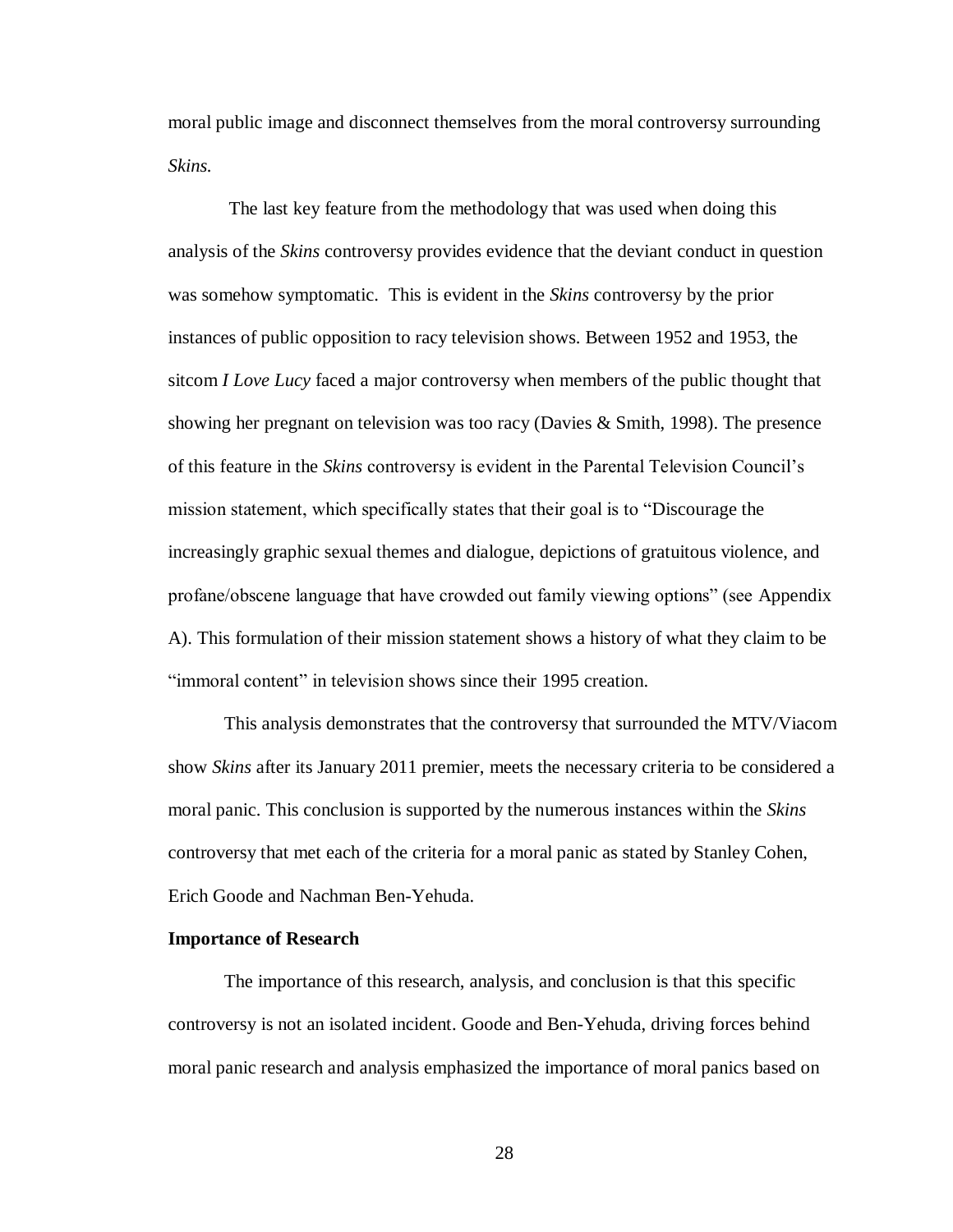their prevalence throughout history. "Not only are successive moral panics built on earlier ones, but even in quieter, nonpanic periods, the institutional legacy that moral panics leave attempts to regulate the behavior that is deemed harmful, unacceptable, criminal or deviant" (169). There have been numerous examples of moral panics because of inappropriate content and this research shows that while controversial behavior is becoming more acceptable on television, there is still the possibility of backlash if a producer goes too far.

In the *Skins* controversy, MTV/Viacom saw a controversy arise when they produced content that potentially broke federal child pornography laws. "Moral Panics: Culture, Politics, and Social Construction" by Erich Goode and Nachman Ben-Yehuda, states that while moral panics are largely based upon concern over consequences of the deviant behavior that have not yet occurred, there can be long lasting effects once a moral panic is over. Ben-Yehuda and Goode reference the moral panic over drugs that occurred in the early 1970's under President Richard Nixon. The moral panic over drugs in the 1970's, "hugely expanded the federal drug budget, placed the drug war on a firm institutional footing, and created several drug agencies empowered to deal with drug abuse in one way or another" (169). While the initial panic over drug use in America may seem over, the lasting consequences of the controversy are clearly seen in how legislation has changed in response to it.

The impact that a moral panic has on society can differ in depth. Goode and Ben-Yehuda (1994, p. 169) found that, "Even seemingly inconsequential panics leave behind some sort of legacy; even those that produce no institutional, organizational, or formal legacy are likely to have had some impact in the informal or attitudinal realm." Further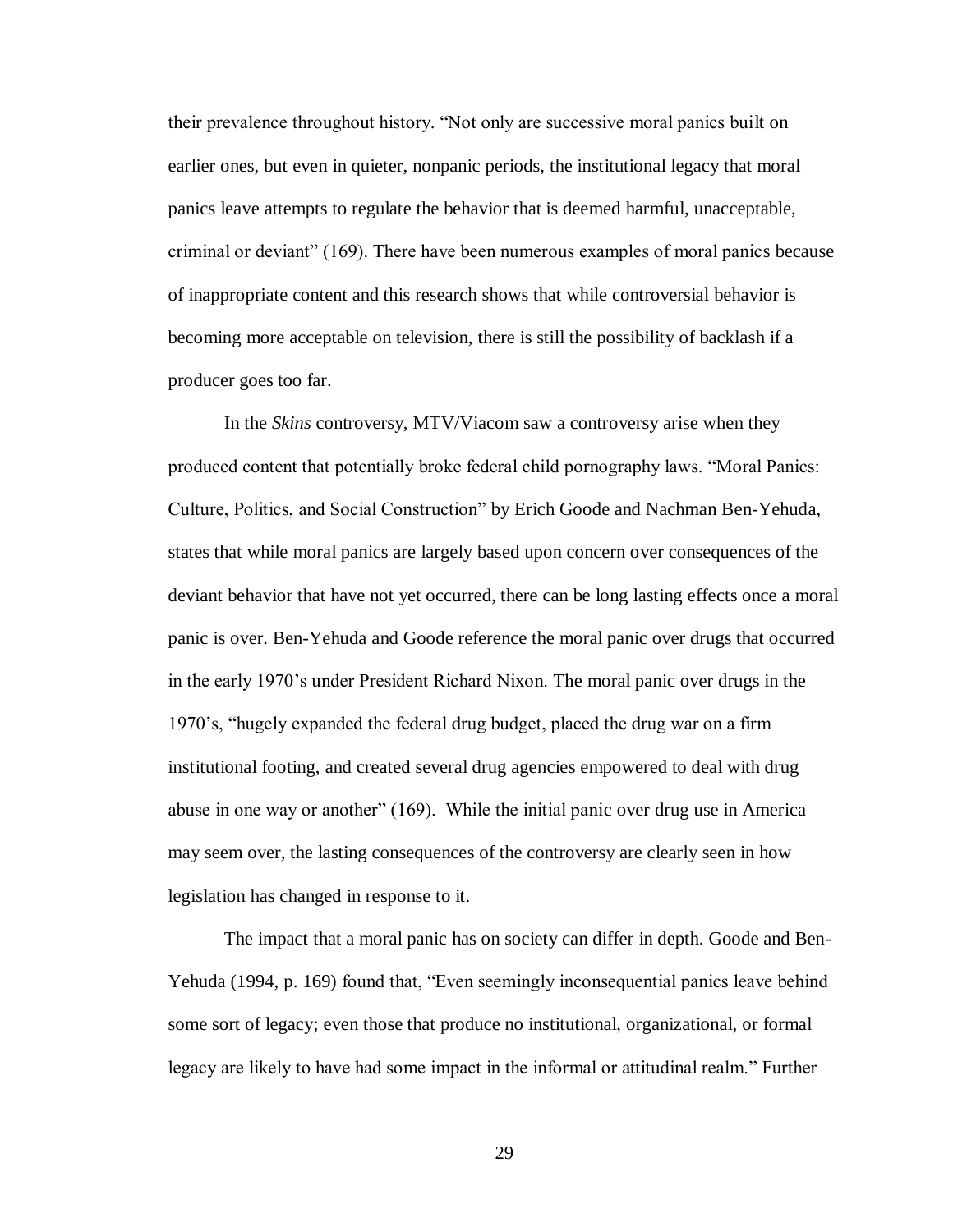evidence of the legitimacy of the *Skins* moral panic, as well as the significance of this research, can be found in the aftermath of the shows only season and in decisions that MTV/Viacom made when writing and casting shows that they have since produced.

Although the *Skins* moral panic did not bring about direct legislative action, there is evidence that the panic surrounding the content on the show, particularly the questionable use of underage characters, had an impact on MTV and Viacom. This impact is evident in the way they created, cast and directed one of their 2012 shows *I Just Want My Pants Back*. The Parental Television council has once again targeted an MTV/Viacom show for their inclusion of racy content in a television show with young viewers. In regards to *I Just Want My Pants Back,* PTC President Tim Winter released a statement ("I Just Want My Pants," 2012) saying, "Once again MTV is taking HBO-style content and marketing it to a Nickelodeon-age audience. The network-programming executive is on the record saying 12-year-olds are in his crosshairs. And the TV-14 content rating is intentionally misleading for parents and for advertisers. The Parents Television Council will not sit silently and allow this affront to go unchallenged" (see Appendix Q).

The lasting impact of the *Skins* controversy, however, is the fact that the actors used in MTV's *I Just Want My Pants Back* are twenty-five years old and older. The underage status of *Skins* actors was what brought about the accusations of child pornography during the *Skins* controversy. The attention paid to the age of actors in shows produced since *Skins* is likely due to the moral panic that surrounded the show. In conclusion, the *Skins* controversy can be considered a contemporary moral panic based on its exemplification of the seven key features as found by my research and analysis.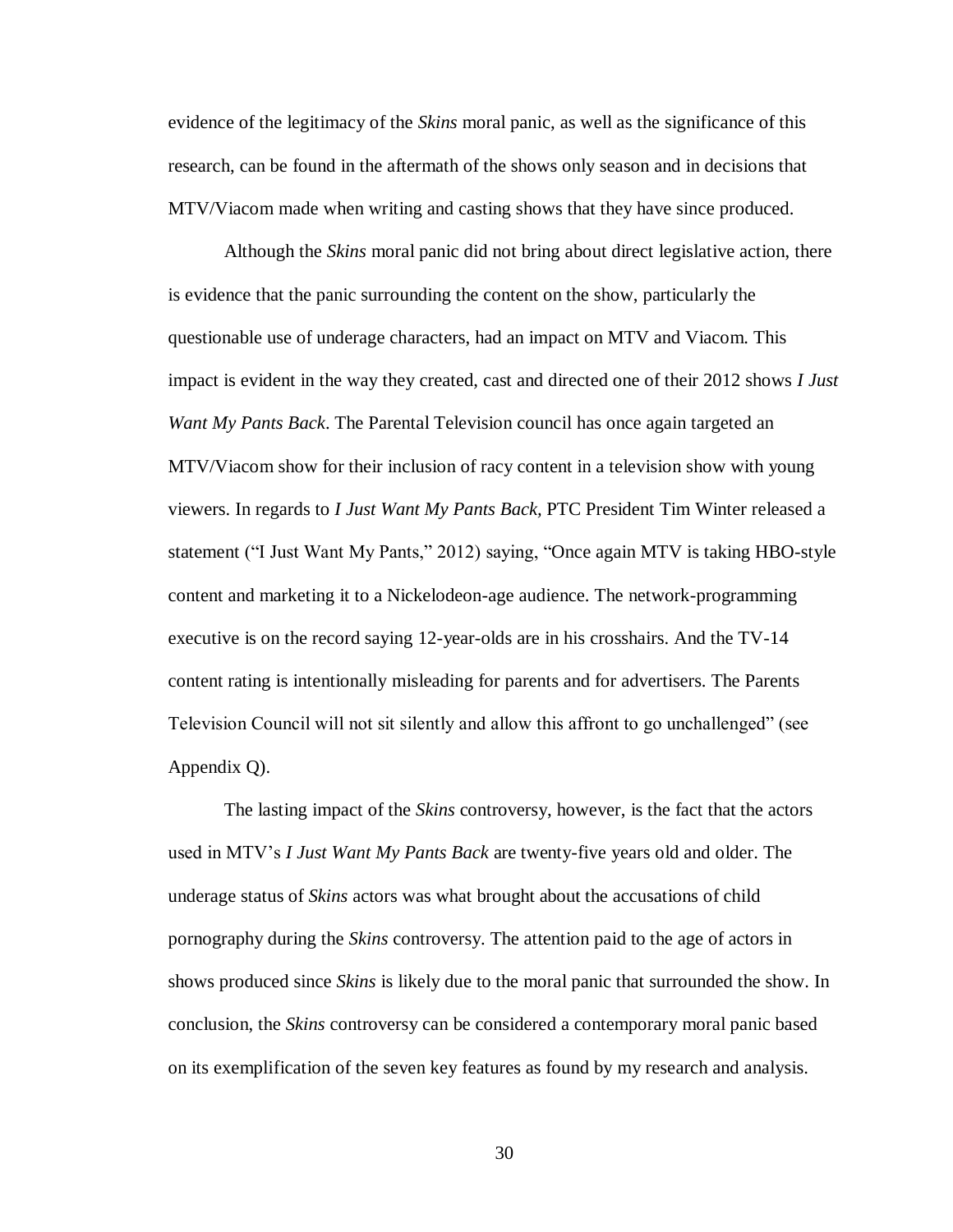#### **LIST OF REFERENCES**

*About skins*. (2011). Retrieved from http://www.mtv.com/shows/skins/series.jhtml

- Cohen, S. (1973). Folk devils and moral panics: The creation of the mods and rockers. *Journal of Contemporary Ethnography*, *2*(3), 380-81. doi: 10.1177/089124167300200308
- Davies, J., & Smith, C. (1998). Race, gender, and the American mother: political speech and the maternity episodes of I love lucy and murphy brown . *American Studies*, *39*(2), 33-63. Retrieved from https://journals.ku.edu/
- Denham, B. (2008). Folk devils, news icons and the construction of moral panics. *Journalism Studies*, *9*(6), 945-961. doi: 10.1080/14616700802227811
- Garland, D. (2008). On the concept of moral panic. *Crime, Media, Culture*, *4*(9), 9-30. doi: 10.1177/1741659007087270
- Goode, E., & Ben-Yehuda, N. (1994). Moral panics: Culture, politics, and social construction. *Annual Sociology Review*, *20*, 149-71.
- Hunt, A. (1997). 'moral panic' and moral language in the media. *British Journal of Sociology*, *48*(4), 629-648. Retrieved from http://www.taddei.eco.ufrj.br
- MacDonald, C. (2011, January 24). *Mtv's "skins": The ethics of profiting from teen sexuality*. Retrieved from http://open.salon.com/blog/chris\_macdonald/2011/01/24/

mtvs\_skins\_the\_ethics\_of\_profiting\_from\_teen\_sexuality

McRobbie, A., & Thornton, S. (1995). Rethinking 'moral panic' for multi-media social worlds. *The British Journal of Sociology*, *46*(4), 559-574. Retrieved from http://www.jstor.org/stable/591571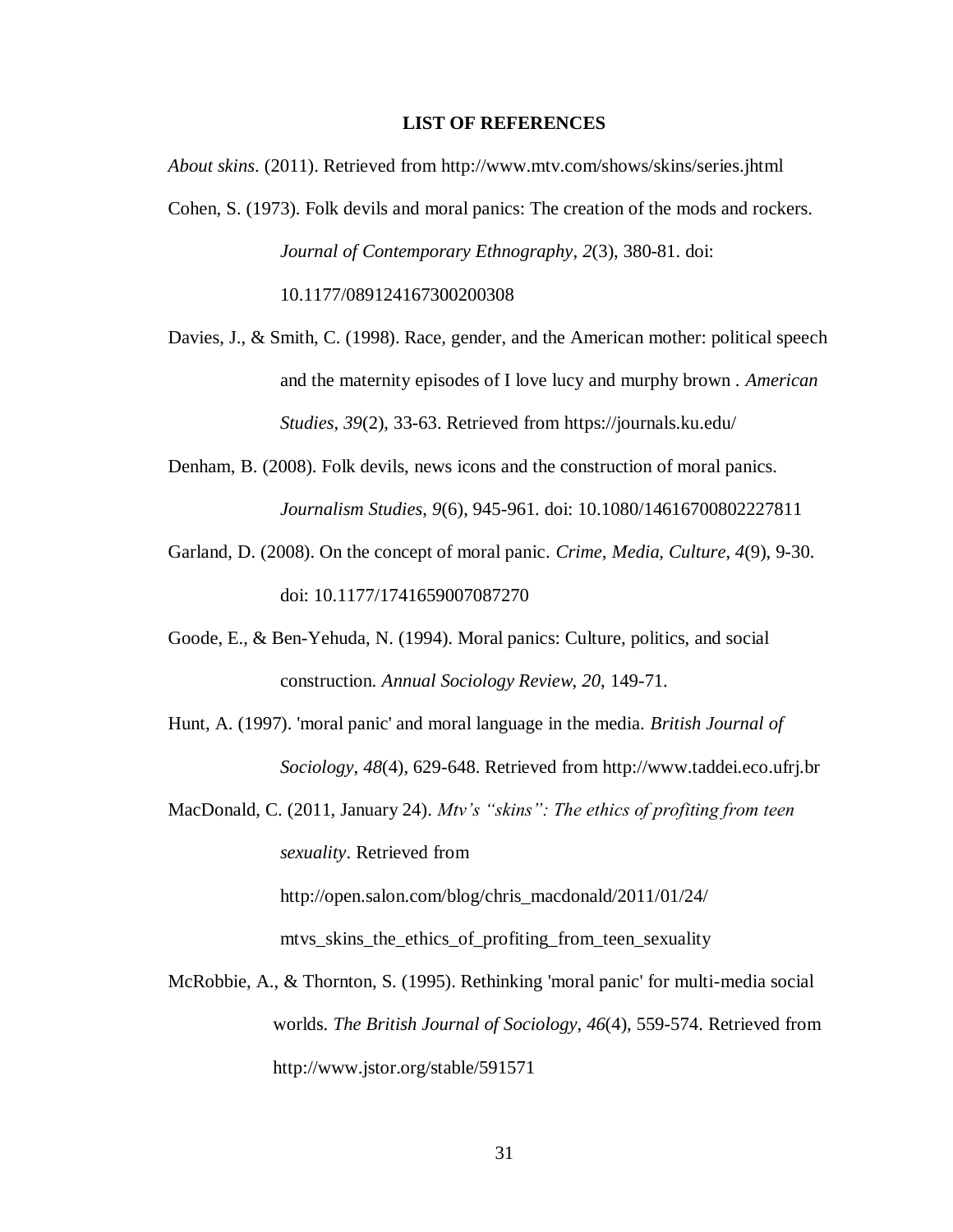- *More advertisers flee controversial 'skins'*. (2011, September 23). Retrieved from http:/today.msnbc.msn.com/id/41222184/ns/today-entertainment/
- *MTV's 'i just want my pants back' becomes new target for PTC*. (2012, February 14). Retrieved from http://www.huffingtonpost.com/2012/02/14/mtvs-i-justwant-my-pants-back-ptc\_n\_1275948.html
- PFlum, M., Kunin, S., & Vanallen, A. (2011, January 21). *Taco bell pulls ads from mtv's 'skins' amid call for congressional, justice inquiries*. Retrieved from http://abcnews.go.com/m/story?id=12732425
- *Racy mtv show 'skins' is losing an advertiser*. (2012, January 21). Retrieved from http://news.mobile.msn.com/enus/article\_ent.aspx?aid=41180454&afid=1
- Roberts, S. (2011, January 12). *Mtv's 'skins' is 'most dangerous' show ever for kids: parents television council*. Retrieved from http://articles.nydailynews.com/ 2011-01-13/entertainment/27087306\_1\_teen-girls-mtv-series-sexualorientation
- Stelter, B. (2011, January 19). A racy show with teenagers steps back from a boundary. *New York Times*. Retrieved from http://www.nytimes.com/2011/01/20/ business/media/20mtv.html
- Tavener, J. (2000). Media, morality, and madness: The case against sleaze tv. *Critical Studies in Media Communication*, *17*(1), 63-85.
- Thompson, K. (1990). *Moral panics*. London, England: Routledge. Retrieved from http://supporto.nextmedia.it:2011/ProdottiNextmedia/Varie/Corsi\_Nextme dia/KeyBooks/KIMoralPanics.pdf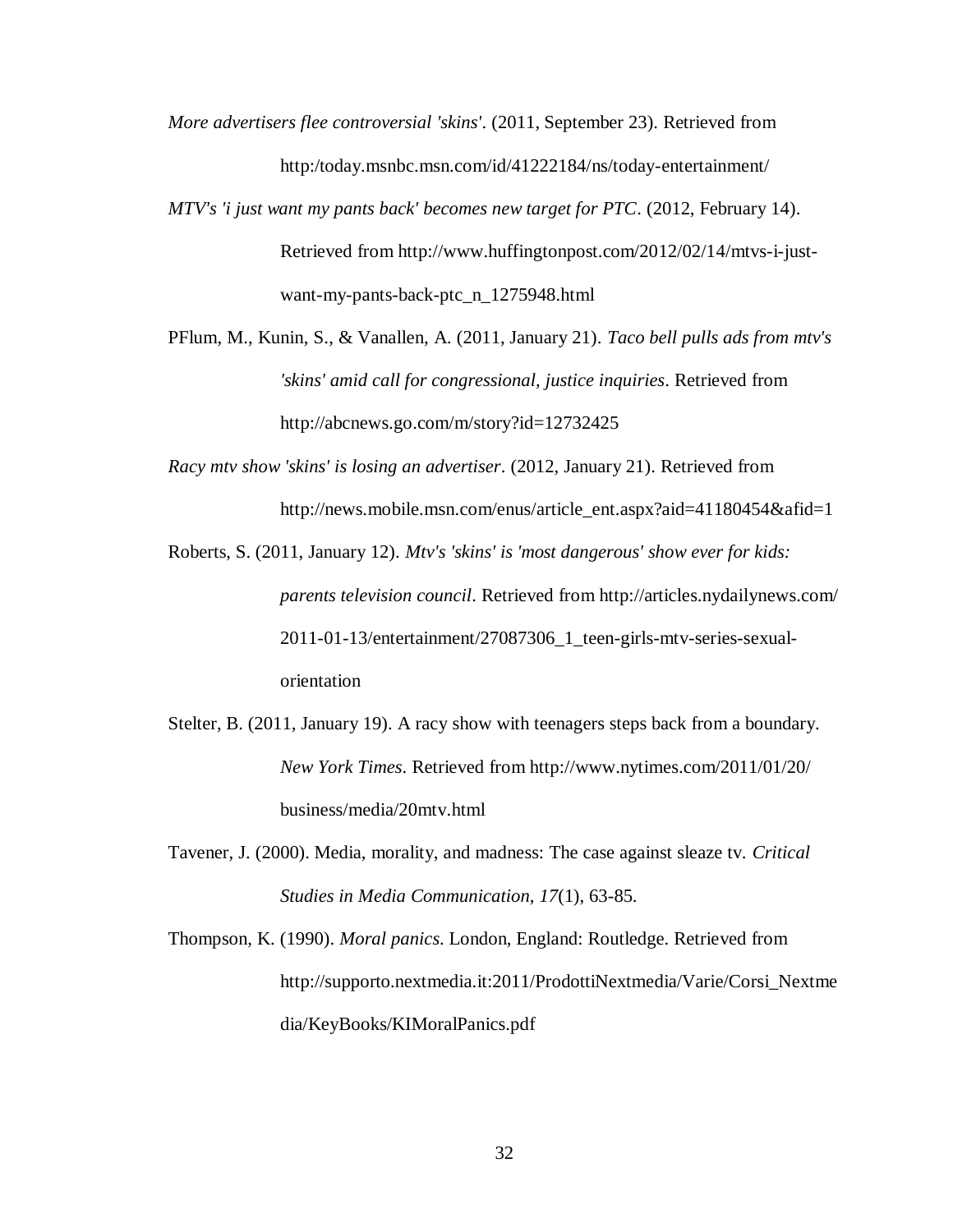### **APPENDIX A**

# PTC: Mission

# **What is the PTC's mission?**

The PTC's primary mission is to promote and restore responsibility and decency to the entertainment industry in answer to America's demand for positive, family-oriented television programming. The PTC does this by fostering changes in TV programming to make the early hours of prime time family-friendly and suitable for viewers of all ages.

Because of the pervasive and powerful influence of television, the PTC seeks to discourage the increasingly graphic sexual themes and dialogue, depictions of gratuitous violence, and profane/obscene language that have crowded out family viewing options. The PTC concentrates on broadcast television, which uses the public airwaves to enter every home with a television set, and expanded basic cable, which millions of households rely on for their TV programming.

The PTC also assists parents in exercising responsibility for their children's viewing habits with the Family Guide to Prime Time Television. The Guide offers a traffic-light ratings system with red-, yellow-, and green-light ratings indicating the amount of sex, foul language and violence in each series. The ratings system is accompanied by clear descriptions of every prime time show, enabling parents to make educated decisions about the programs they and their families wish to view.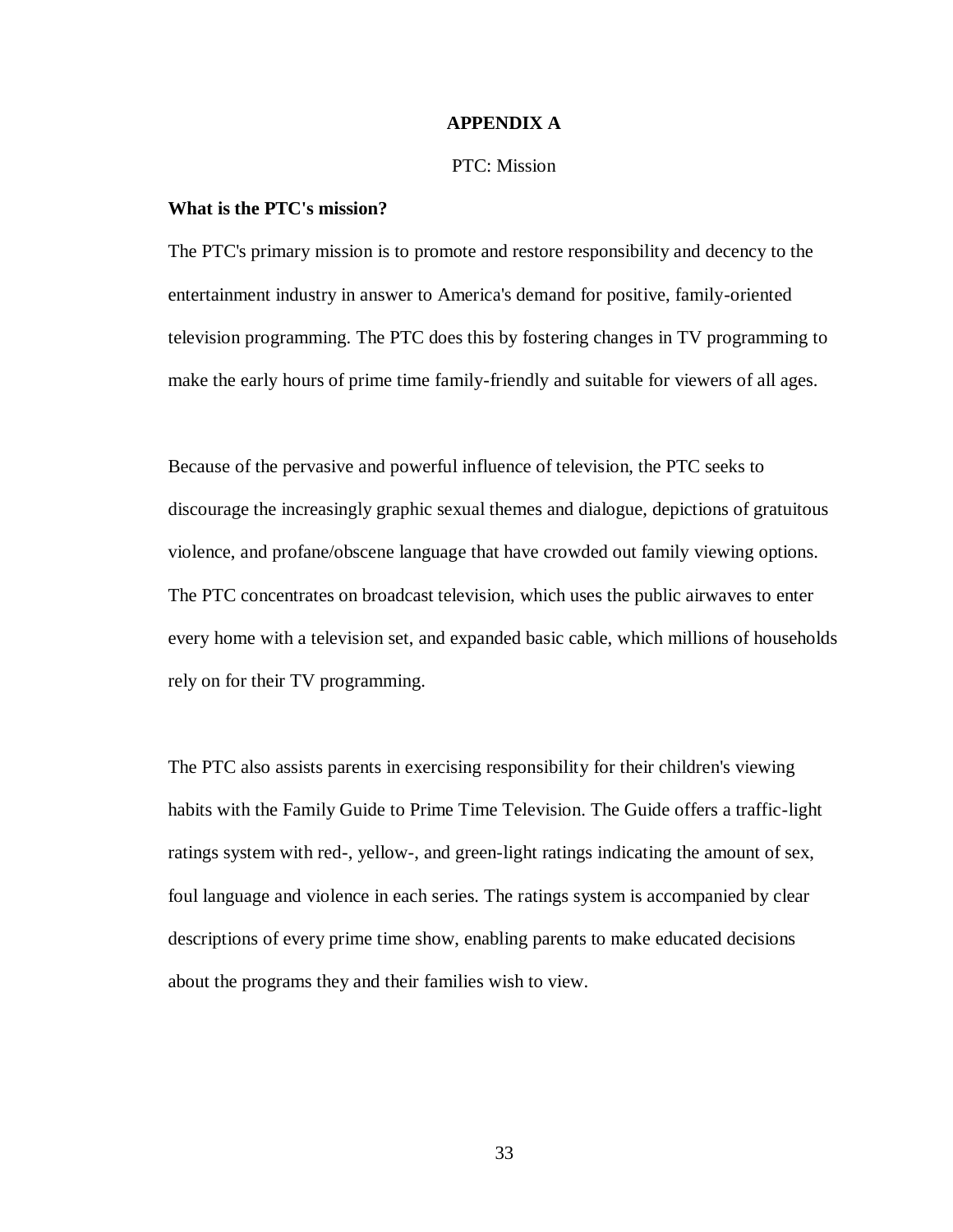The PTC has customarily focused on broadcast television programs -- particularly during prime time, and especially during the "Family Hour" (the earliest hour of network television each evening). However, because of the influences late-night programming and cable can exert on the medium as a whole, the PTC does monitor shows airing in other time slots, and on expanded basic cable channels.

Parents often complain that when objectionable programming comes into the home via the widely accessible venues of broadcast television and expanded basic cable, it is often virtually unavoidable and puts a tremendous burden on them to monitor their children's viewing 24/7 especially now when family programming is scarce.

http://www.parentstv.org/PTC/faqs/main.asp#What%20is%20the%20PTCs%20mission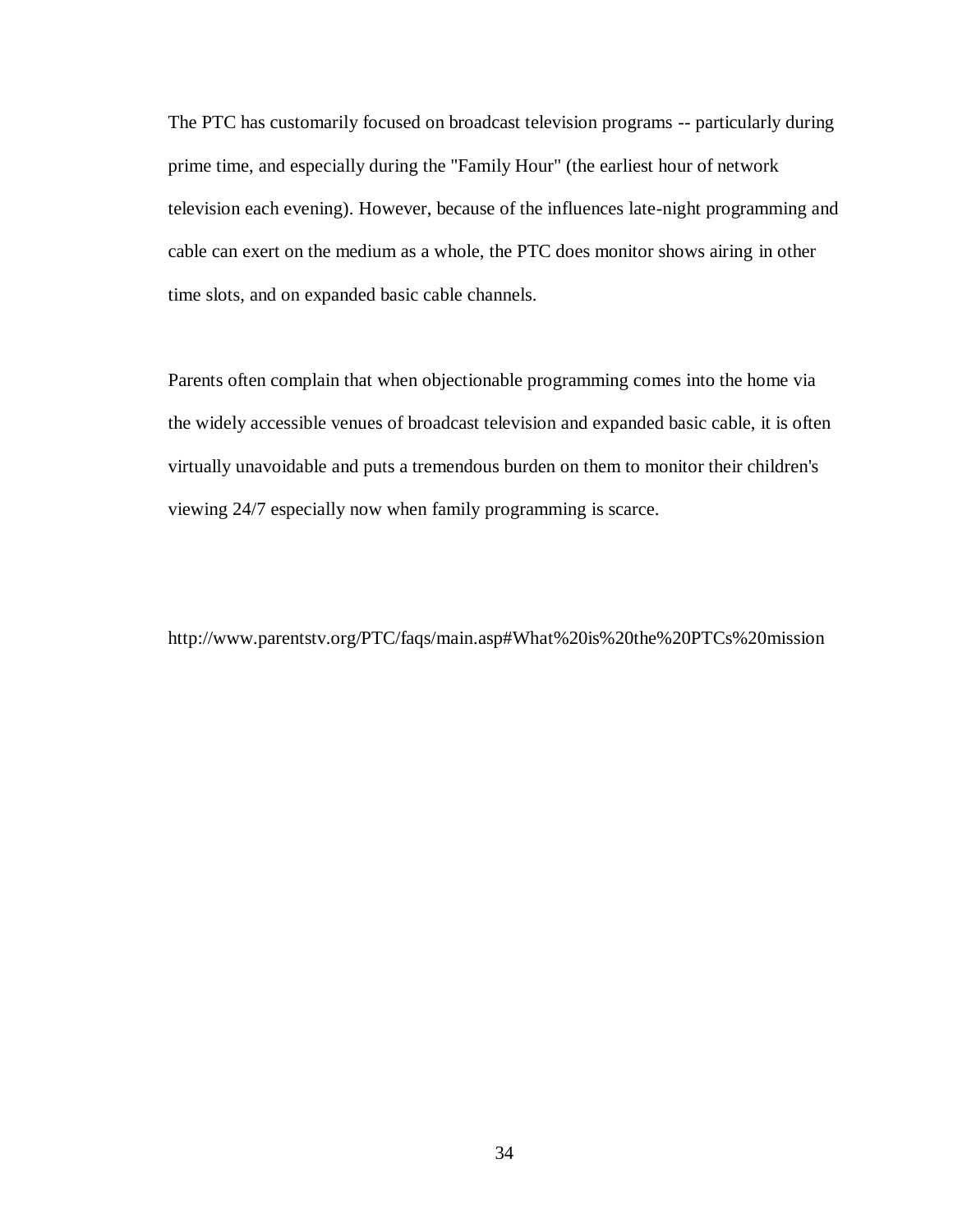# **APPENDIX B**

PTC: Summary of 'Skins"

PTC Summary: Skins MTV Drama Mondays, 10:00 p.m. ET

Production Companies: Company Pictures, Entertainment One Producers: Derek Harvie, Bryan Elsley Creators: Bryan Elsley, Jamie Brittain

MTV's Skins is an American remake of the controversial British series of the same name that exposes the supposed hidden life of teenagers. The leader of the group is Tony, an over-confident, crafty alpha-male who acts as the puppet-master of various schemes. In the first episode, Tony is determined to help his hapless, geeky friend Stanley lose his virginity. He enlists others around him to aid the cause including Tony's sexpot girlfriend Shelley, lesbian Tea, "wild man" Chris, troubled basket case Cadie, studious good girl Daisy, and libidinous Muslim Abbud.

In both the British and American versions of Skins, the kids on the show engage in a host of risky behaviors such as unmitigated drug and alcohol abuse, casual sex, drug dealing, and emotional sabotage. Sex on the show is rampant, which is especially troubling since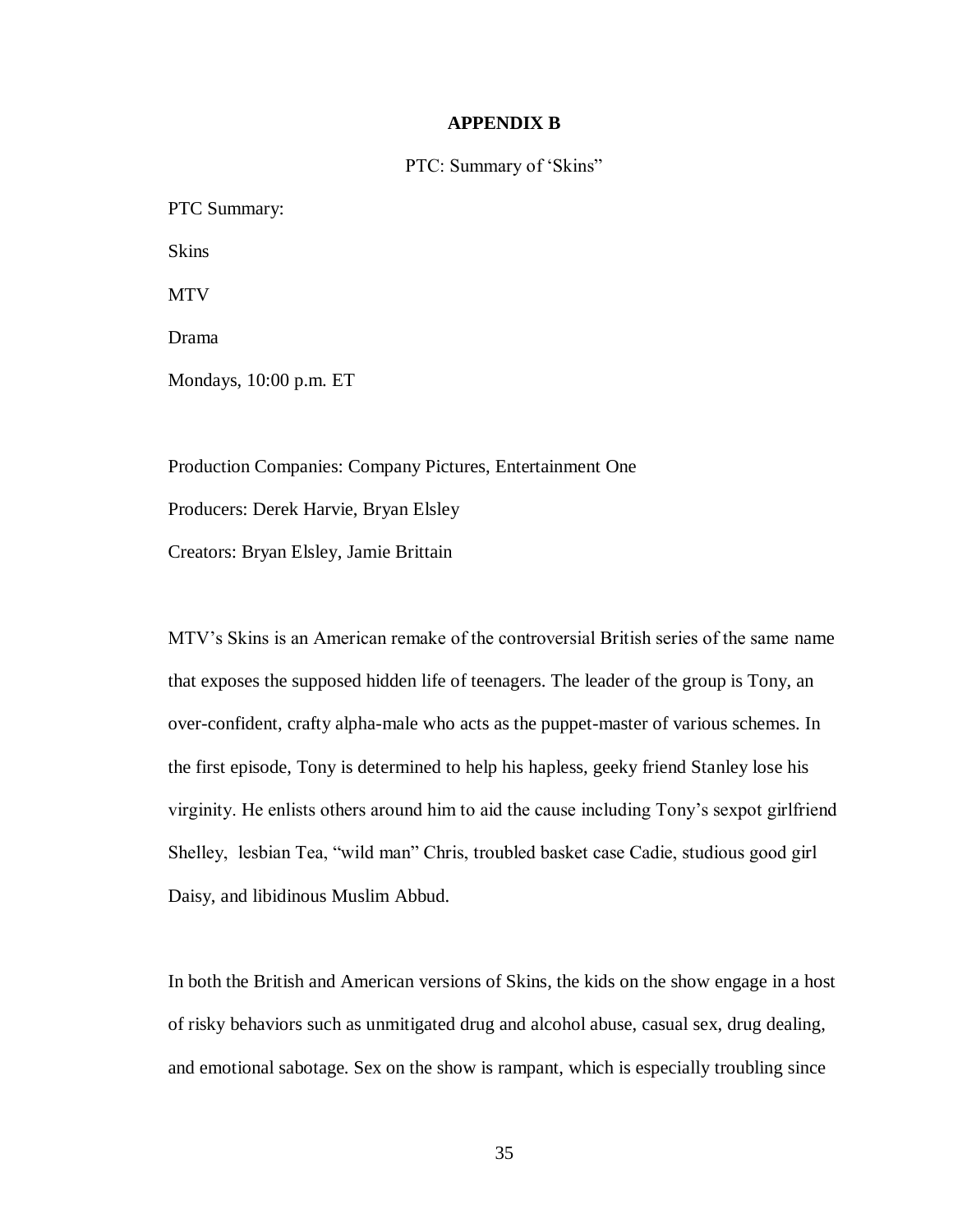all of the actors in the cast are younger than 18 years old. No other show on television today depicts teen sexuality as frankly as this one. So far the show has already featured a lesbian love scene, several instances of nudity, a pair of masturbation scenes, and pedophilic behavior. The graphic sexuality on the show is grossly inappropriate for the young demographic the show targets. Language is consistently vulgar. F-words are frequently bleeped; other profanity, including the s-word, is unbleeped. The words "bitch," "damn," and "bastard" appear in virtually every episode. Actual violence thus far has been limited to occasional fistfights, but Stanley has been threatened with castration by a drug dealer, and other threats of violence have occurred.

Skins is rated TV-MA, but has been heavily marketed to teen viewers. Skins is not recommend for viewers under age 18.

Sex: Red Violence: Yellow Language: Red Overall: Red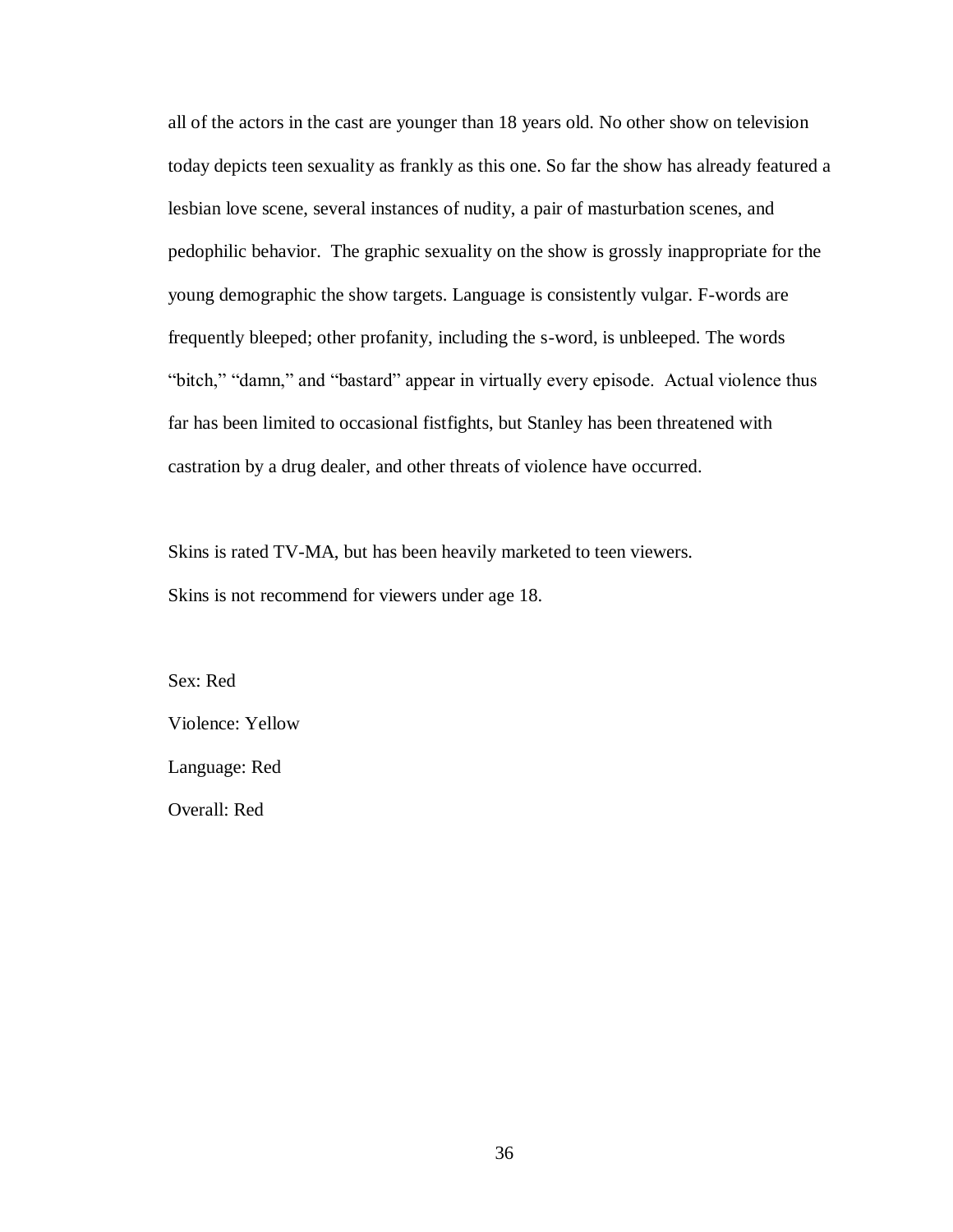## **APPENDIX C**

PTC Press Release: January 20, 2011

# FOR IMMEDIATE RELEASE

January 20, 2011

PTC Calls on Feds to Investigate "Skins" on MTV for Child Pornography and Exploitation

LOS ANGELES (January 20, 2011) – The Parents Television Council ™ today called on the chairmen of the U.S. Senate and House Judiciary Committees and the Department of Justice to immediately open an investigation regarding child pornography and exploitation on MTV's "Skins." The New York Times reported today that the network itself is concerned about violating child pornography laws. In addition to the sexual content on the show involving cast members as young as 15, PTC counted 42 depictions and references to drugs and alcohol in the premiere episode. The run-time was only 41 minutes excluding commercial breaks.

The following are excerpts from the letter that PTC President Tim Winter sent Committee Chairmen Patrick Leahy and Lamar Smith. The rest of the Judiciary Committee members, Attorney General Eric Holder and Federal Communications Committee Chairman Julius Genachowski were also sent copies of the letter.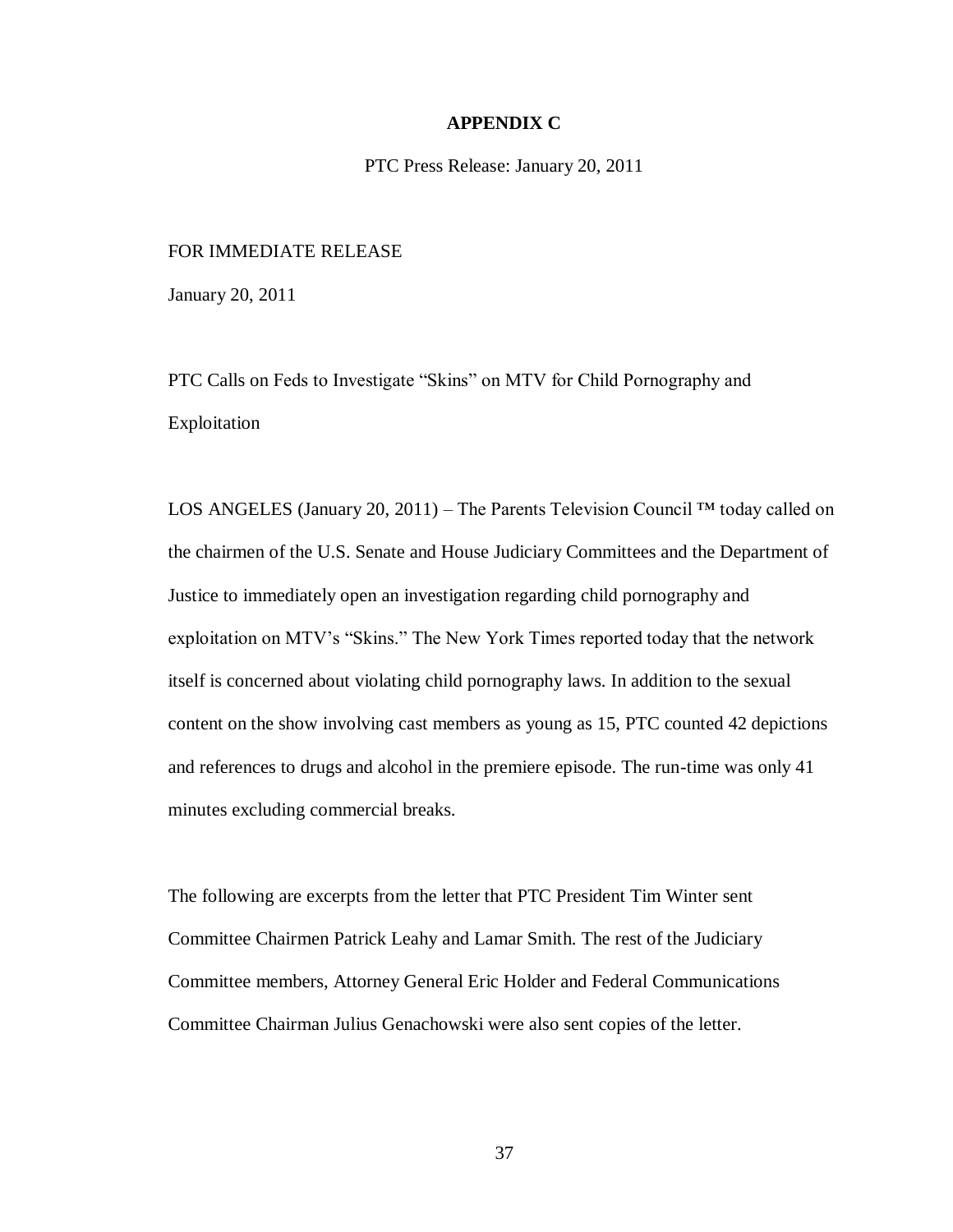"On January 17, the Viacom-owned cable network MTV aired a teenager-based drama, 'Skins.' The episode included all manner of foul language, illegal drug use, illegal activity as well as thoroughly pervasive sexual content. Moreover, future episodes promise much more of the same.

"While that alone is cause enough for concern among parents and families around the country, new information has come to light that is even more disturbing. The New York Times has reported this morning that Viacom executives met yesterday to discuss whether the show might violate federal law regarding the sexual depiction and presentation of minors and has compelled the producers of the show to make certain changes.

"However, many of the actors appearing in the show are below the age of 18. It is clear that Viacom has knowingly produced material that may well be in violation of any or all of the following federal statutes:

"18 U.S.C. § 1466A (2008) Obscene Visual Representations of the Sexual Abuse of Children

18 U.S.C. § 2251 (2008) Sexual Exploitation of Children

18 U.S.C. § 2252 (2008) Relating to Material Involving the Sexual Exploitation of **Minors** 

18 U.S.C. § 2252A (2008) Relating to Material Constituting or Containing Child Pornography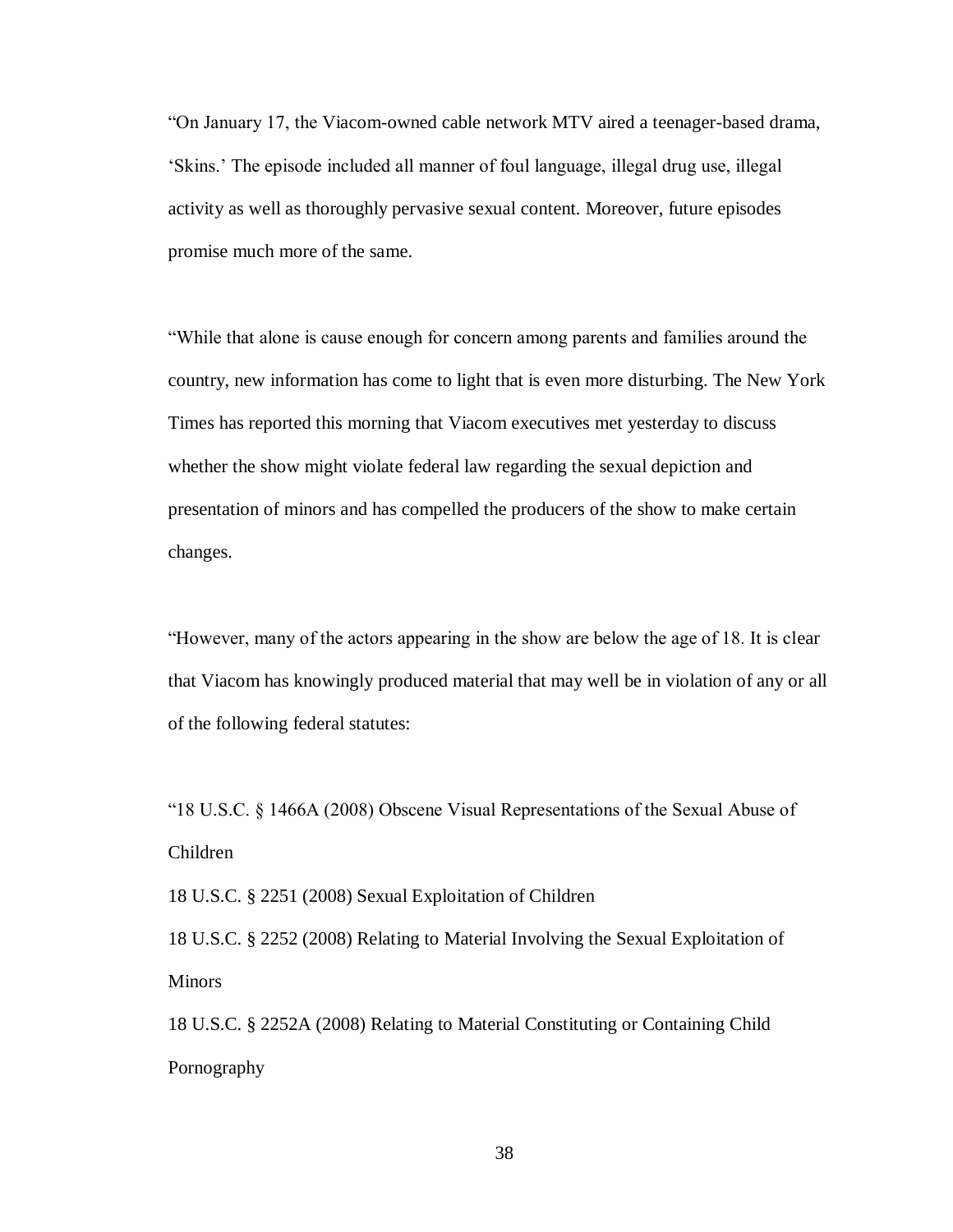"Since it is not necessary for Viacom or MTV to distribute the material in order to be in violation of the law, we call upon your committees to immediately investigate Viacom and MTV for the production of this material. Furthermore, we urge you in the strongest possible terms to compel the Attorney General to mount an investigation by the Department of Justice into whether the production of 'Skins' has violated federal law meant to protect minors from exploitation.

"On behalf of our 1.3 million members, I eagerly await your reply."

**To speak with a representative from the Parents Television Council, please contact Megan Franko at (703) 859-5054 or Liz Krieger at (703) 683-5004 ext. 120.**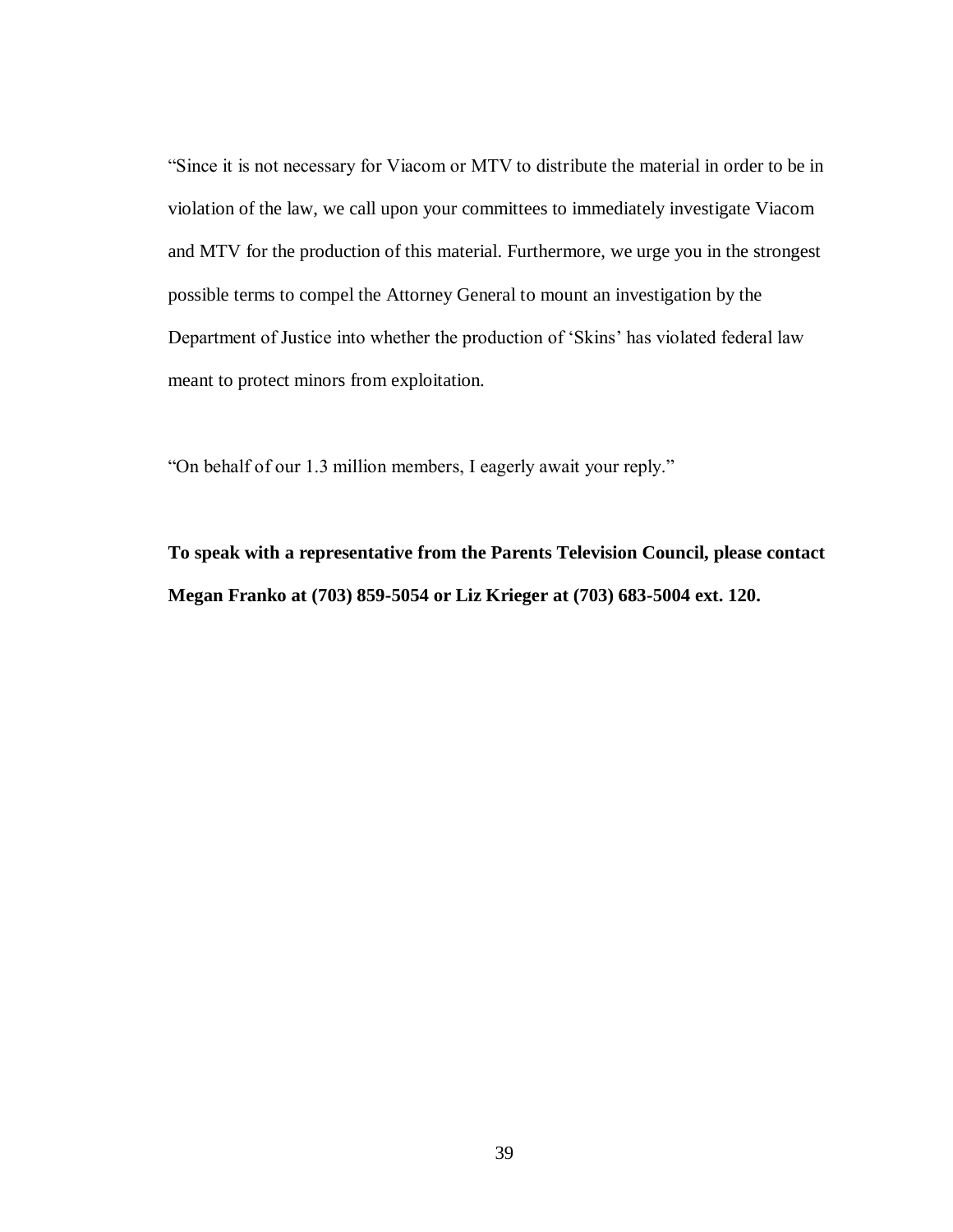### **APPENDIX D**

PTC Press Release: January 21, 2011

# FOR IMMEDIATE RELEASE

January 21, 2011

PTC Applauds Taco Bell for Pulling Ads from MTV's Racy "Skins"

PTC also Praises General Motors

LOS ANGELES (January 21, 2010) – The Parents Television Council ™ joined with families and parents to thank Taco Bell for pulling advertisements from MTV's new show, "Skins." Following a PTC take action alert asking members to contact Taco Bell about sponsoring the program, the company asserted that the racy content was not in line with its brand.

The PTC also praised General Motors for its swift response after our members contacted GM about two Chevy Volt advertisements which aired during "Skins."

"PTC applauds Taco Bell for pulling its ad dollars away from the extremely graphic content on MTV's 'Skins.' We express our thanks on behalf of countless families, especially those who contacted Taco Bell directly with their concerns ," PTC President Tim Winter said.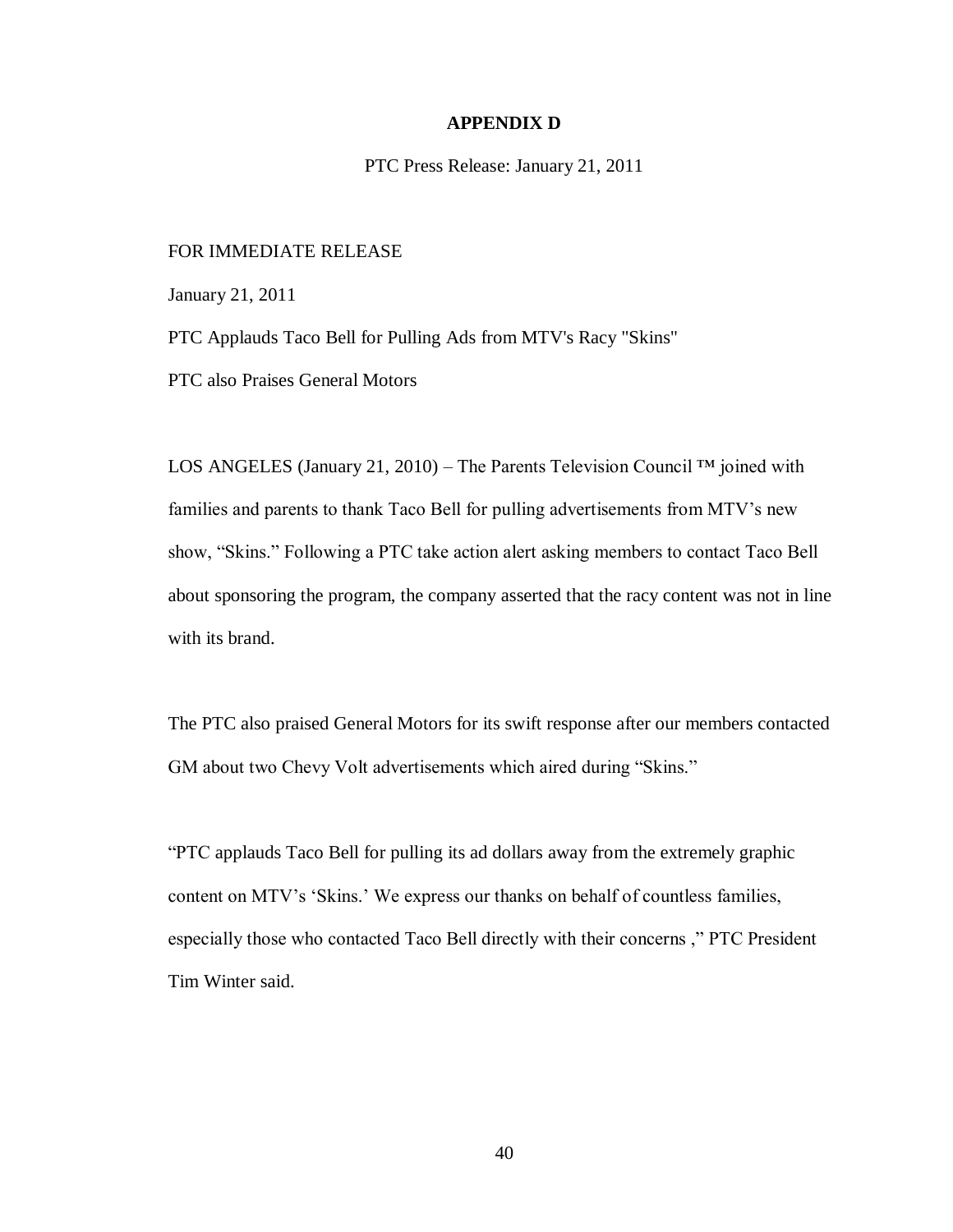"PTC also thanks General Motors for swiftly responding to PTC members' concerns about Chevy Volt advertisements. GM told PTC that 'Skins' was on its 'do not buy' list on MTV, and that MTV admitted placing the Chevy commercial on 'Skins' in error. GM also stated that MTV had apologized for its error.

"Every single advertiser who sponsored the premiere episode of 'Skins' is not only endorsing, but glorifying teen drug and alcohol abuse, not to mention a plethora of baseless sexual content. The following companies and brand names can rest assured that they will be hearing from PTC about their decision to sponsor the program: Schick Hydro, H&R Block, L'Oreal, Subway, Foot Locker, Orbit chewing gum and Extra chewing gum. We sincerely hope these advertisers will agree that the content in 'Skins' is harmful to their corporate image," Winter concluded.

To speak with a representative from the Parents Television Council, please contact Megan Franko at (703) 859-5054 or Liz Krieger at (703) 683-5004 ext. 120.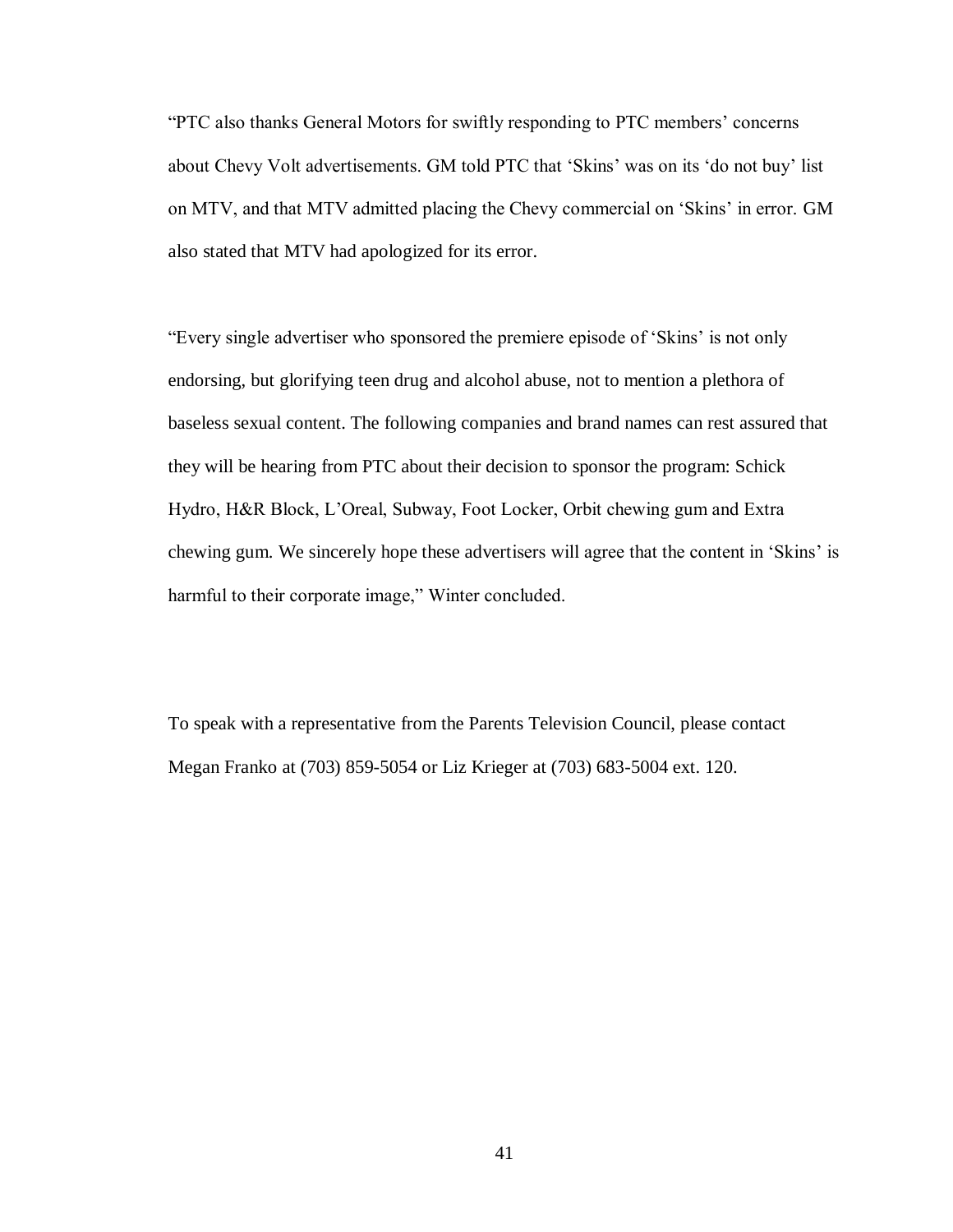### **APPENDIX E**

PTC Press Release: January 22, 2011

## FOR IMMEDIATE RELEASE

January 22, 2011

PTC Thanks Wrigley for Suspending "Skins" Ads

LOS ANGELES (January 22, 2010) – The Parents Television Council™ offered its thanks to Wrigley for its decision to discontinue advertising on MTV's "Skins." The Los Angeles Times reported via Show Tracker that that the company suspended "Skins" advertisements to avoid endorsing content that could offend consumers. Advertisements for Extra and Orbit chewing gum appeared on the premiere episode.

"We applaud Wrigley for making the responsible decision to separate its brand from a show that glorifies teen sex, teen drug use and teen alcohol abuse. At the end of the day, it is the flow of advertising dollars – or lack thereof – that decides which programs are delivered into the nation's living rooms, and we thank Wrigley for making a socially responsible decision," said PTC President Tim Winter.

"Today, our members began contacting Subway asking them to defend sponsoring the baseless content on 'Skins' that is being marketed directly to children. We will also be contacting Schick Hydro, H&R Block, L'Oreal, and Foot Locker to ask them to join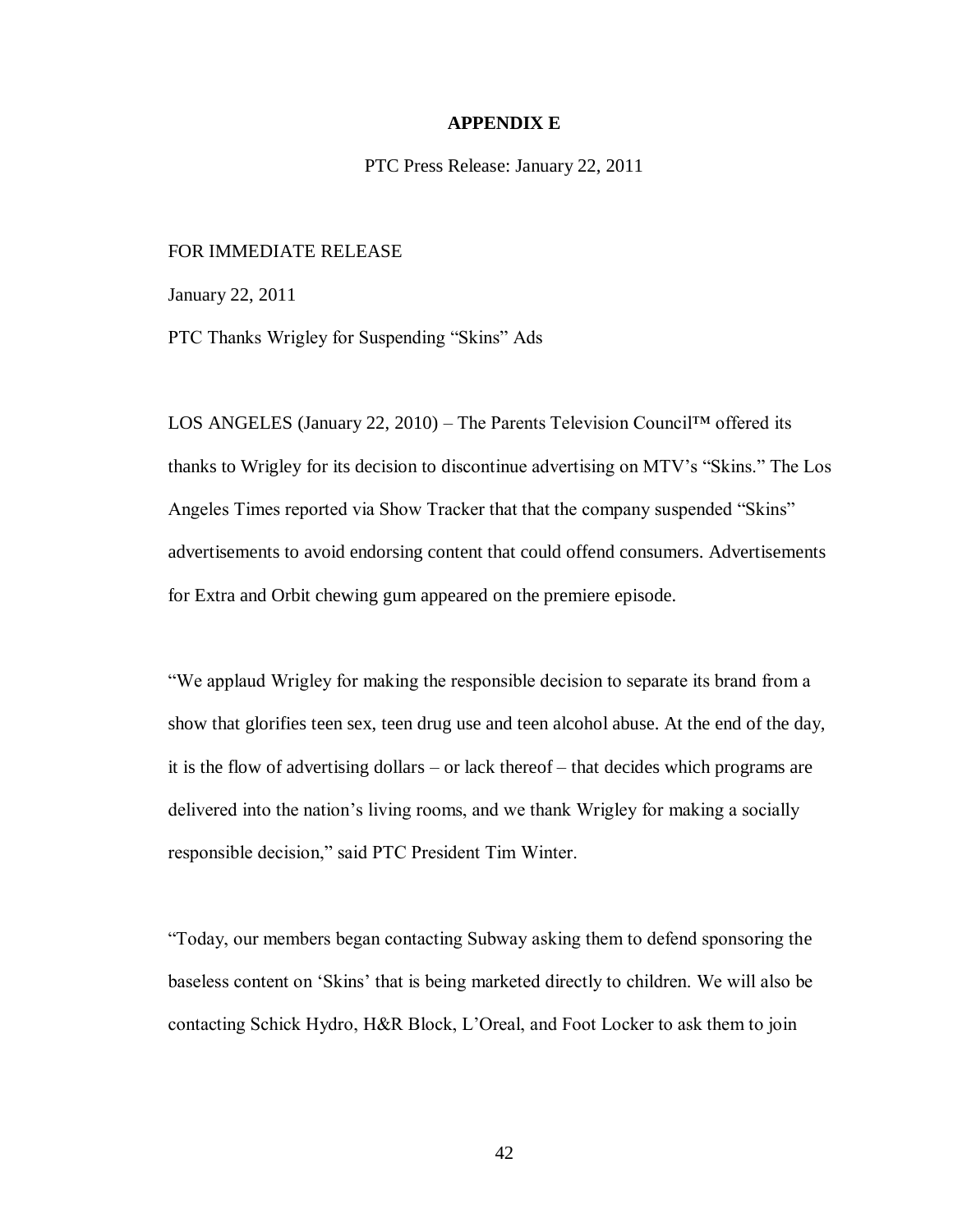Wrigley, Taco Bell and General Motors in halting their sponsorship of such extreme content," Winter concluded.

To speak with a representative from the Parents Television Council, please contact Megan Franko at (703) 859-5054 or Liz Krieger at (703) 683-5004 ext. 120.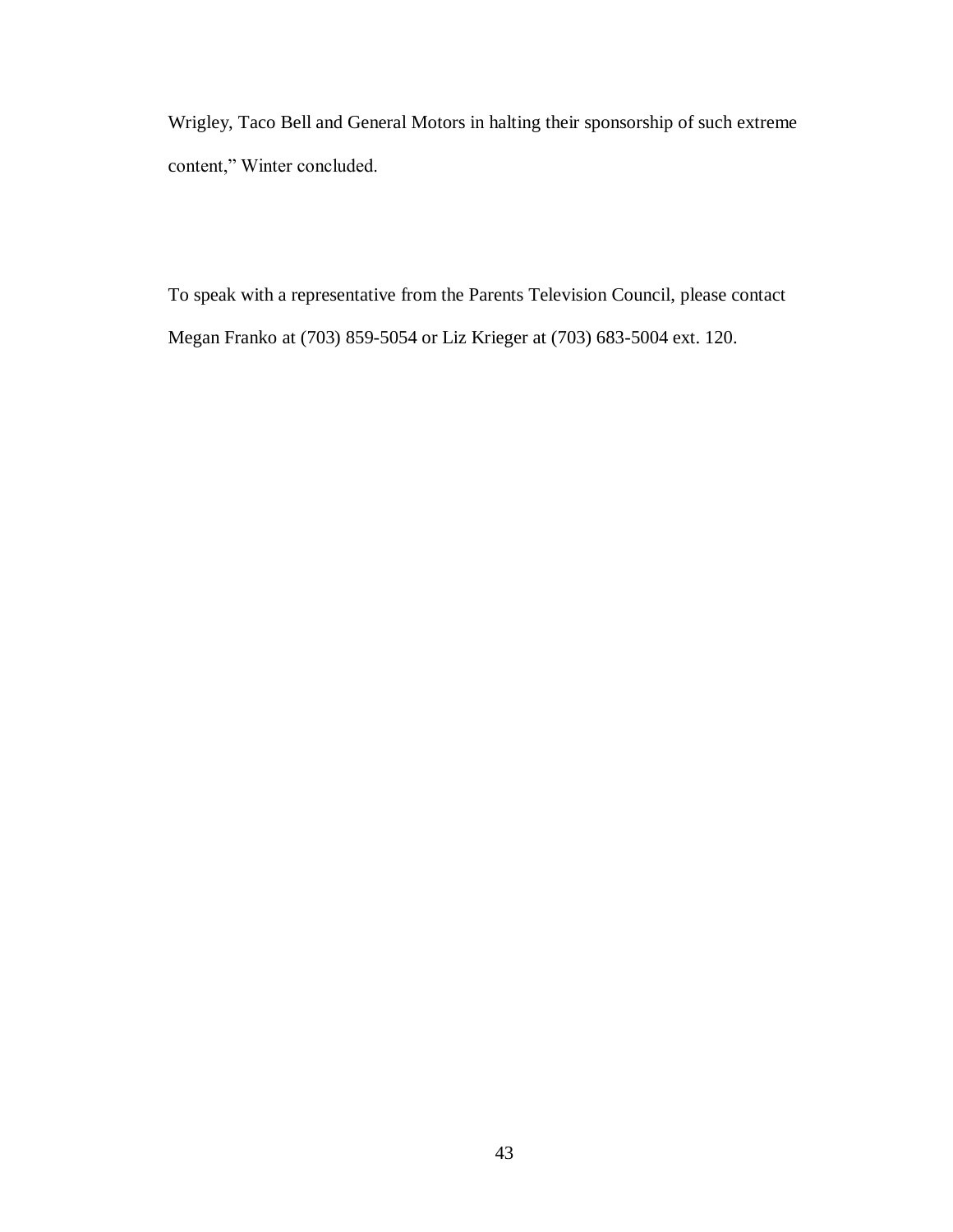#### **APPENDIX F**

PTC Press Release: January 23, 2011

## FOR IMMEDIATE RELEASE

January 23, 2011

PTC Tips Its Hat to H&R Block for Bowing Out of "Skins"

LOS ANGELES (January 23, 2010) – The Parents Television Council ™ thanked H&R Block for taking steps to ensure that no future advertisements will air on MTV's new scripted series "Skins." The company told TMZ the show does not fit their brand and the ad in the premiere episode ran by mistake.

"On behalf of parents and families across America, we extend our thanks to H&R Block for moving swiftly to ensure that no future advertisements air on a show that includes teen alcohol or teen drug references more than once per minute of airtime," said PTC President Tim Winter.

"We're beginning to wonder which companies actually wanted to sponsor 'Skins' after hearing from both H&R Block and General Motors that neither intended to advertise on the program. MTV's PR department has been busy touting their 'ongoing dialogue' with their sponsors, but are there other advertisers who were unwitting participants in the program?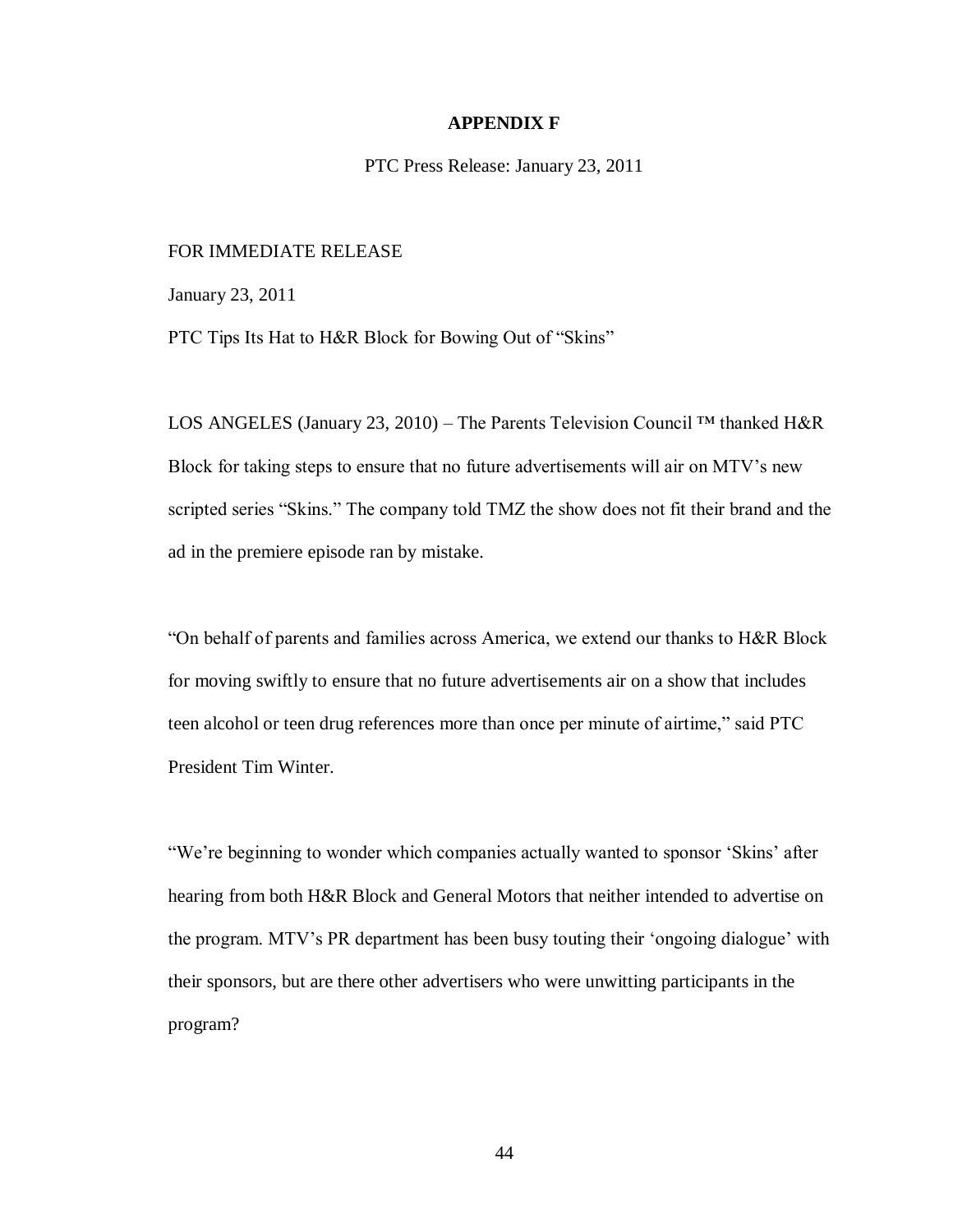"We will continue to monitor every broadcast and every rebroadcast of 'Skins' so that we can inform the public which corporations are underwriting underage teen sex, underage teen drug use and underage teen alcohol use," Winter concluded.

To date, H&R Block, Wrigley, General Motors, and Taco Bell have all decided they will no longer be sponsoring the program. PTC members and other concerned citizens are currently contacting Subway regarding their sponsorship of the program via email messages and hand delivered letters to local franchises.

To speak with a representative from the Parents Television Council, please contact Megan Franko at (703) 859-5054 or Liz Krieger at (703) 683-5004 ext. 120.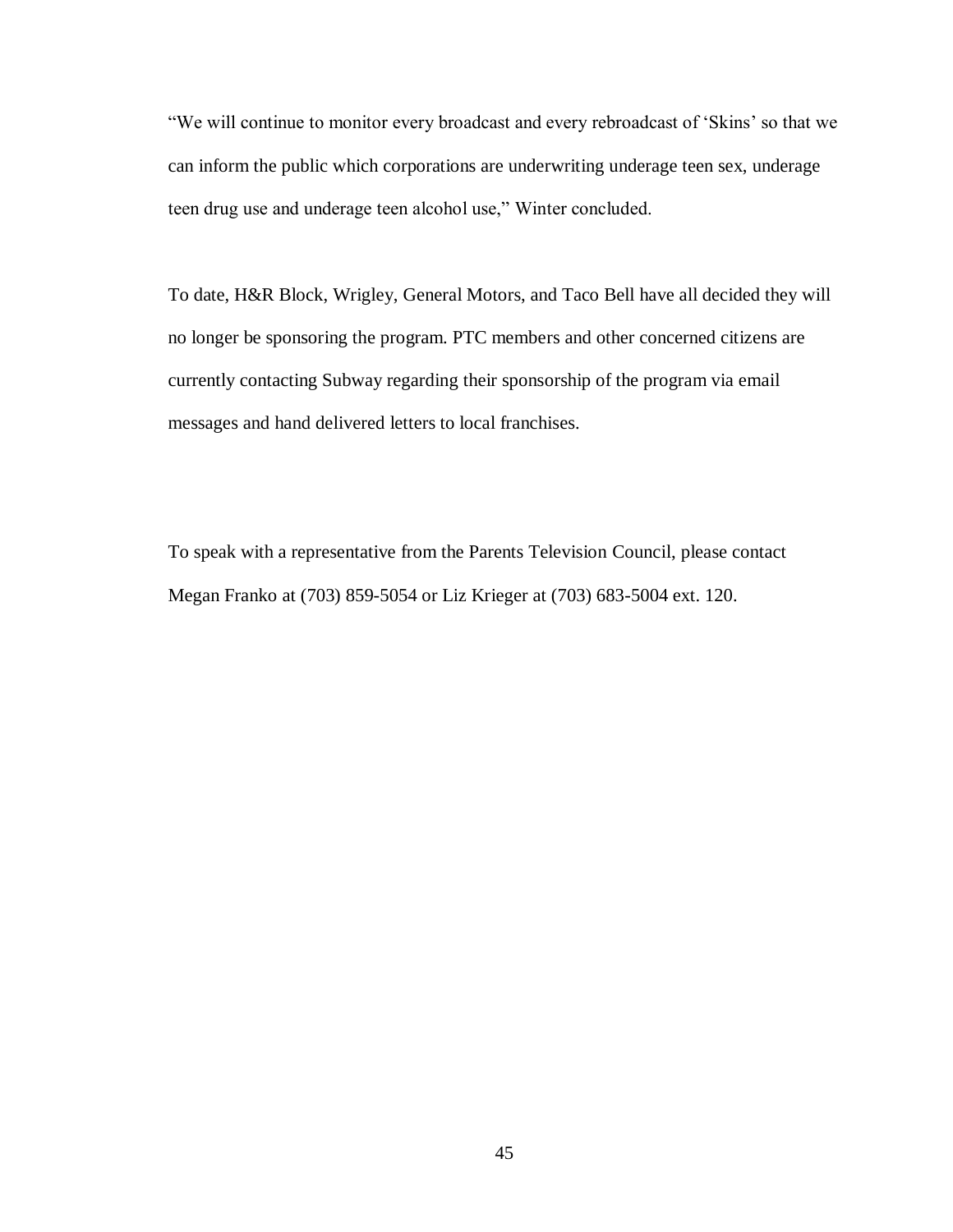# **APPENDIX G**

PTC Press Release: January 25, 2011

# FOR IMMEDIATE RELEASE

January 25, 2011

PTC Commends Advertisers Absent from Second "Skins" Episode Urges Red Bull and Zeno Hot Spot to Steer Clear of the Dangerous Content

LOS ANGELES (January 25, 2010) – The Parents Television Council ™ thanked Foot Locker, L'Oreal , Schick, and Subway for halting their sponsorship of the extreme content on "Skins" after they did not appear on the second episode of the show. None of the eight sponsors PTC called out for advertising during the premiere of "Skins" appeared in the second airing of the program.

" We extend our thanks to Foot Locker, L'Oreal , Schick, and Subway for heeding our call to cease underwriting the dangerous content on MTV's 'Skins.' Of the eight advertisers we called out publicly after the premiere, none of them appeared in the second episode. Our sincere hope is that no advertiser would willingly sponsor a program that glorifies teen drug and alcohol abuse, in addition to sexual content involving minors that could actually be illegal," said PTC President Tim Winter.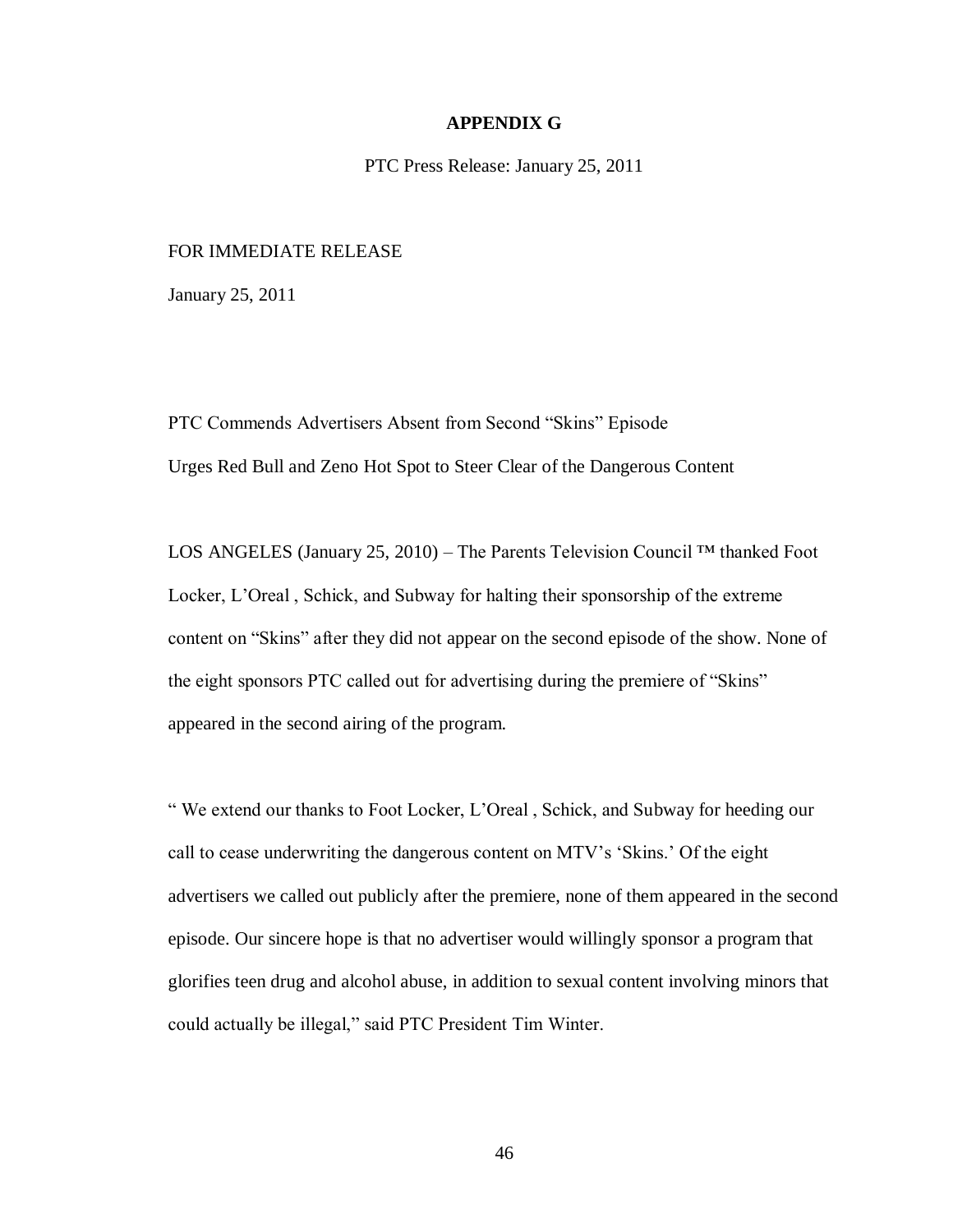"The advertiser line-up for the second episode mostly contained promos for other MTV and Viacom programming along with movies that carried either R or PG-13 ratings. However, our members and other concerned parents will not stop contacting companies that endorse underage alcohol and drug abuse . Red Bull and Zeno Hot Spot are the next two that will be asked to defend their sponsorship of the graphic content on 'Skins,'" Winter concluded.

To speak with a representative from the Parents Television Council, please contact Megan Franko at (703) 859-5054 or Liz Krieger at (703) 683-5004 ext. 120.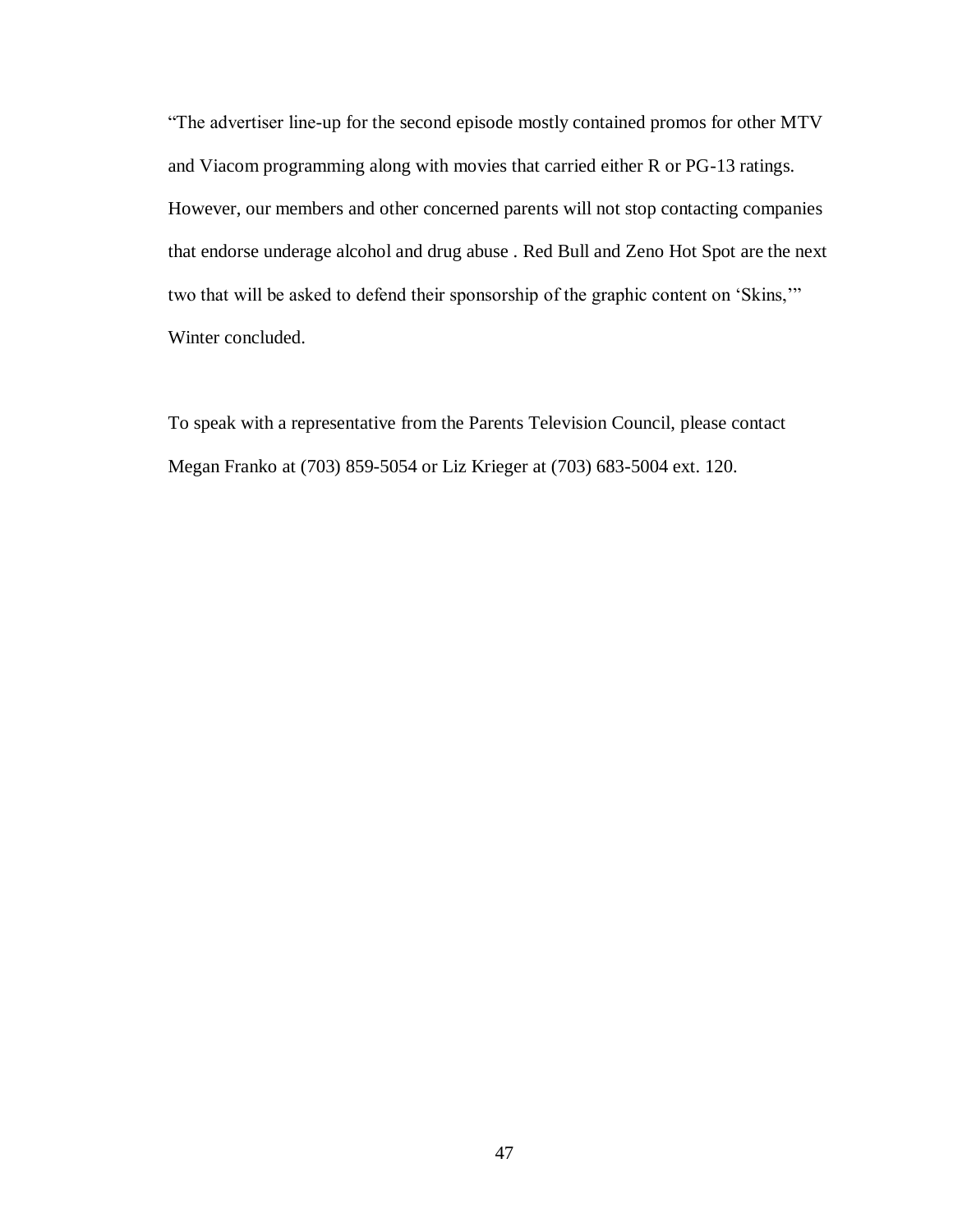### **APPENDIX H**

PTC Press Release: February 2, 2011

## FOR IMMEDIATE RELEASE

February 2, 2011

PTC Members Contacting State Attorneys General,

Urging Investigation of "Skins"

LOS ANGELES (February 2, 2011) – Today, the Parents Television Council™ asked its members and other concerned citizens to begin contacting their state attorneys general, urging them to investigate "Skins" on MTV. The New York Times reported that MTV executives were concerned they may have violated national child pornography laws in the filming of the show, particularly during the third episode which aired this week.

PTC is now calling on state attorneys general to investigate whether local cable and satellite providers have violated state and local laws relating to child pornography and exploitation by distributing the content. PTC has already called on U.S. Attorney General Eric Holder and the House and Senate Judiciary committees to launch a full investigation.

"It is unfortunate that we have reached the point of having to call for a criminal investigation into the production and distribution of an MTV show depicting minors in sexual situations. As if the blatant teen drug and alcohol abuse on 'Skins' isn't enough, the fact that MTV allegedly considered whether its program might have violated child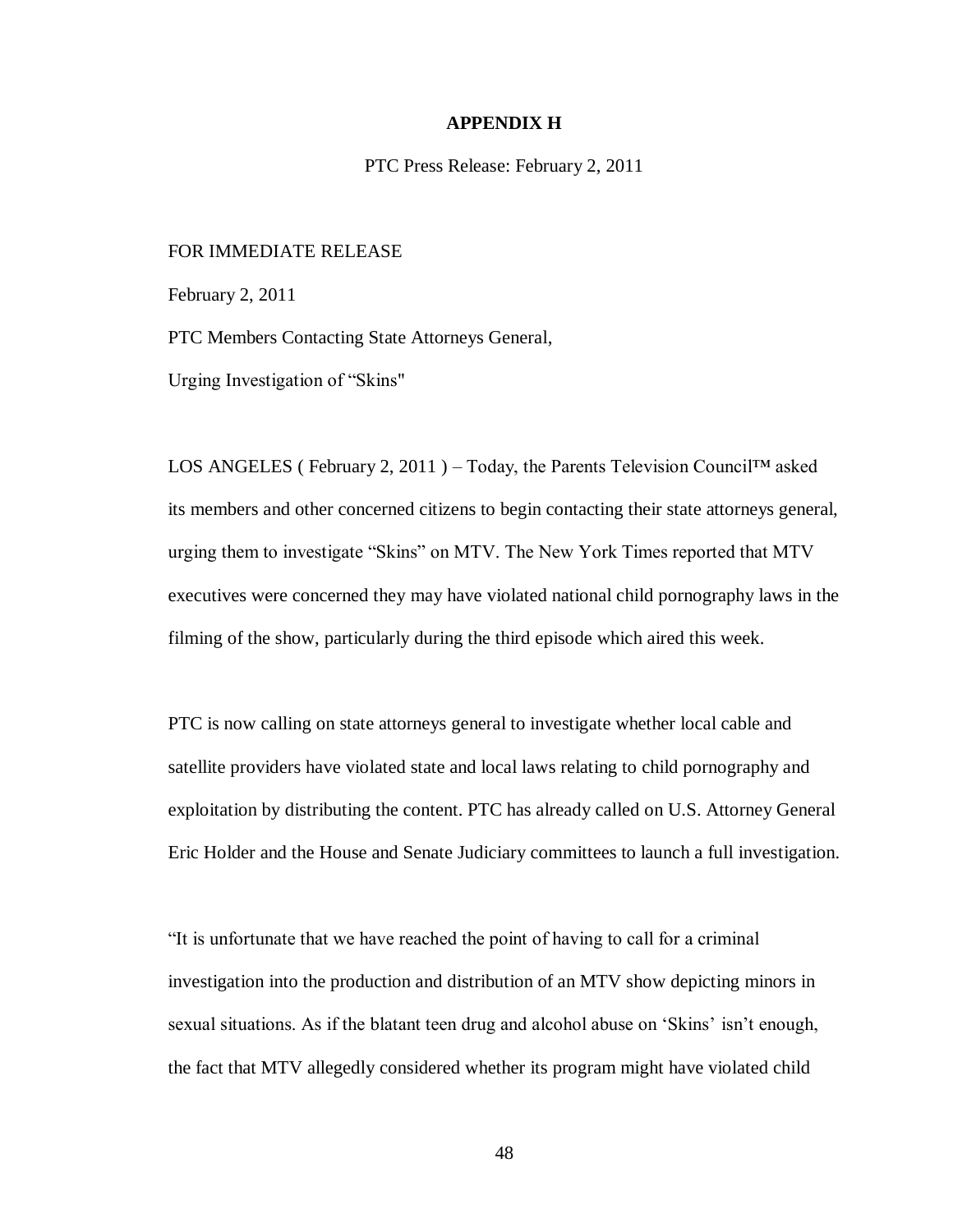pornography laws – and then went ahead and aired it anyway – is beyond repulsive," said PTC President Tim Winter.

"We urge state attorneys general to investigate whether local cable and satellite providers have violated the law by distributing this content. Our hope is that no cable or satellite provider would willingly distribute content that might be illegal," Winter concluded.

To speak with a representative from the Parents Television Council, please contact Megan Franko at (703) 859-5054 or Liz Krieger at (703) 683-5004 ext. 120.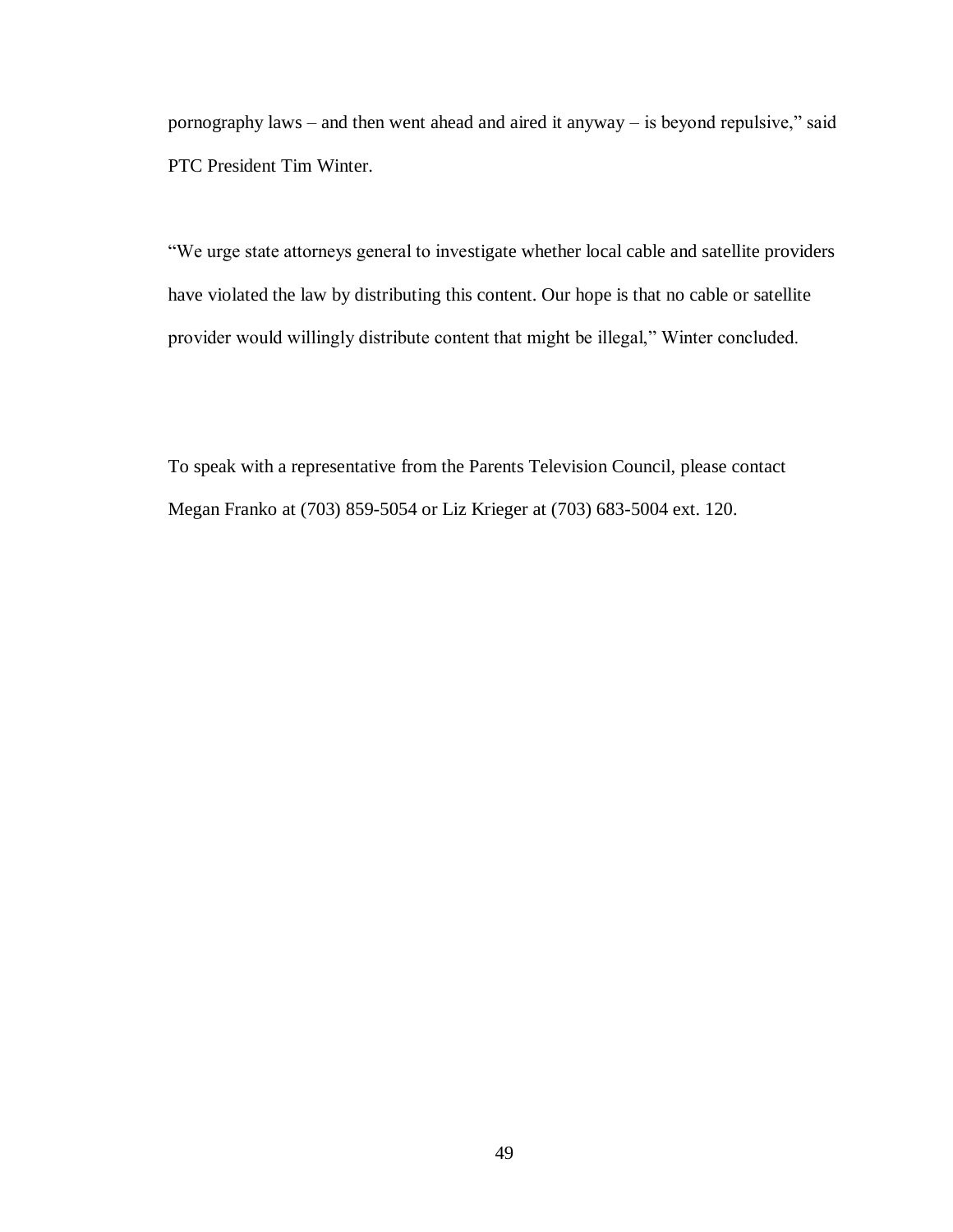## **APPENDIX I**

PTC Press Release: June 10, 2011

# FOR IMMEDIATE RELEASE

June 10, 2011

MTV's 'Skins' Canceled: PTC Marks End of 'Most Dangerous' TV Show for Kids

LOS ANGELES (June 10, 2011) – The Parents Television Council® marked the end of MTV's "Skins" following the network announcement that it was canceling the program after just one season.

"MTV's decision to put 'Skins' on the air was a programming failure of cataclysmic proportions. The network marketed the show to kids and then lied. The producers admitted to delivering kids to advertisers and then lied about their intentions. Advertisers openly supported the show until they were called out for underwriting some of the most graphic portrayals of teen sex and glamorized drug and alcohol abuse that we have ever seen on television," said PTC President Tim Winter.

Based on MTV's direct marketing of "Skins" to young viewers even before the premiere, PTC called the program "the most dangerous television show for children that we have ever seen." As the season began, PTC urged the U.S. Senate and House Judiciary Committees, the Department of Justice and state attorneys general to open an investigation regarding child pornography and exploitation. PTC also orchestrated a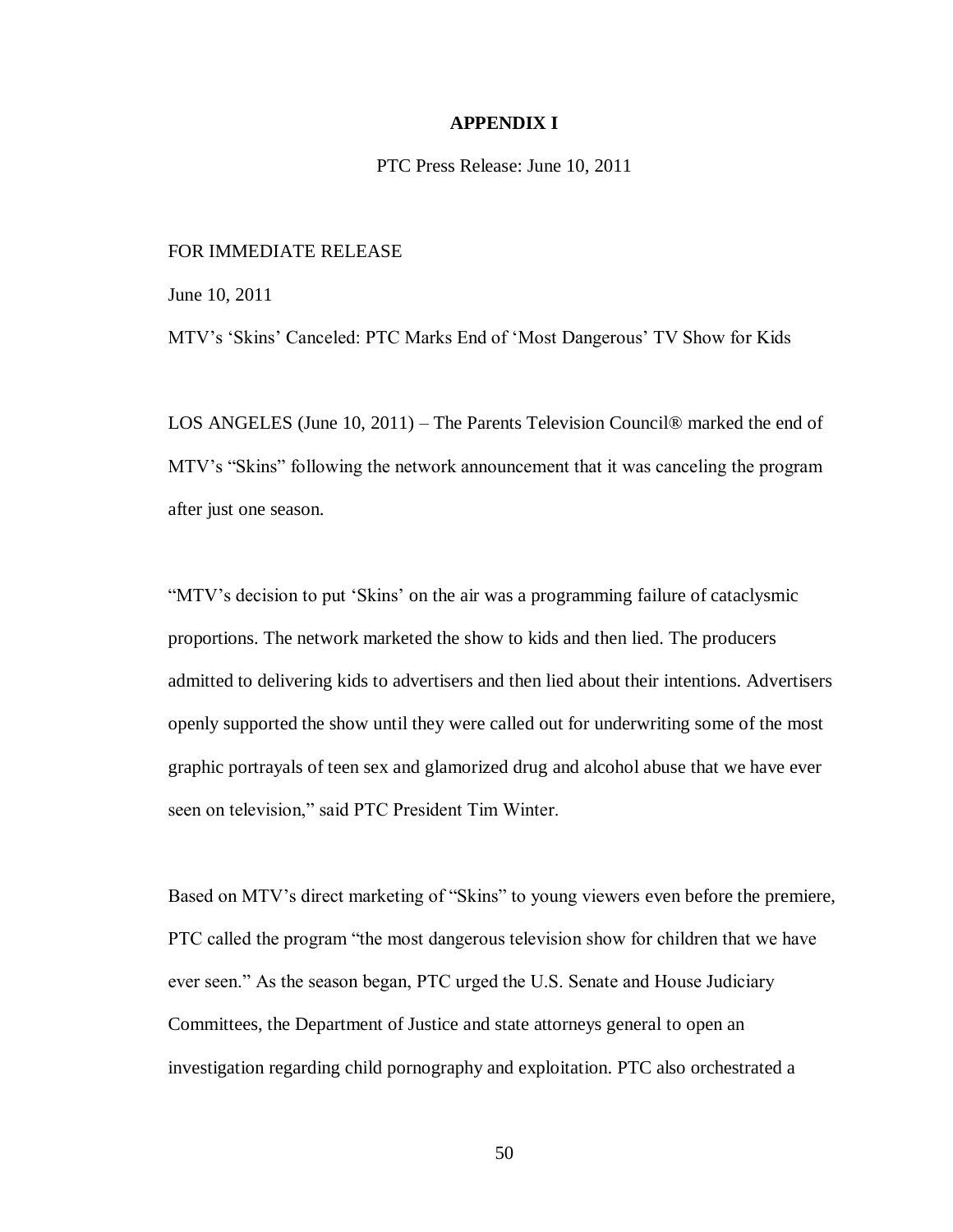research and advocacy campaign to call out each advertiser that appeared on the show, and applauded the numerous companies that agreed the content did not resonate with their corporate image.

"Season one of 'Skins' was so full of explicit content, viewers were treated to some form of sex, violence, drugs, alcohol, or profanity once every 22 seconds of air time. Graphic sexual content was the most pervasive, followed by drug-related references and depictions. It took 53 episodes of broadcast programming to find the equivalent amount of drug content that aired in only eight 'Skins' episodes," said Winter.

"The shocking content was trumped only by the fact that the program featured teenage actors and was marketed to teenage children. We are grateful to every member of the public who helped us drive an economic stake through the graphic content on the program, the likes of which never deserves to see the light of day again," Winter concluded.

To speak with a representative from the Parents Television Council, please contact Megan Franko at (703) 859-5054 or Liz Krieger at (703) 683-5004 ext. 120.

51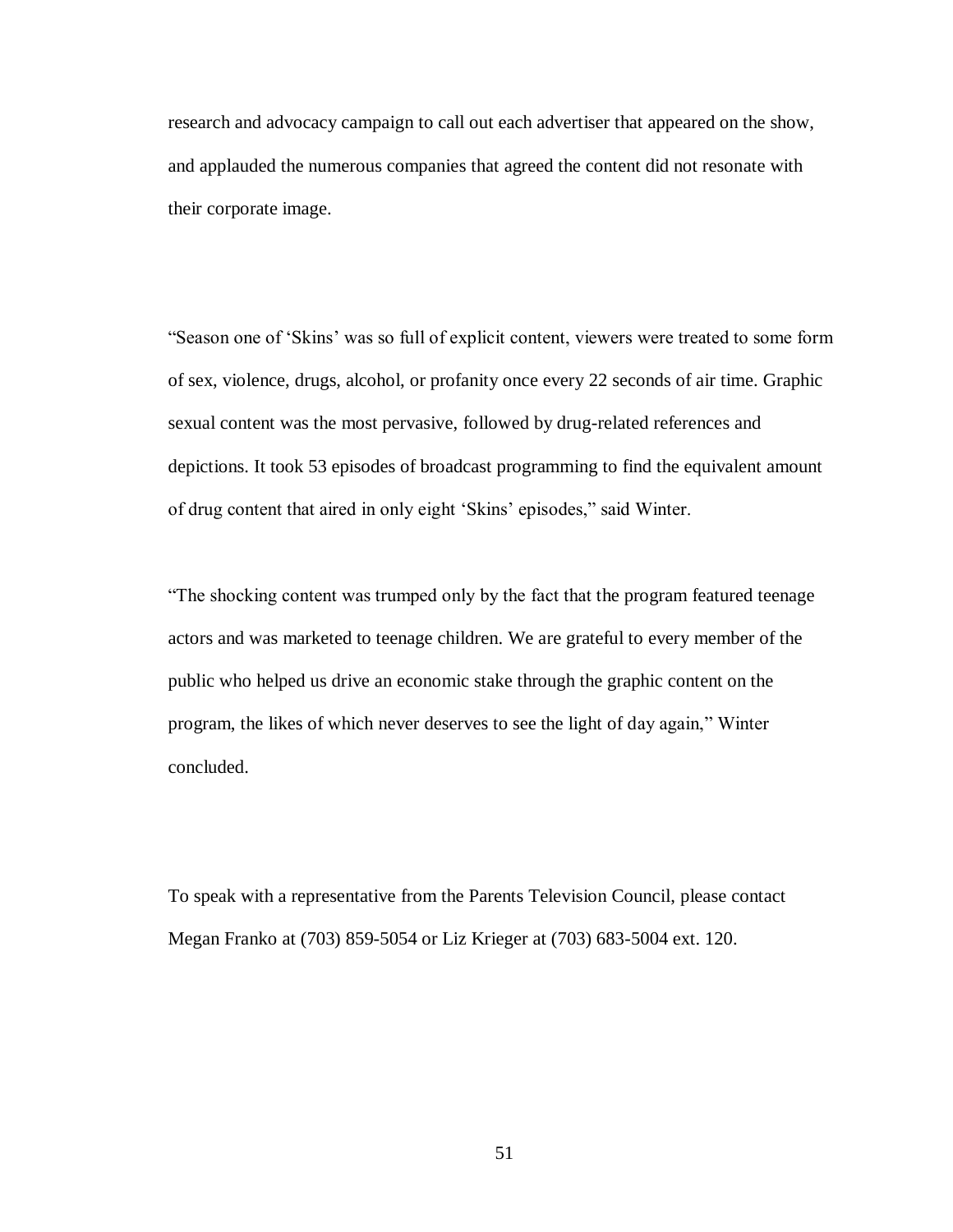#### **APPENDIX J**

*New York Times* Article

January 19, 2011

*A Racy Show With Teenagers Steps Back From a Boundary* By BRIAN STELTER

MTV executives have a new hit drama on their hands, featuring the sexual and drugfueled exploits of misfit teenagers. They also have something else — a fear that coming episodes of the show may break the law.

In recent days, executives at the cable channel became concerned that some scenes from the provocative new show "Skins" may violate federal child pornography statutes.

The executives ordered the producers to make changes to tone down some of the most explicit content.

They are particularly concerned about the third episode of the series, which is to be broadcast Jan. 31. In an early version, a naked 17-year-old actor is shown from behind as he runs down a street. The actor, Jesse Carere, plays Chris, a high school student whose erection — assisted by erectile dysfunction pills — is a punch line throughout the episode.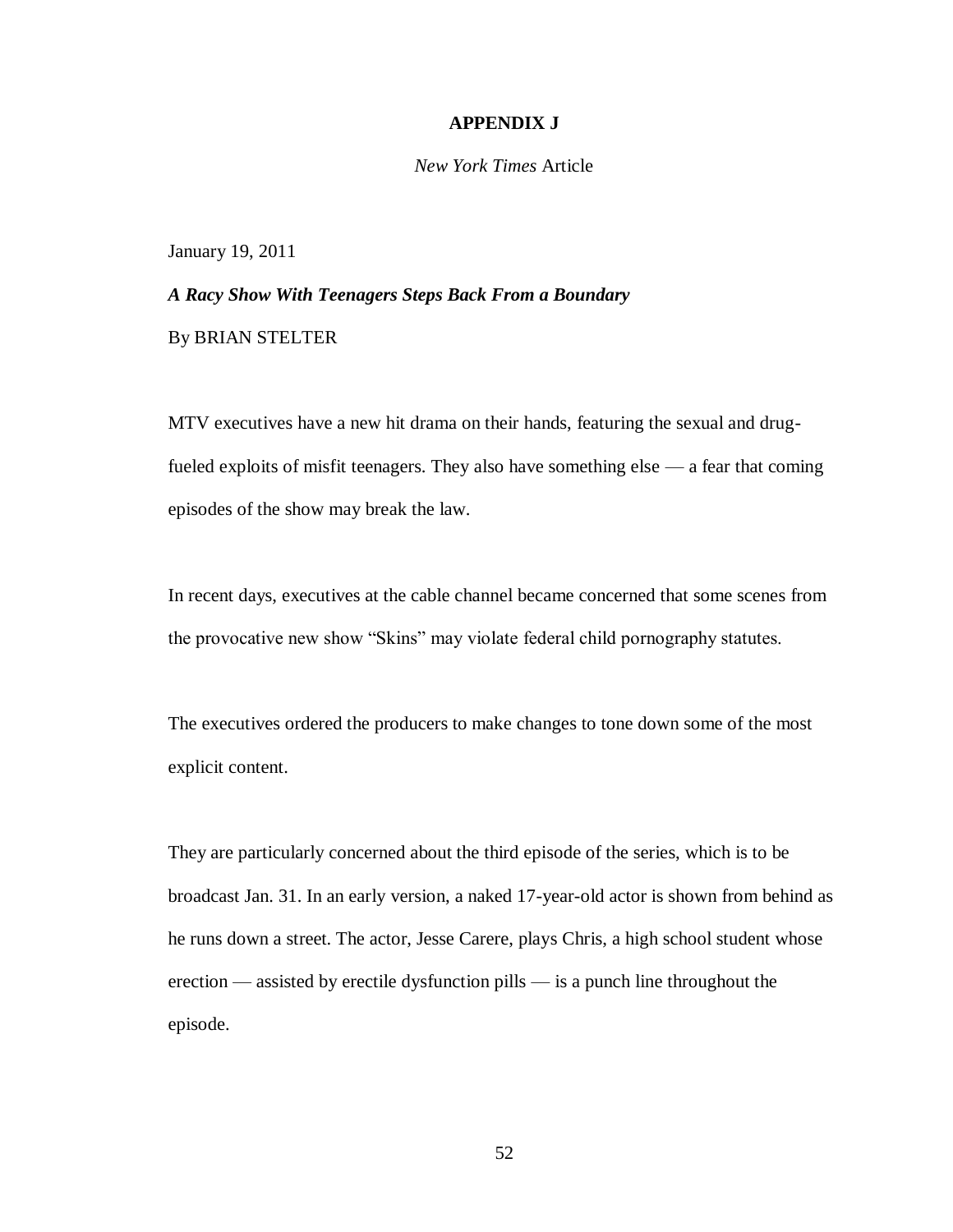The planned changes indicate that MTV, which has been pushing the envelope for decades, may be concerned that it pushed too far this time.

"Skins" is a calculated risk by MTV which is eager to get into the scripted programming business. The channel, a unit of Viacom, has long tested American standards for sexuality and obscenity on television with shows like "The Real World" and "Jersey Shore."

Those reality shows have generally involved adults, but for "Skins," the producers purposefully cast actors ages 15 to 19, most of whom had never acted before.

MTV's president and other executives declined interview requests on Wednesday. An MTV spokeswoman, Jeannie Kedas, insisted that the future episodes of "Skins" were still works in progress. She would not confirm that MTV executives were fearful of running afoul of child pornography laws.

" 'Skins' is a show that addresses real-world issues confronting teens in a frank way," she said in a statement. "We review all of our shows and work with all of our producers on an ongoing basis to ensure our shows comply with laws and community standards. We are confident that the episodes of 'Skins' will not only comply with all applicable legal requirements, but also with our responsibilities to our viewers."

Child pornography is defined by the United States as any visual depiction of a minor engaged in sexually explicit conduct. In some cases, "a picture of a naked child may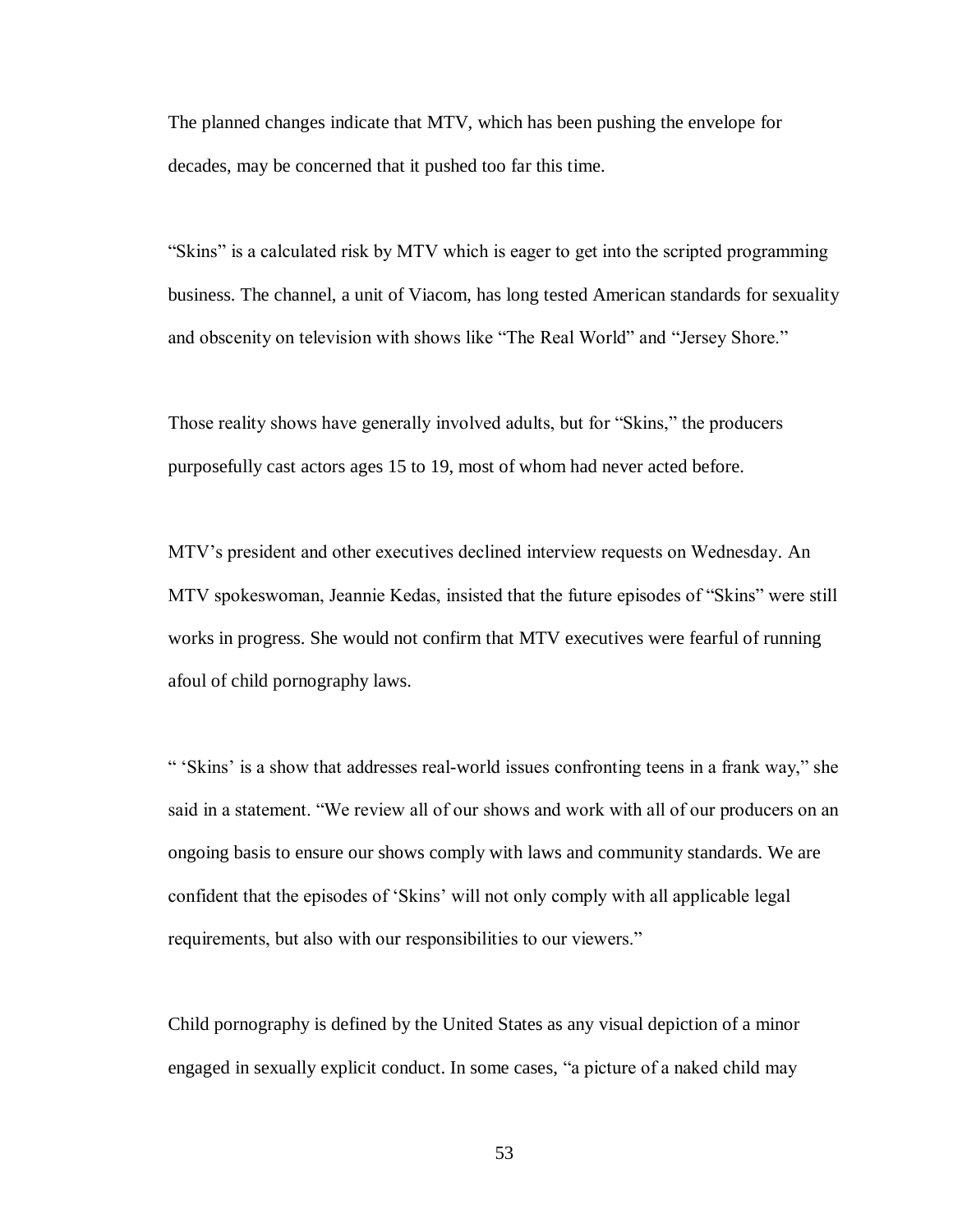constitute illegal child pornography if it is sufficiently sexually suggestive," according to the Justice Department's legal guidance. Anyone younger than 18 is considered to be a minor.

The youngest cast member on "Skins" is 15.

"Skins" is an import from Britain, a country that has historically displayed a higher tolerance for TV eroticism than the United States. The episodes for MTV, including the third one, which was shared with TV critics, are virtually identical to the source material.

The remade episodes, like the ones in Britain, included simulated masturbation, implied sexual assault, and teenagers disrobing and getting into bed together.

With ads that feature groups of barely clothed teenagers, "Skins" is surely one of the most sexually charged programs that MTV has featured. Before it even had its premiere, the Parents Television Council, a TV watchdog group, labeled "Skins" the "most dangerous program that has ever been foisted on your children." The group objected to the gratuitous scenes of drug and alcohol use, violence and sexual acts.

Of course, those scenes may be what attract young viewers in the first place. Jessica Bennett, a senior writer for Newsweek, wrote last week, " 'Skins' may be the most realistic show on television."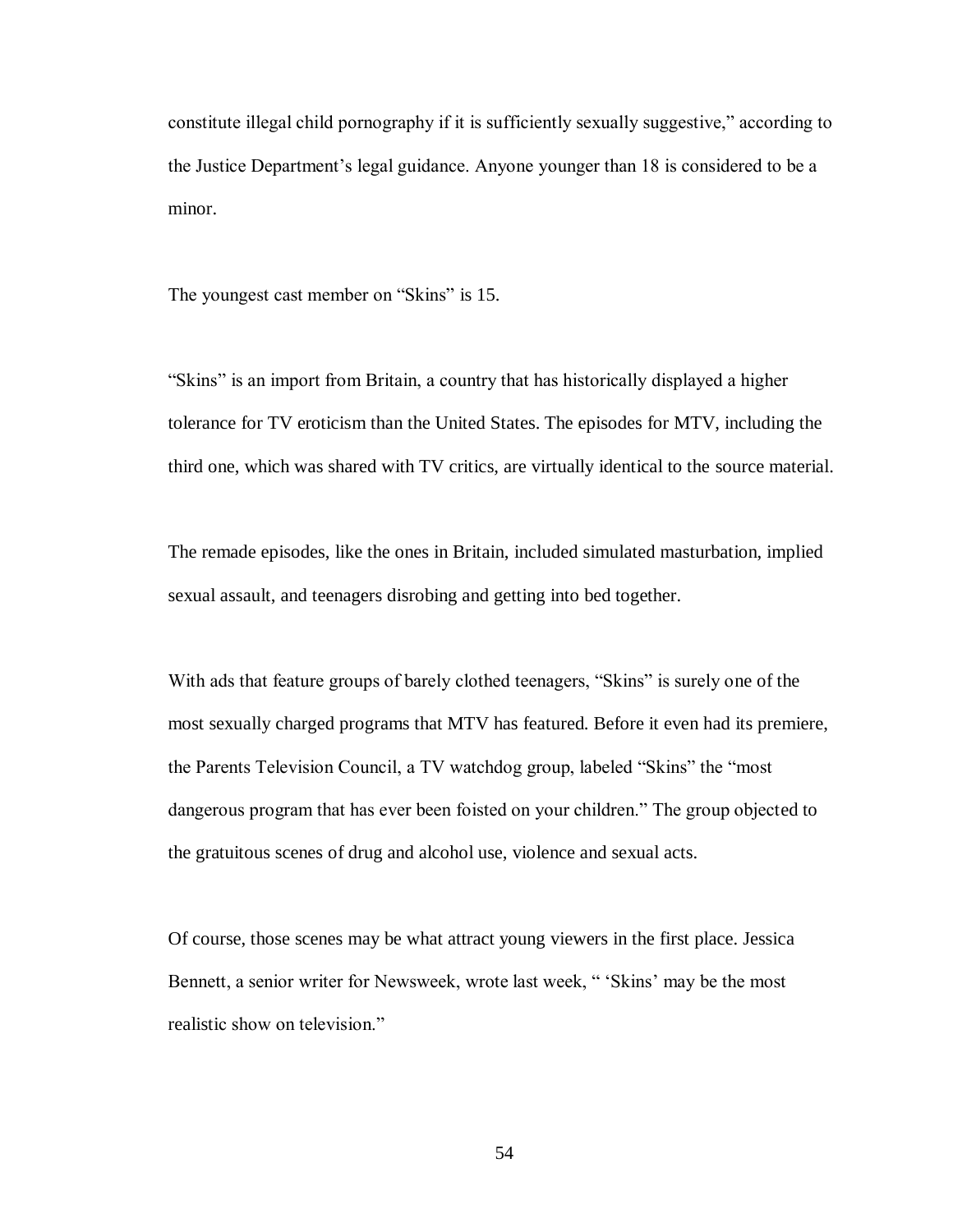The show is off to a running start. It attracted 3.3 million to its premiere on Monday night and set a new first-episode record for the channel among viewers ages 12 to 34.

Episodes of "Skins" are rated TV-MA, indicating that the content may be unsuitable for viewers younger than 17. MTV states in news releases that it is "specifically designed to be viewed by adults." However, many of MTV's viewers are in middle and high school. According to the Nielsen Company, the first episode drew 1.2 million people younger than 18.

MTV noted that the episodes were being shown only at or after 10 p.m. Eastern, and said in the statement, "We also have taken numerous steps to alert viewers to the strong subject matter so that they can choose for themselves whether it is appropriate."

It is unclear when MTV first realized that the show may be vulnerable to child pornography charges. On Tuesday, a flurry of meetings took place at the network's headquarters in New York, according to an executive who attended some of the meetings and spoke only on the condition of anonymity. In one of the meetings, the executives wondered aloud who could possibly face criminal prosecution and jail time if the episodes were broadcast without changes.

Days earlier, MTV held a premiere party for the series in Manhattan. Ensconced there in the V.I.P. perch, the actors huddled around one another and stared in awe at the youthful party that was under way — while unable to partake in the free alcohol that was flowing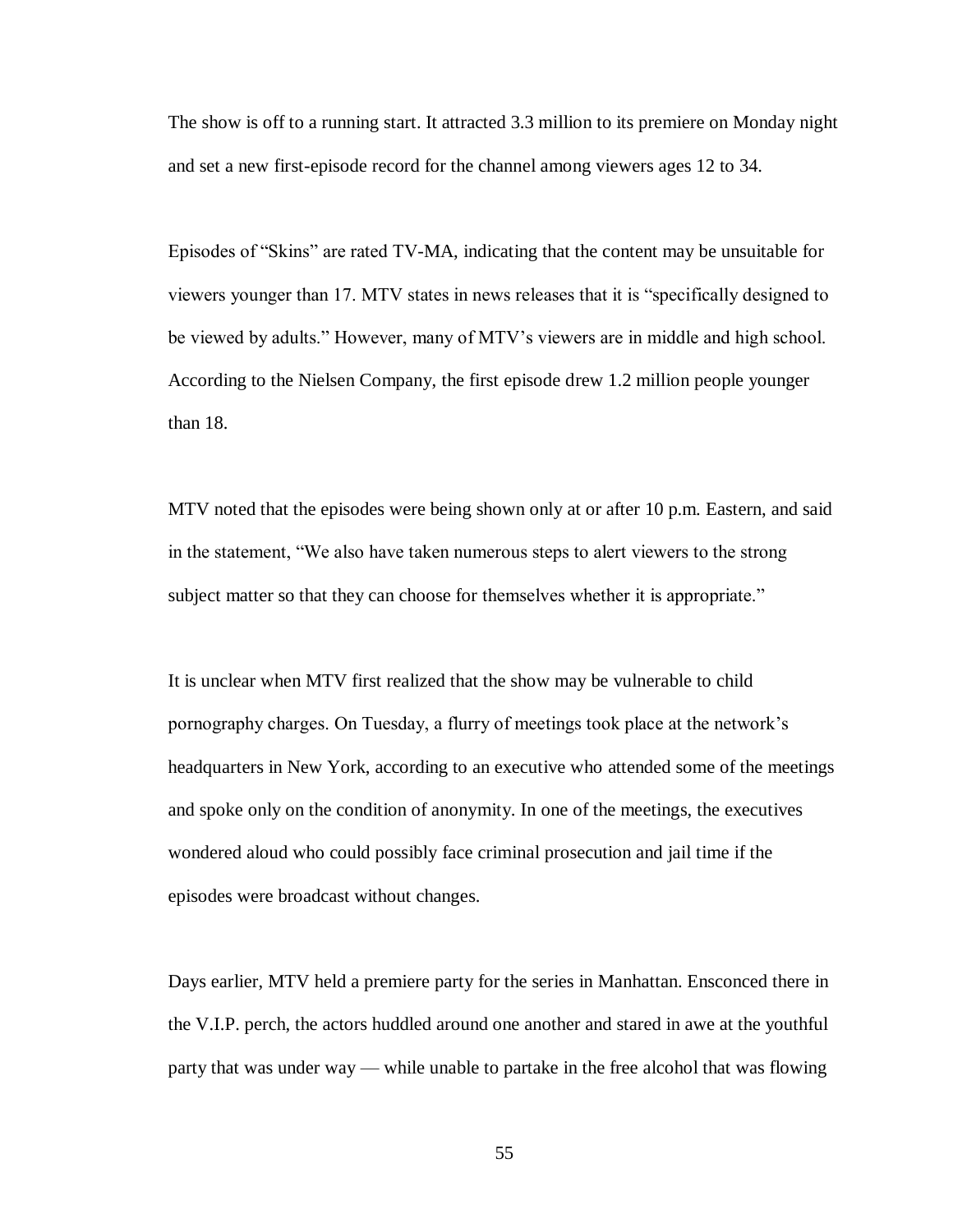in the 21-and-older area. By midnight, several of the actors appeared to have headed home with their parents.

Referring to the largely unknown actors, Bryan Elsley, an executive producer of "Skins," said in a letter to critics last month, "They're making the characters their own and demanding that their voices be heard."

Mr. Elsley and his producing partners did not respond to interview requests on Wednesday, but MTV executives were known to be worried about how the producers would react to the planned changes. The channel intends for the editing to obscure some of the sexual content in the third episode and others.

There are, of course, innumerable examples of youthful sexuality being packaged by the media. Amy M. Adler, a professor of law at New York University who specializes in free speech, art and pornography, pointed to the teenage singer Miley Cyrus's revealing photo shoots and the CW network's use of condemnations by the Parents Television Council of the risqué drama "Gossip Girl" to promote the show.

"There are times when I look at mainstream culture and think it is skirting up against the edge of child pornography law," she said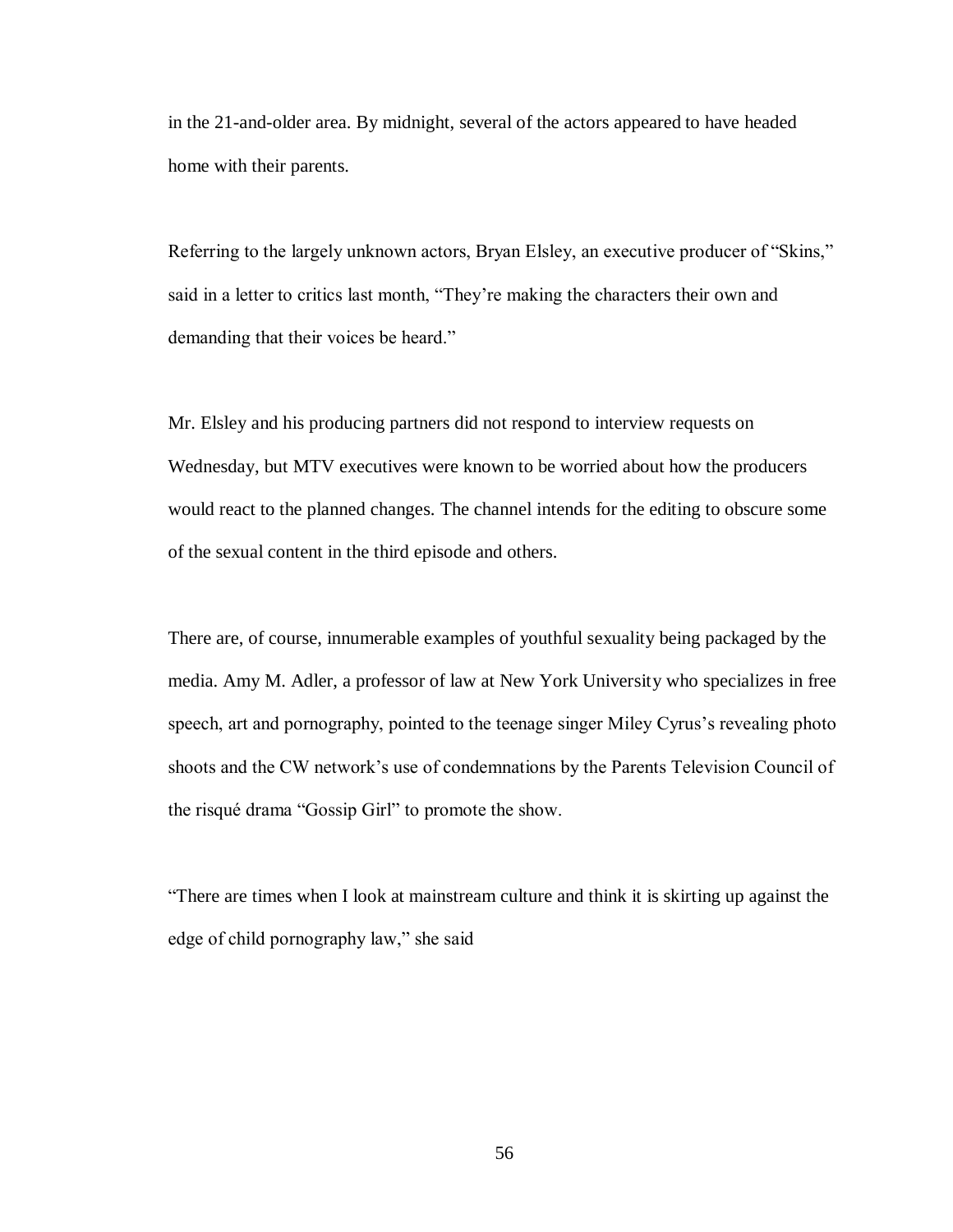# **APPENDIX K**

# MSNBC News Article

# *Racy MTV show 'Skins' is losing an advertiser*

*Hollywood Reporter 1/20/2011 5:26:51 PM ET*

Taco Bell has pulled its ads off "Skins" after the Parents Television Council urged a boycott.

Spokesperson Rob Poetsch tells The Hollywood Reporter, "We advertise on a variety of MTV programs that reach our core demographic of 18 to 34 year olds, which included the premiere episode of 'Skins.' "

"Upon further review, we've decided that the show is not a fit for our brand and have moved our advertising to other MTV programming," he added.

One day after it was reported Viacom executives ordered producers to tone down its racy teen drama, the PTC also announced it's urging the Department of Justice and U.S. Senate and House Judiciary Committees to open an investigation.

"In addition to the sexual content on the show involving cast members as young as 15, PTC counted 42 depictions and references to drugs and alcohol in the premiere episode," the group wrote in a letter to the government organizations.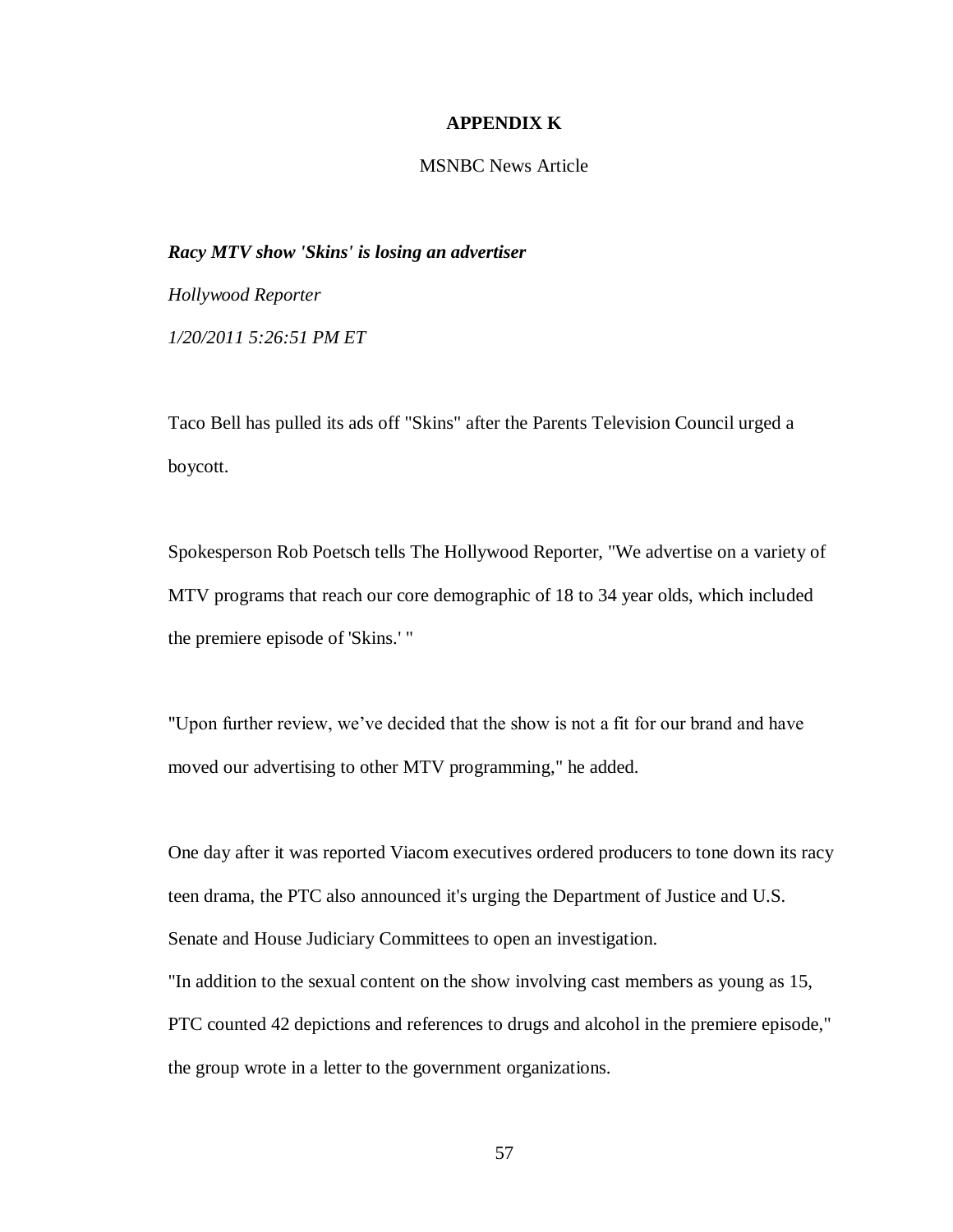"It is clear that Viacom has knowingly produced material that may well be in violation of [several anti-child pornography laws]," added the PTC, which earlier called the show "the most dangerous program ever for children."

The New York Times reported that a number of executives met on Tuesday over concerns the show could violate pornography laws.

While MTV did not confirm that, a rep for the network said, "Skins is a show that addresses real-world issues confronting teens in a frank way. We review all of our shows and work with all of our producers on an ongoing basis to ensure our shows comply with laws and community standards. We are confident that the episodes of 'Skins' will not only comply with all applicable legal requirements, but also with our responsibilities to our viewers.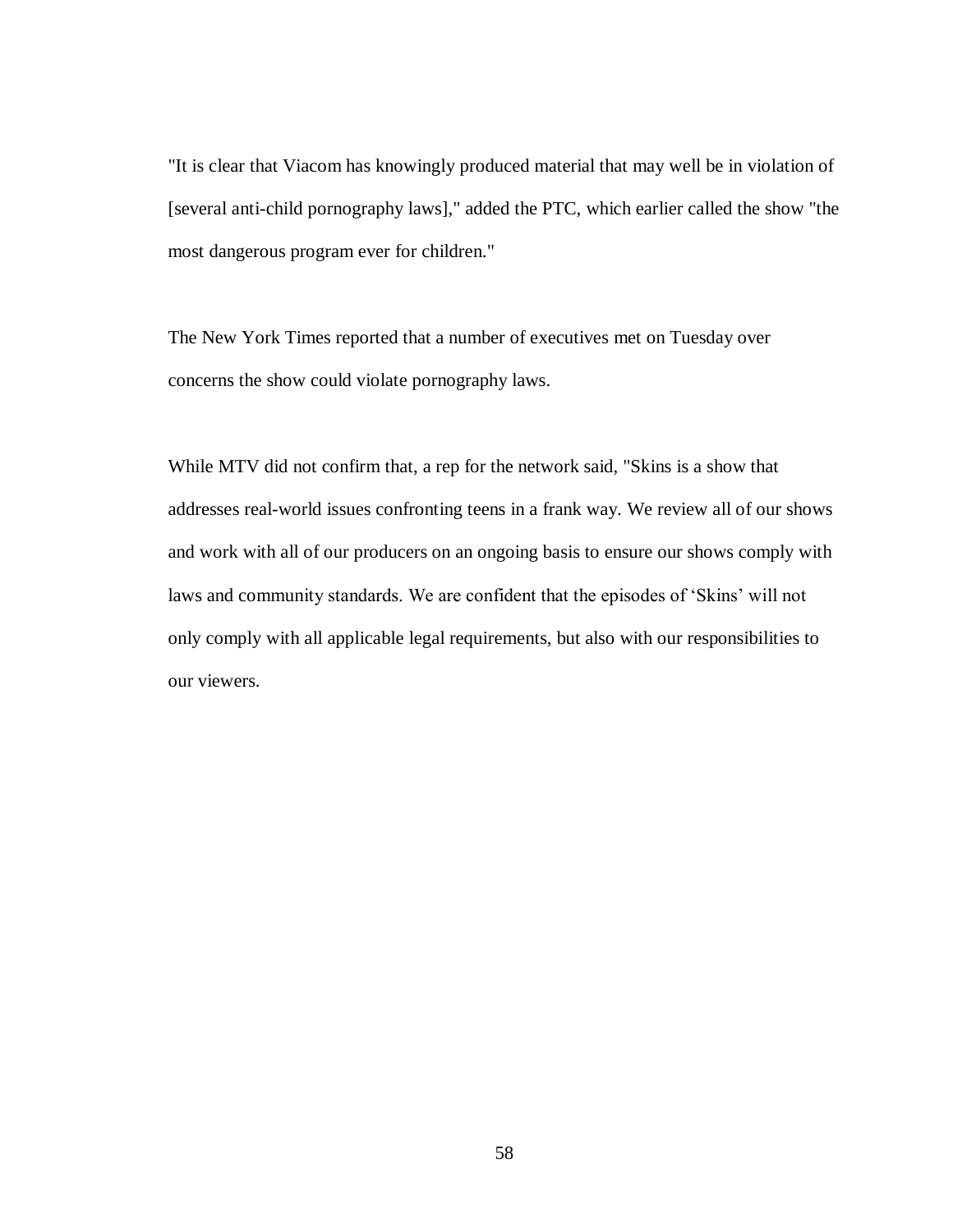# **APPENDIX L**

# Salon.Com Article

# *MTV's "Skins": The Ethics of Profiting from Teen Sexuality*

JANUARY 24, 2011 2:40PM

By Chris MacDonald

There's been a lot of chatter in the last few days about MTV's teensploitation show, "Skins." Of course, one theory says that that's just what MTV has been hoping for  $-a$ lot of free advertizing.

I'm quoted giving a business-ethics perspective on the show in this story, by the NYT's David Carr: "A Naked Calculation Gone Bad."

What if one day you went to work and there was a meeting to discuss whether the project you were working on crossed the line into child pornography? You'd probably think you had ended up in the wrong room.

And you'd be right.

Last week, my colleague Brian Stelter reported that on Tuesday, the day after the pilot episode of "Skins" was shown on MTV, executives at the cable channel were frantically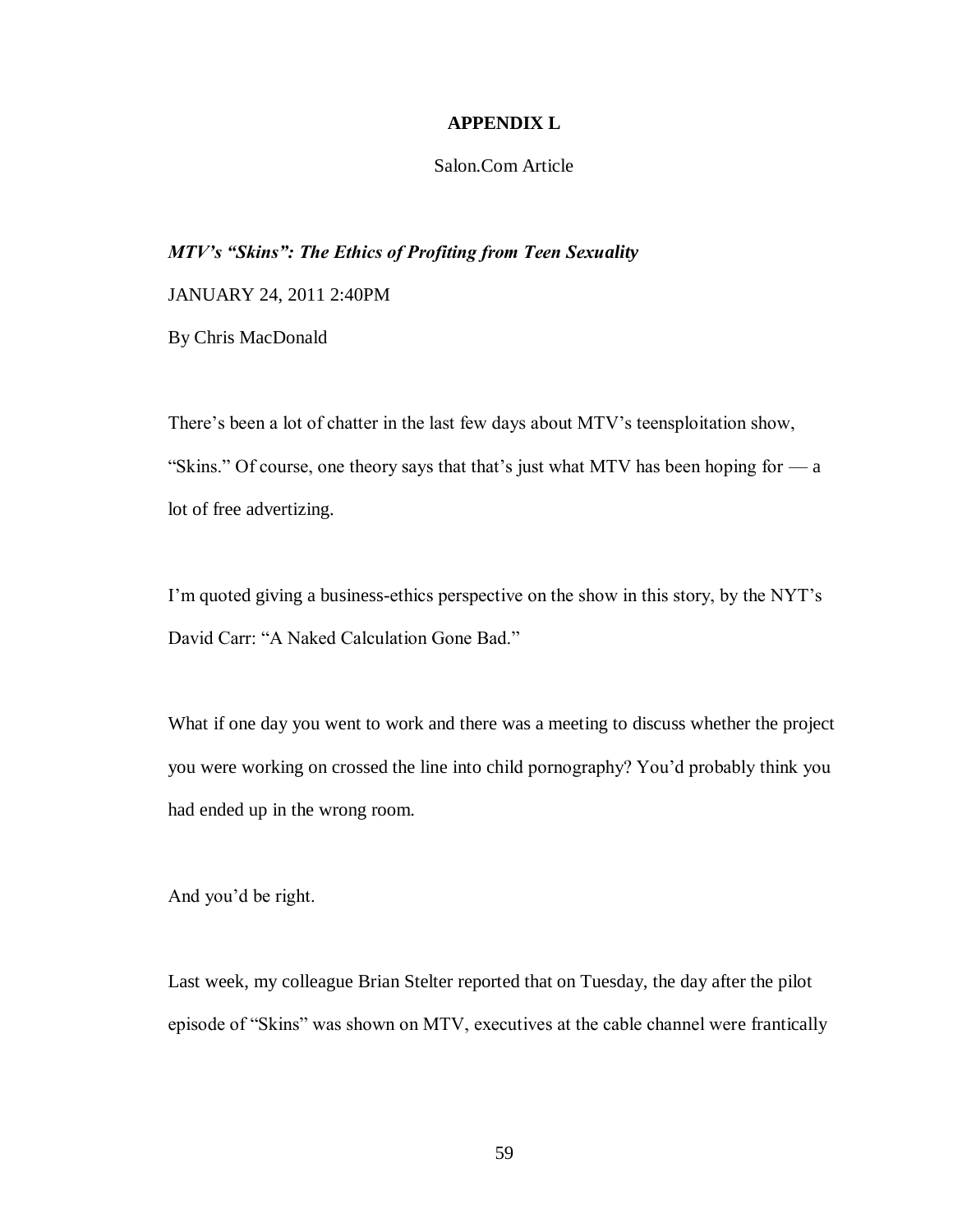meeting to discuss whether the salacious teenage drama starring actors as young as 15 might violate federal child pornography statutes.

Since I'm quoted in that story, I'll just cut to my own conclusion:

"Even if you decide that this show is not out-and-out evil and that the show is legal from a technical perspective, that doesn't really eliminate the significant social and ethical issues it raises," said Chris MacDonald, a visiting scholar at the University of Toronto's Clarkson Center for Business Ethics and author of the Business Ethics Blog. "Teenagers are both sexual beings and highly impressionable, and because of that, they're vulnerable to just these kinds of messages. You have to wonder if there isn't a better way to make a living."

I wouldn't bet one way or the other on how this will turn out — in particular on whether pressure from advocacy groups and advertisers will convince MTV to can the show. If it does, then this controversy turns into a nice example of how just the wrong kind of corporate culture can produce bad results. Consider: there are an awful lot of people involved in conceiving and producing, and airing a TV drama. In order for Skins to make it to air, a lot of people had to spend months and months going with the flow, basically saying to themselves and each other "Yes, it is a really good idea to show teens this way, to use teen actors this way, and to market this kind of show to teens." Hundreds of people involved in the production must have either thought it was a good idea, or thought otherwise but decided they couldn't speak up. If this turns out badly, MTV will have

60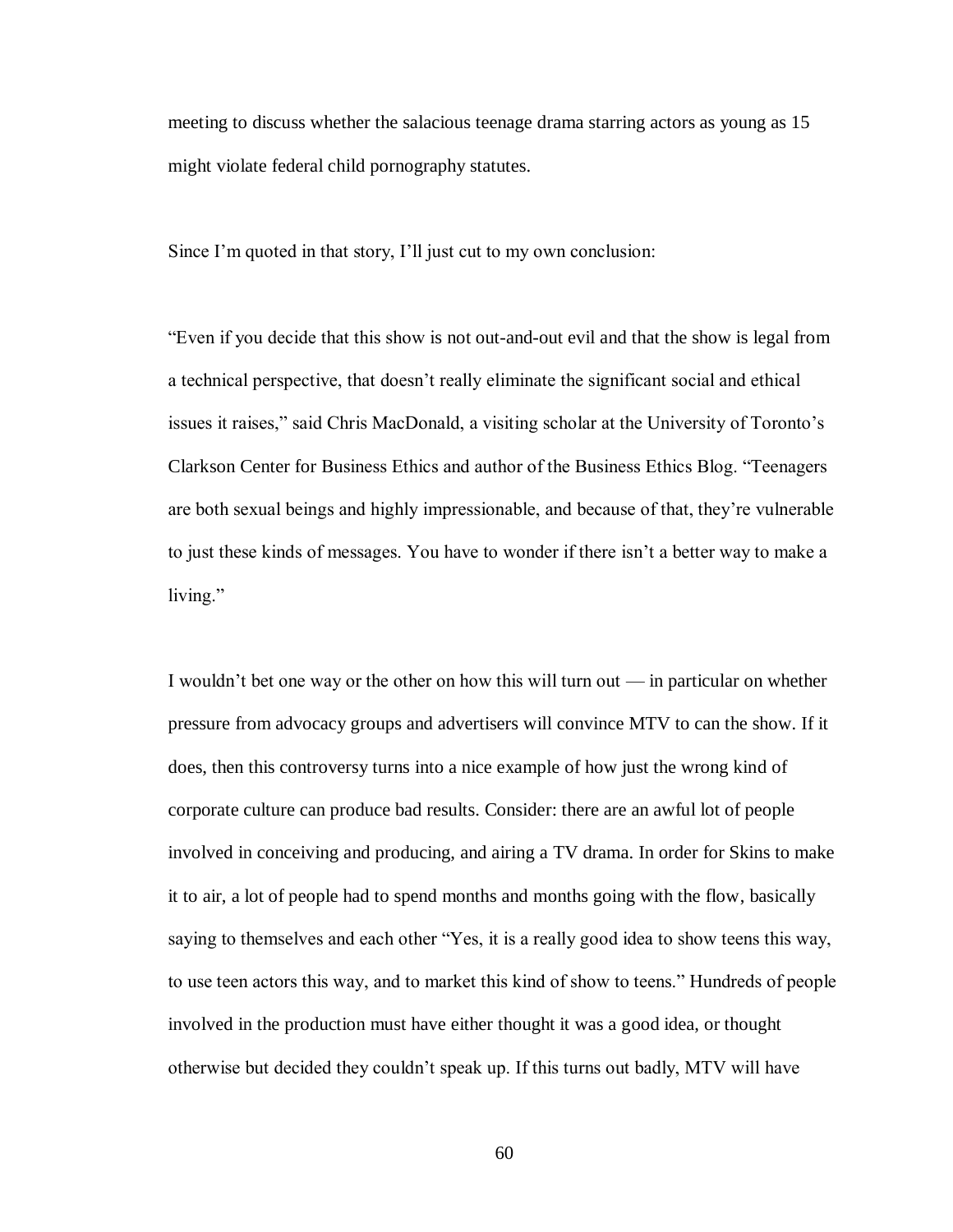provided yet another example of how things can go badly when employees aren't encouraged and empowered to speak up and to voice dissent.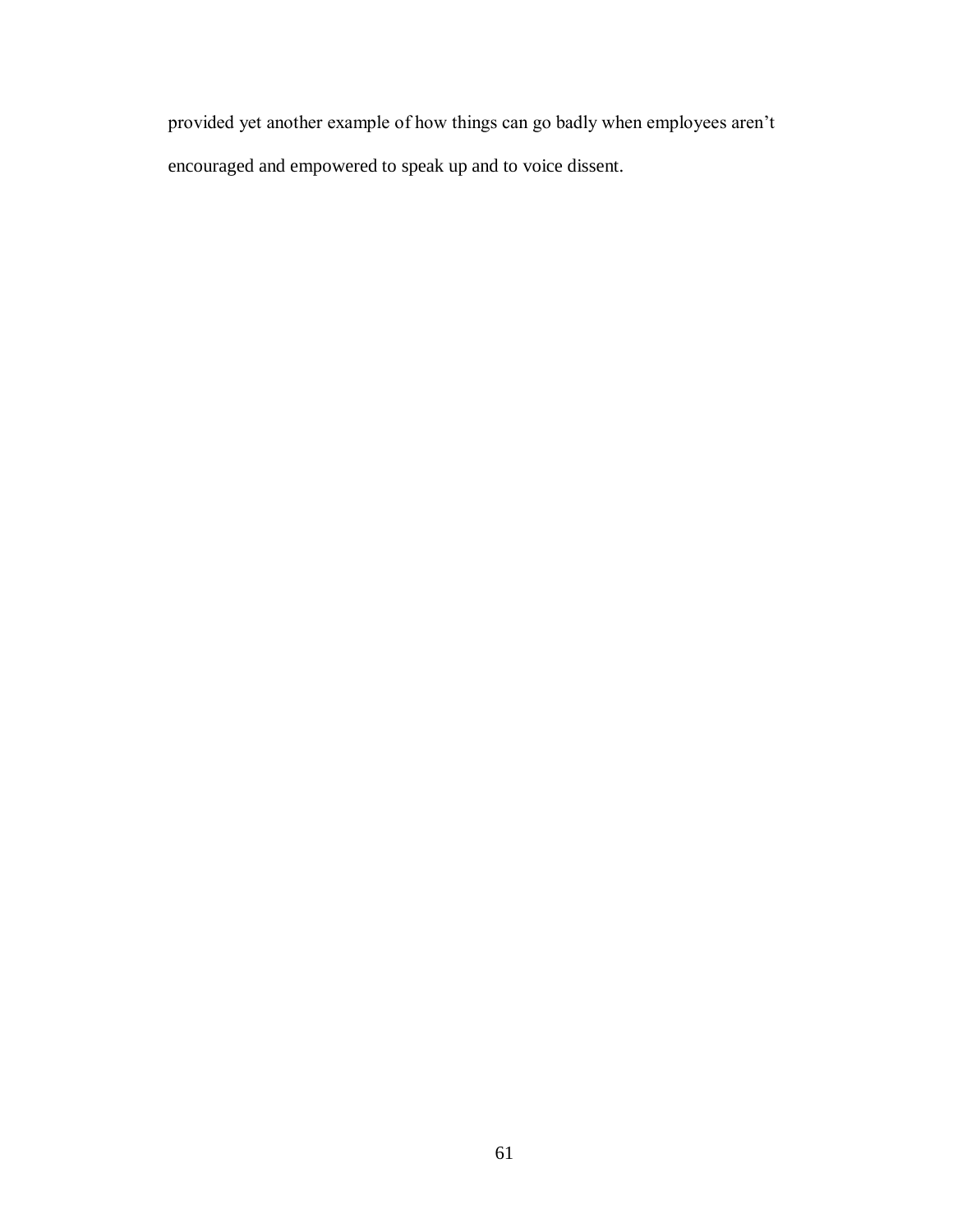# **APPENDIX M**

# ABC News Article

*Taco Bell Pulls Ads From MTV's 'Skins' Amid Call for Congressional, Justice Inquiries* By MARY PFLUM, SARAH KUNIN and AMANDA VANALLEN Jan. 21, 2011 —

MTV's new hit show "Skins" is getting tons of attention for its vivid depiction of teen sex and drug use. The show premiered Monday night before three million viewers.

But now it's getting a heavy dose of criticism, with complaints that MTV has gone too far.

"It's a show about teenagers and it's created for teenagers and I think it goes pretty far," family therapist Terry Real said on "Good Morning America."

"I think you have to raise kids to be what I call media literate and sexually literate. It's [MTV'S "Skins"] kind of like peer pressure on steroids," Real added.

MTV issued a written statement, saying the network has taken all of the necessary steps to ensure they are not breaking any rules.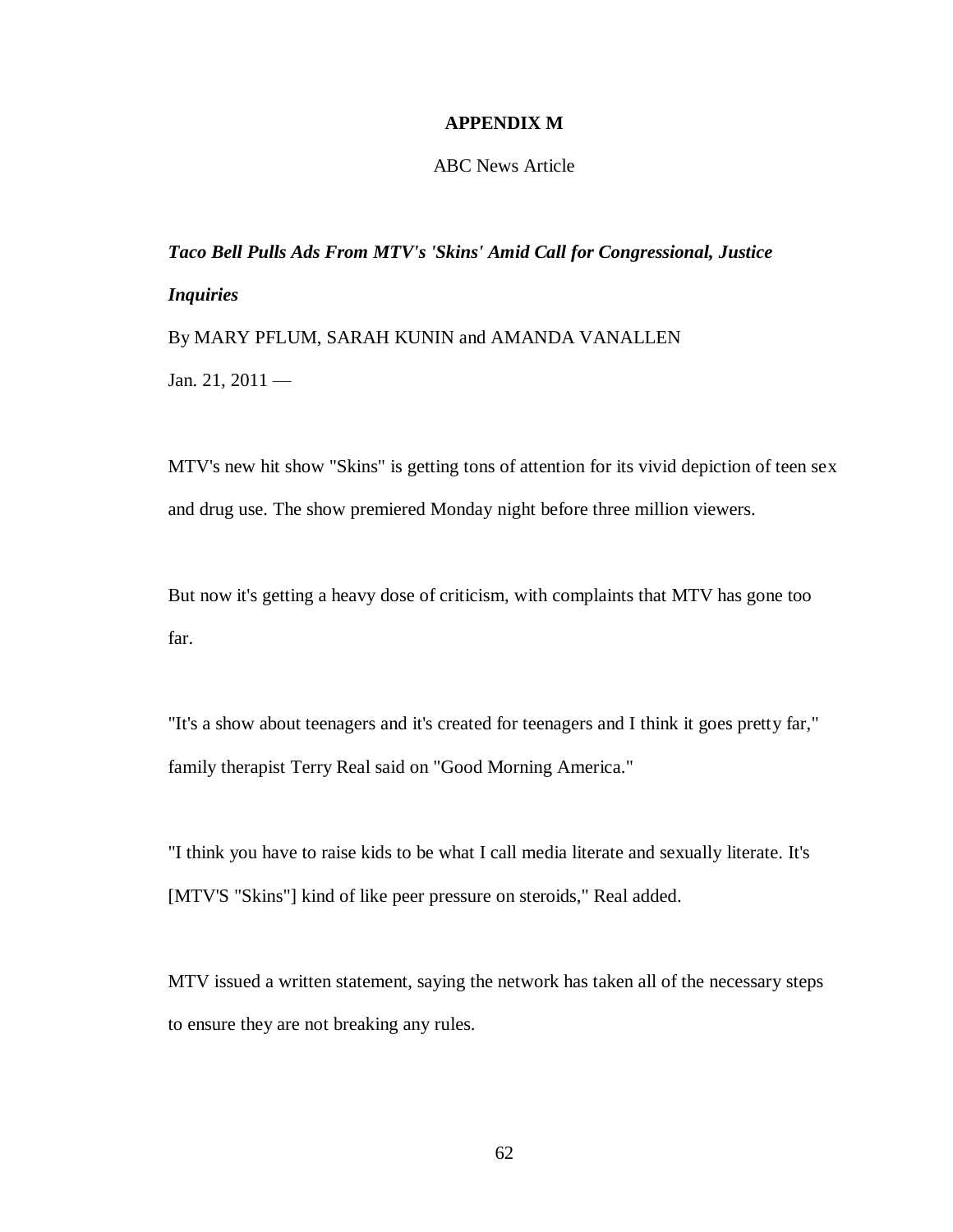"We are confident that the episodes of 'Skins' will not only comply with all applicable legal requirements, but also with our responsibilities to our viewers. We also have taken numerous steps to alert viewers to the strong subject matter so that they can choose for themselves whether it is appropriate."

Although MTV defends the legality of the controversial show, TV Guide business editor Stephen Battaglio believes the network may back off if sponsors back away.

"There have been reports that MTV is going to tone the show down," he said. "If there's any pressure that MTV is going to bow to, it would be to advertisers."

That pressure is already beginning to mount. At least one advertiser, Taco Bell, announced it is pulling its commercials from future shows. Taco Bell is not the only organization up in arms about the new show. The Parents Television Council called on the chairmen of the U.S. Senate and House Judiciary committees and the Department of Justice to open investigations about what the PTC alleges is child pornography on "Skins" involving actors as young as 15.

In addition to the claims of pornography claims, PTC chairman Tim Winter said in a letter to the committee chairs that the group also wants an investigation into allegations of excessive references to drugs and alcohol on the program. The PTC has 1.3 million members.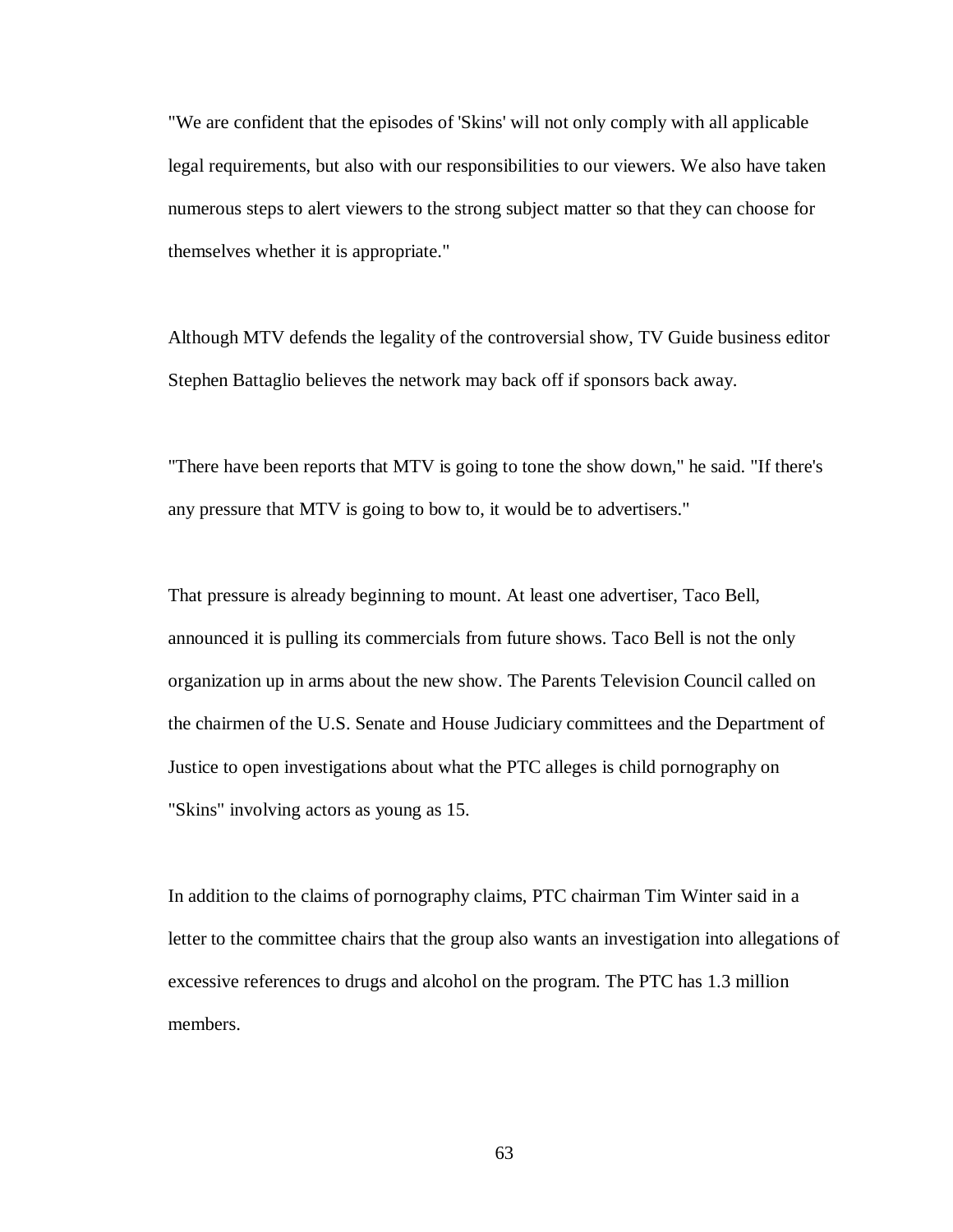Real, the family therapist, said MTV made a big deal about airing the show late, at 10 p.m., but he thinks most teens are still watching. He is concerned that some teenagers believe this show is depicting reality.

"I think that it is terribly important that we let our kids know that this is in fact not the norm," he said.

Real has different concerns for boys than girls who are watching "Skins."

"The concern for the boys is that the idea here is very clearly that even the young boys 14, 15, 16 are up for sex anywhere, anytime with anyone," Real said. "I think that's a lot of pressure for our sons to have to deal with."

He believes the pressure facing teenage boys is unrealistic, but he is more concerned with the obstacles facing young girls.

"The girls concern me even more because if you look at the kind of sexuality that's portrayed its often in fact not mutual, it's about girls feeling they need to service boys in order to keep them," Real said. "I think this a direct, in some ways, backlash to the empowerment of girls. I think we need to stand up to it and have our daughters stand up to it and do what they feel comfortable with."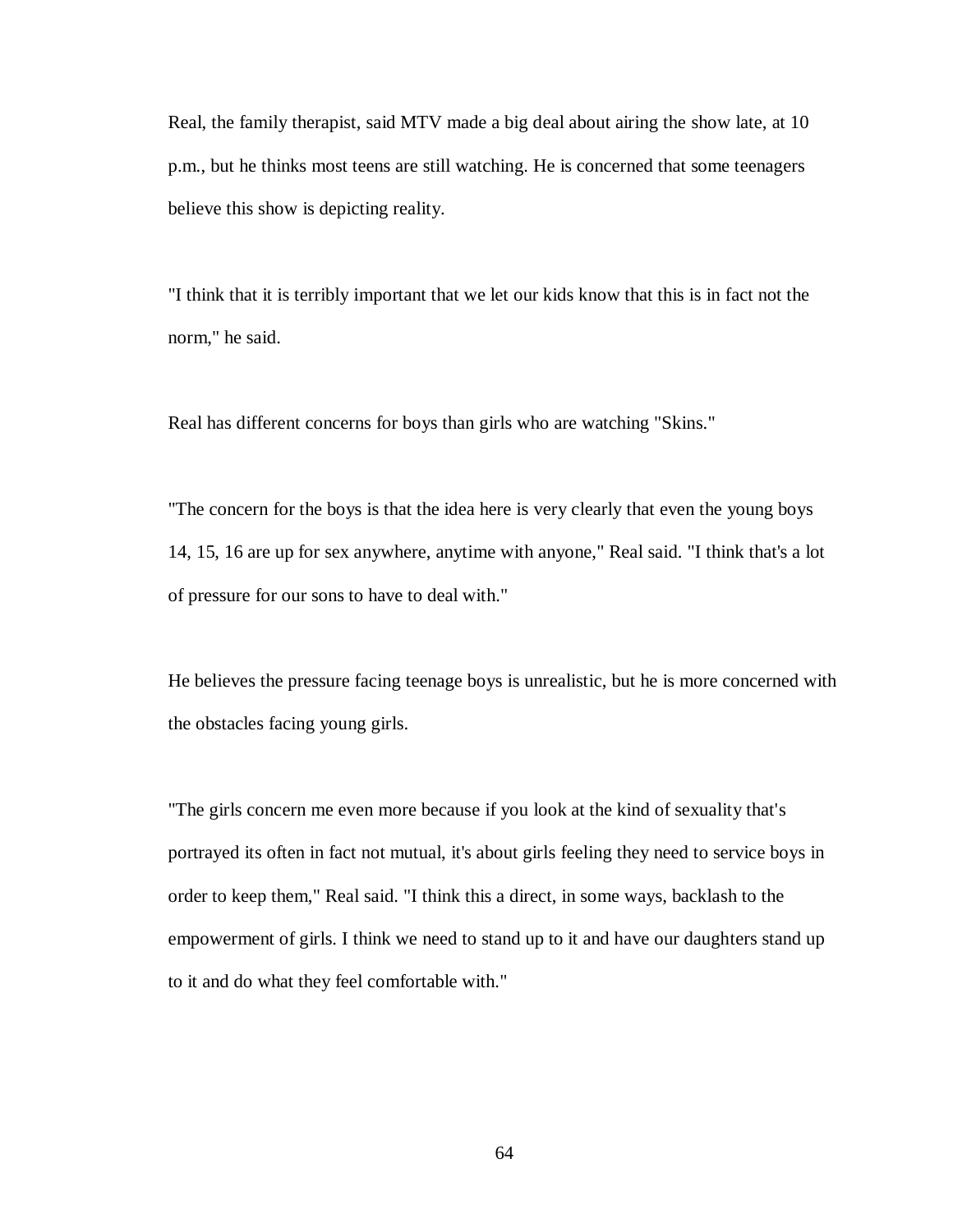Real is not the only person concerned about this new show. Some critics even believe that MTV might be breaking the law by airing "Skins" every week.

Among the concerns are the ages of some of the actors. Several "Skins" cast members are as young as 15 years old. Their roles in upcoming episodes, which include nudity, have prompted some to wonder whether MTV is doing a delicate dance around child pornography issues.

"The bar keeps getting higher for what gets provocative on televisions," said TV Guide's Battaglio. "This time they decided to take a chance on it."

While the controversy surrounding "Skins" may be new, scandals surrounding dramas written and targeted for teens is not. "Skins" joins a growing list of television shows in recent years that have gotten teens talking - and parents worried.

Just last year, "Gossip Girl," the CW series about Manhattan teens, caused a scandal when three of its characters took part in three-way sex.

But some high school students say they prefer the kind of drama that's portrayed on "Skins." They say it's true-to-life whether parents like it or not.

"That's just really how life is except not to their extremes," one teen told ABC News.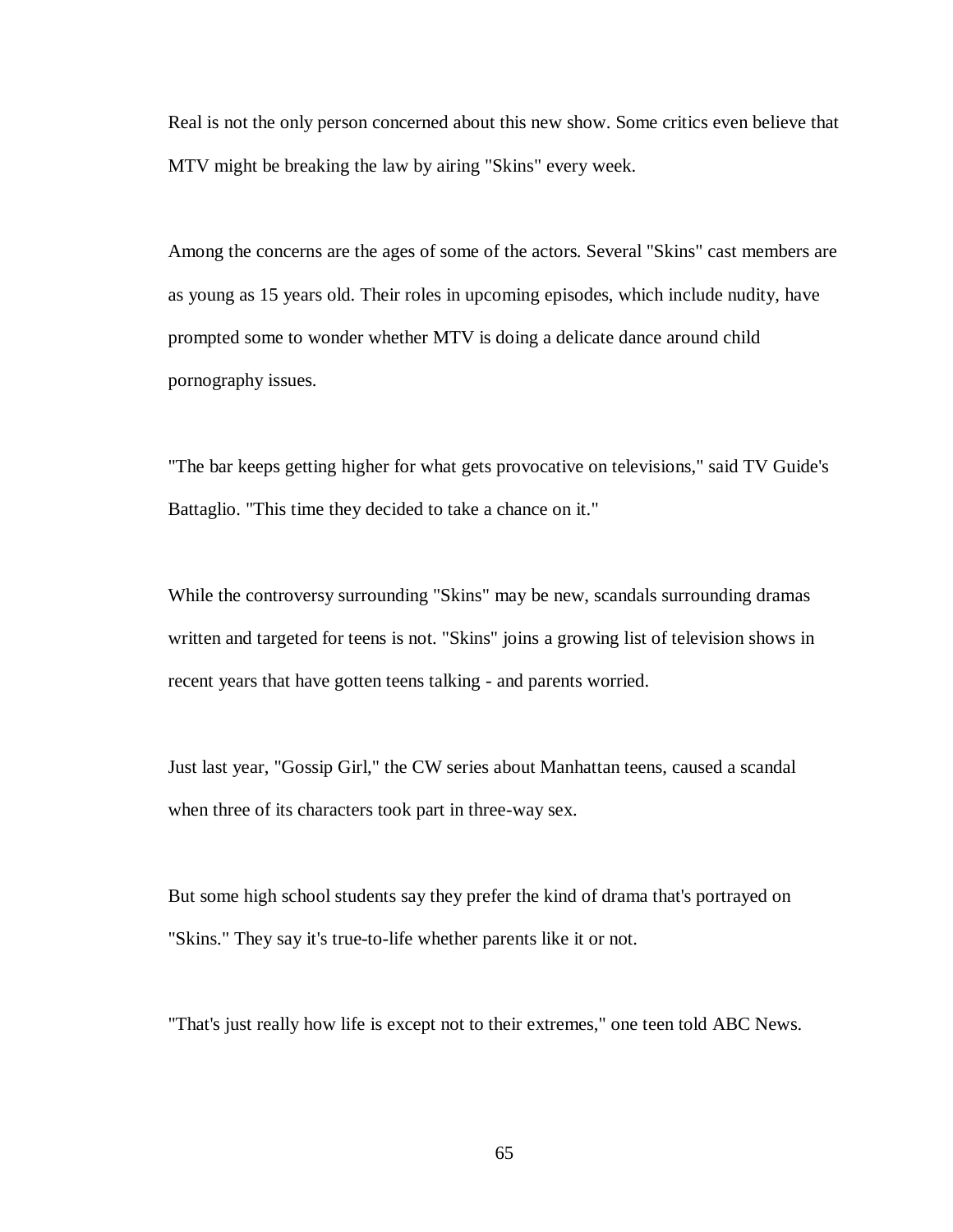"You can't say I don't want them to watch this because then they'll do it. She might already be doing that. You can't say it's all television," another teen added.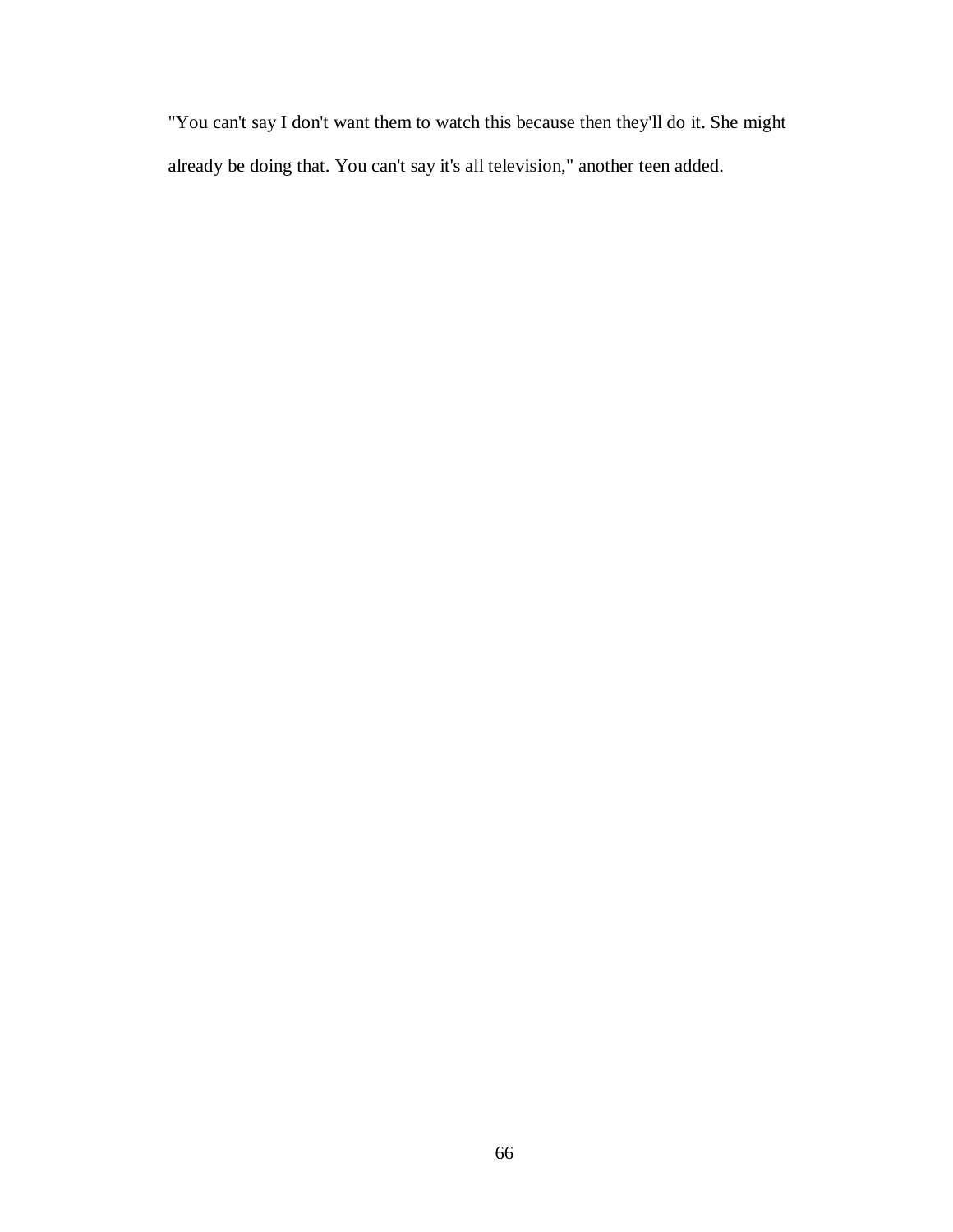# **APPENDIX N**

New York Daily News Article

*'Skins' is not being canceled by MTV, despite ratings drop from 3.3 to 1.6 million: network rep* BY SORAYA ROBERTS DAILY NEWS STAFF WRITER Wednesday, January 26, 2011

"Skins" may have taken a ratings dive, but that doesn't mean the show is packing it in, the Daily News has exclusively learned.

After losing six advertisers -- Taco Bell, GM, Schick, Subway, H&R Block and Wrigley -- in the past couple of weeks, the MTV series' ratings dropped from 3.3 million viewers in its debut to 1.6 million viewers for its second episode, which aired Monday night.

A rep for MTV has denied a report by Fox News that the network is canceling the show in light of these numbers, releasing a statement to the Daily News stating that MTV "stands by the U.S. adaptation of 'Skins' and the vision of its creator Bryan Elsley."

"'Skins' has earned the loyalty of fans across the globe for its thoughtful and honest portrayal of teen life today," the network said. "An internationally acclaimed scripted drama, the show has been honored with a long list of prestigious awards."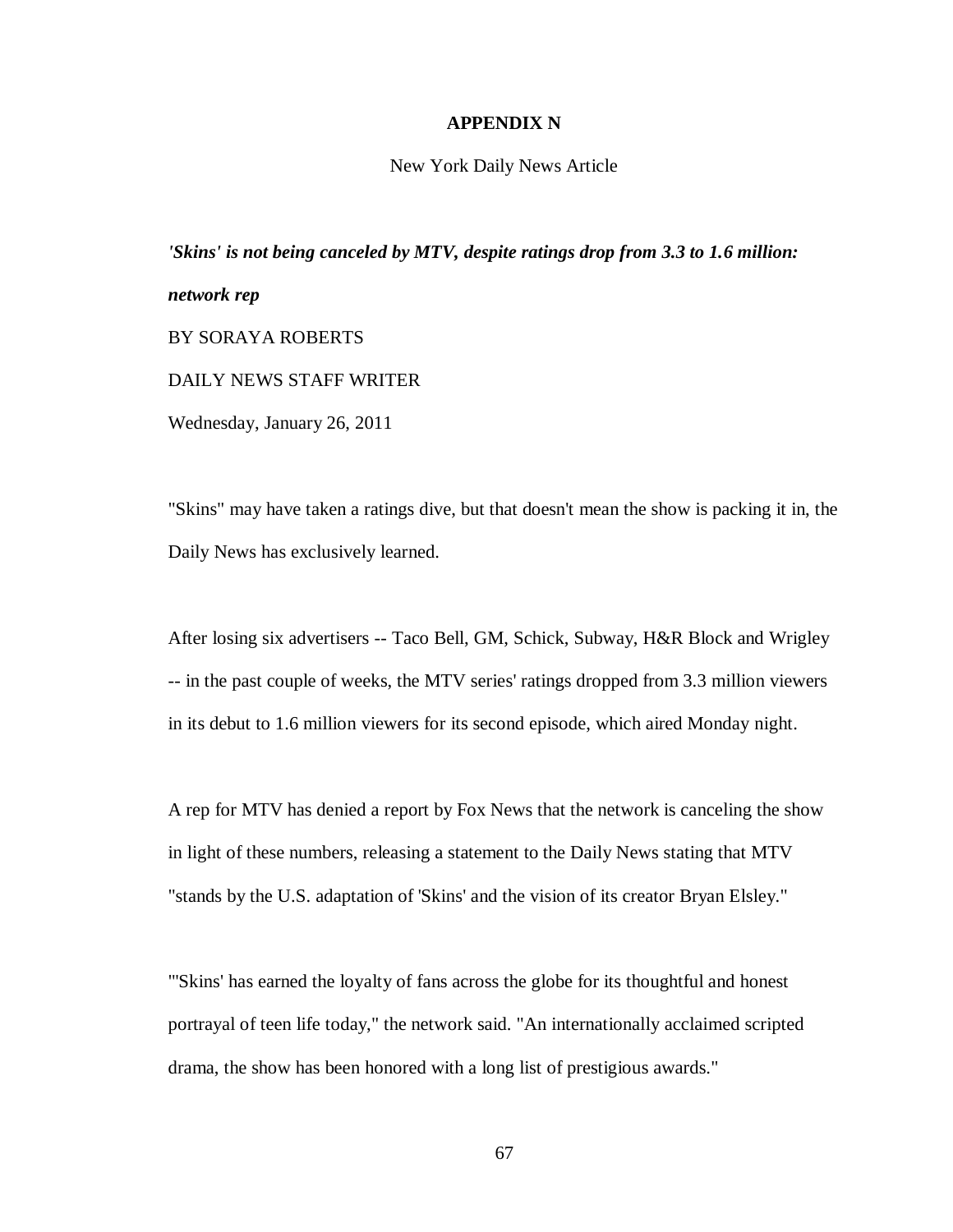The second episode ratings were in line with competitive scripted shows across cable and network TV. Ratings for the show's premiere were also inflated by the lead in of "Jersey Shore," which was absent this week.

According to deadline.com, the numbers actually exceeded internal projections ratings by MTV.

"Skins" has been stirring up controversy in the past few weeks following the Parents Television Council's claim that it is "the most dangerous TV show" for kids and that many of its scenes -- played by real teens, some as young as 15 -- are grounds for child pornography charges.

The PTC has gone so far as to ask the government to investigate the show.

"SKins" co-creator Bryan Elsley -- the man behind the original UK series that premiered in 2007 -- recently responded to the controversy surrounding his show.

"In the UK, viewers and commentators very quickly realized that although there are some sensational aspects to the show, 'Skins' is actually a very serious attempt to get to the roots of young people's lives," he wrote in a Huffington Post blog. "Sometimes that truth can be a little painful to adults and parents."

"Skins" airs Mondays at 10 p.m. on MTV.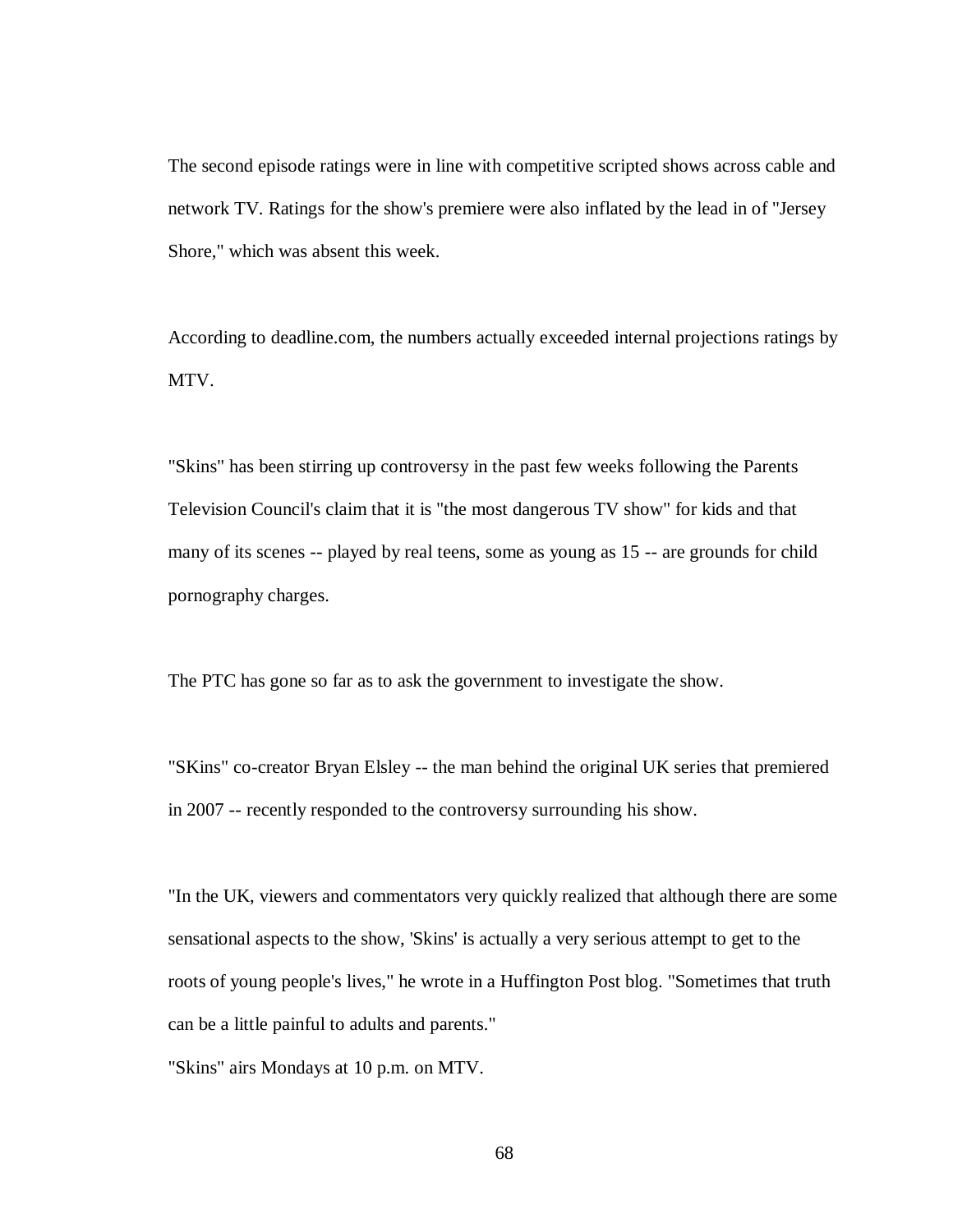### **APPENDIX O**

### Hollywoodreporter.com Article

EXCLUSIVE: Taco Bell Pulls Ads From MTV's 'Skins' Over Racy Content 1:30 PM PST 1/20/2011 by Lindsay Powers

"We've decided that the show is not a fit for our brand and have moved our advertising to other MTV programming," a rep tells THR.

Taco Bell has pulled its ads off Skins after the Parents Television Council urged people to contact the company to protest.

Spokesperson Rob Poetsch tells The Hollywood Reporter, "We advertise on a variety of MTV programs that reach our core demographic of 18 to 34 year olds, which included the premiere episode of Skins."

"Upon further review, we've decided that the show is not a fit for our brand and have moved our advertising to other MTV programming," he added.

One day after it was reported Viacom executives ordered producers to tone down its racy teen drama, the PTC also announced it's asking the Department of Justice and U.S. Senate and House Judiciary Committees to open an investigation.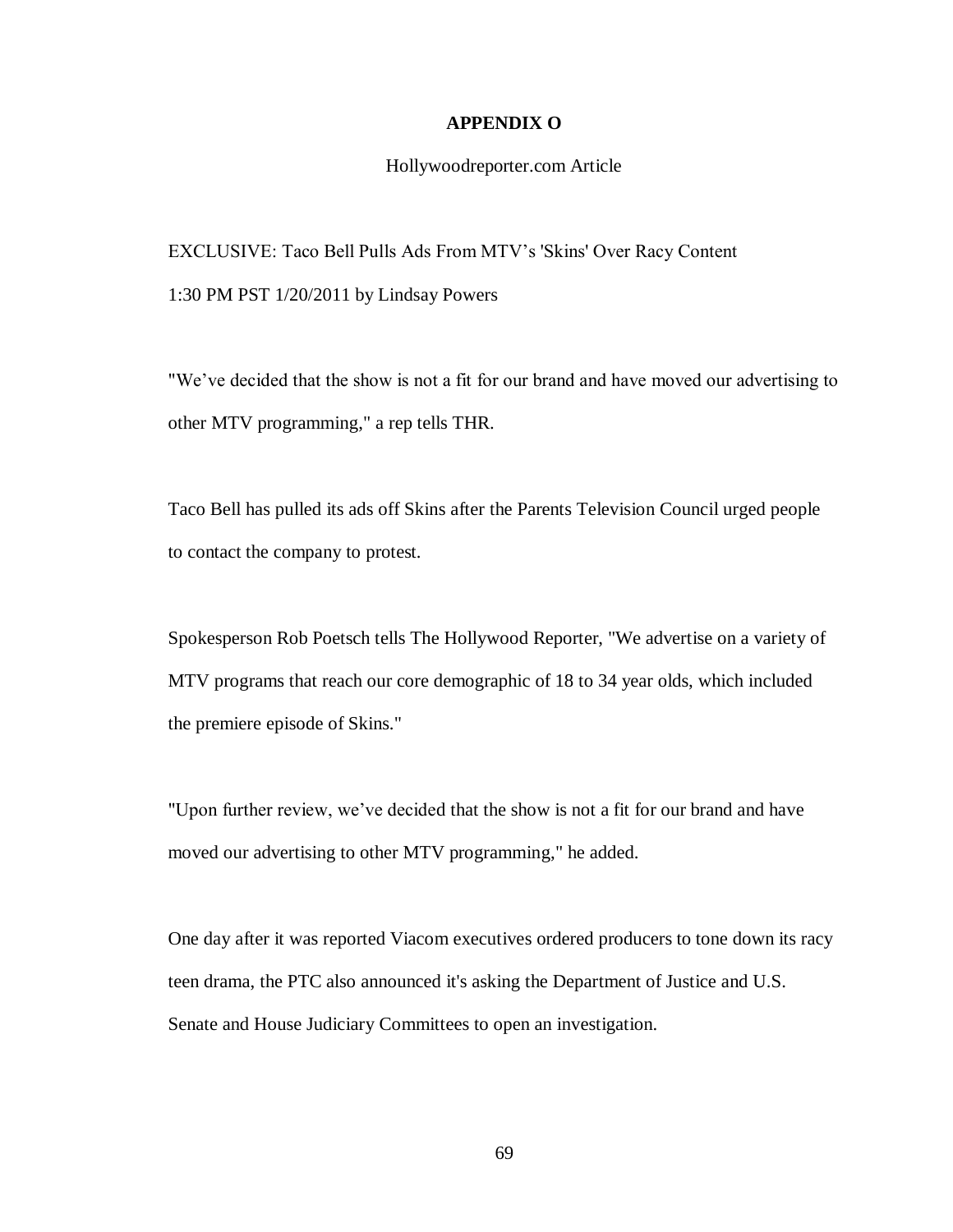"In addition to the sexual content on the show involving cast members as young as 15, PTC counted 42 depictions and references to drugs and alcohol in the premiere episode," the group wrote in a letter to the government organizations.

"It is clear that Viacom has knowingly produced material that may well be in violation of [several anti-child pornography laws]," added the PTC, which earlier called the show "the most dangerous program ever for children."

The New York Times reported that a number of executives met on Tuesday over concerns the show could violate pornography laws.

While MTV did not confirm that, a rep for the network said, "Skins is a show that addresses real-world issues confronting teens in a frank way. We review all of our shows and work with all of our producers on an ongoing basis to ensure our shows comply with laws and community standards. We are confident that the episodes of Skins will not only comply with all applicable legal requirements, but also with our responsibilities to our viewers."

Taco Bell isn't the first major food chain to pull out of a controversial MTV show. Domino's Pizza yanked its ad spots from Jersey Shore in 2009.

70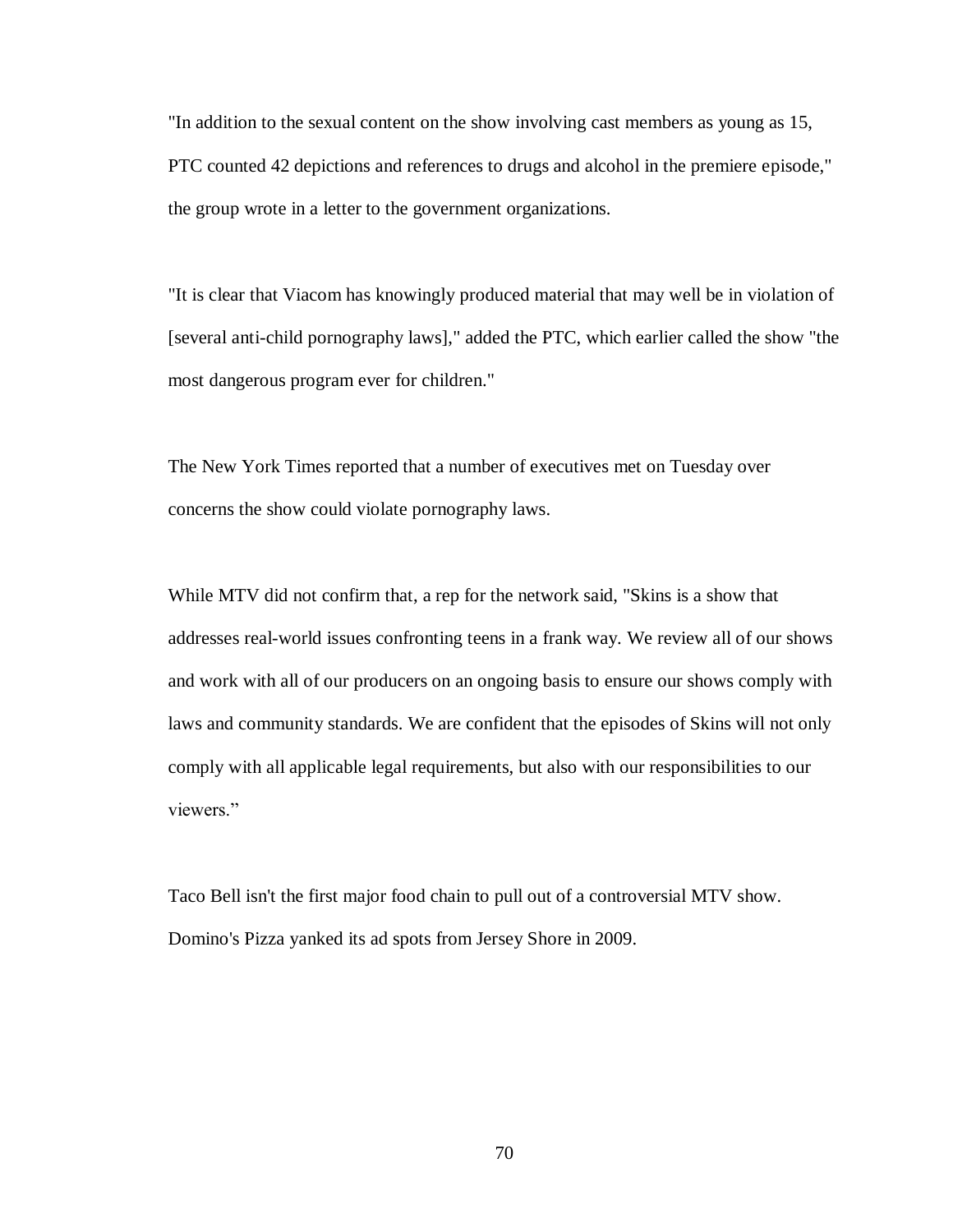### **APPENDIX P**

### Deadline.com Article

# *Now Subway Pulls Ads From 'Skins'; Joins H&R Block, Wrigley, GM & Taco Bell* By NELLIE ANDREEVA

Monday January 24, 2011 @ 10:45am PST

UPDATE, MONDAY: The fast-food restaurant chain, which on Saturday became PTC's new main target, has pulled its ads from MTV's Skins.

UPDATE, SATURDAY: Today, the Parents Television Council praised another advertiser, Wrigley, for suspending advertisements on MTV's Skins. Another company, H&R Block, also has asked that its MTV ads don't run on Skins. PTC is still going after other advertisers for endorsing a program with such "extreme" content. Just this morning, PTC activists began contacting Subway directly.

FRIDAY 3:15 PM: General Motors has joined Taco Bell in pulling advertising from MTV's racy drama series Skins, according to the Parents Television Council, which has been leading the crusade against the show that features suggestive or explicit content with underage actors.

Ads for GM's Chevy Volt aired during the premiere of Skins on Monday. But GM has told PTC that Skins was on its 'do not buy' list on MTV, that the commercials had aired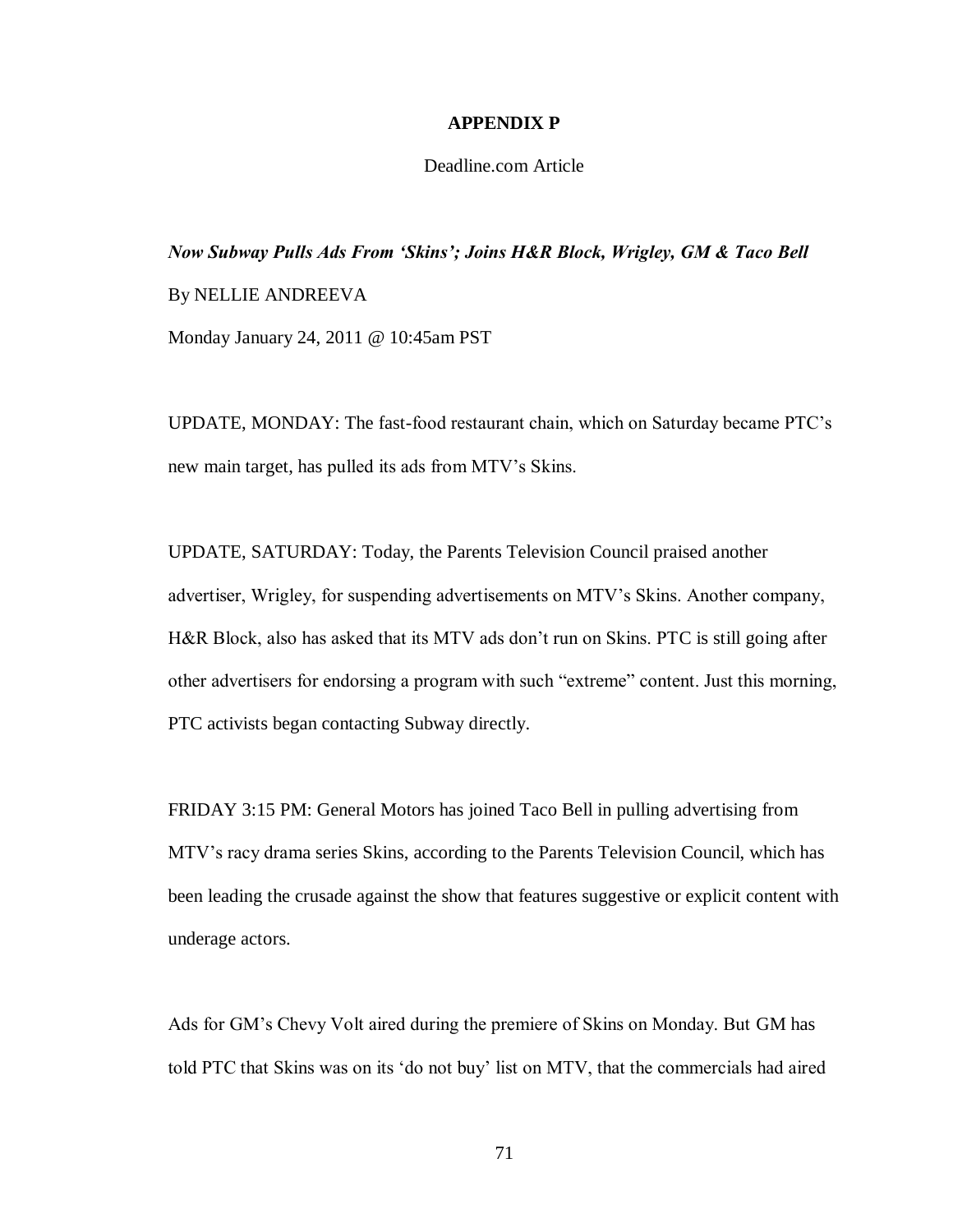in error and that the company has no intention of advertising on the show. "Every single advertiser who sponsored the premiere episode of Skins is not only endorsing, but glorifying teen drug and alcohol abuse, not to mention a plethora of baseless sexual content," PTC said in a statement. It also listed the sponsors for Skins, urging them to withdraw their support for the show: Schick Hydro, H&R Block, L'Oreal, Subway, Foot Locker, Orbit chewing gum and Extra chewing gum. The TV watchdog yesterday called on the U.S. Senate and House Judiciary Committees and the Department of Justice to open an investigation for possible child pornography and exploitation on the show, because of the ages of its cast, 15-19.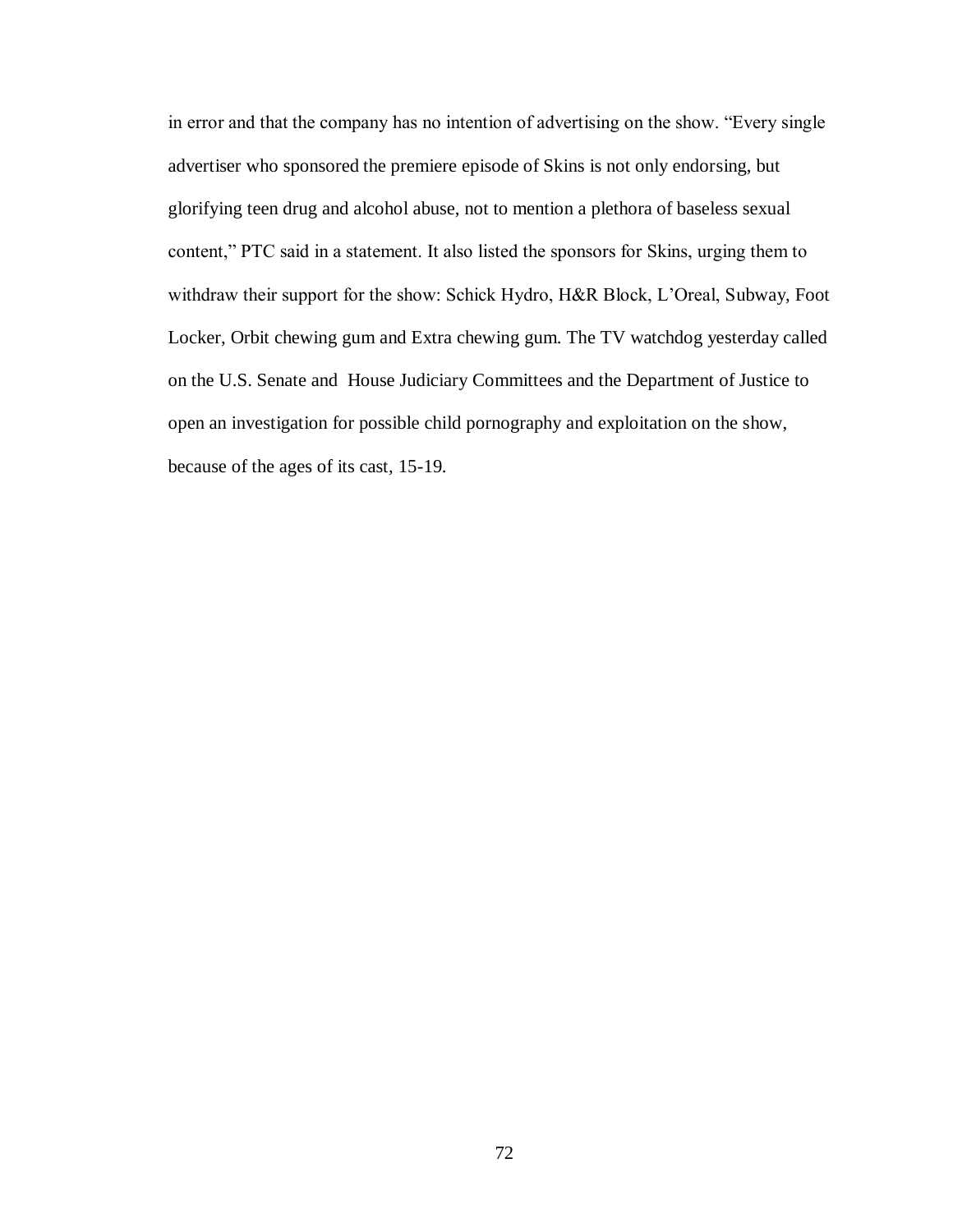#### **APPENDIX Q**

Huffington Post Article: 'I Just Want My Pants Back'

MTV's 'I Just Want My Pants Back' Becomes New Target For PTC Posted: 02/14/2012 9:50 am React

The Parents Television Council is going after MTV once again, and this time for their new scripted series "I Just Want My Pants Back," based off David J. Rosen's novel off the same name.

"Pants Back" is a semi-raunchy relationship comedy about young post-graduates in their twenties, living in Brooklyn, NY. According to the PTC, it's going after the show's sponsors because MTV is targeting 12-year-old children with the show's racy content.

"Once again MTV is taking HBO-style content and marketing it to a Nickelodeon-age audience," said PTC president Tim Winter, as reported by EW.com. "The network programming executive is on the record saying 12-year-olds are in his crosshairs. And the TV-14 content rating is intentionally misleading for parents and for advertisers. The Parents Television Council will not sit silently and allow this affront to go unchallenged."

But that's not all. Winter then goes on to warn parents -- and MTV's advertisers -- of the kind of materiel "Pants Back" is exposing to children.

"All of MTV's advertisers, including Dr. Pepper, T-Mobile and Toyota, will be asked if foursomes and a woman who tells her sexual partner to 'stick a finger in my a--' are an accurate reflection of their hard-earned corporate brands," Winter said. "Parents need to be warned about MTV's stated intention to target children as young as 12 with this explicit material."

73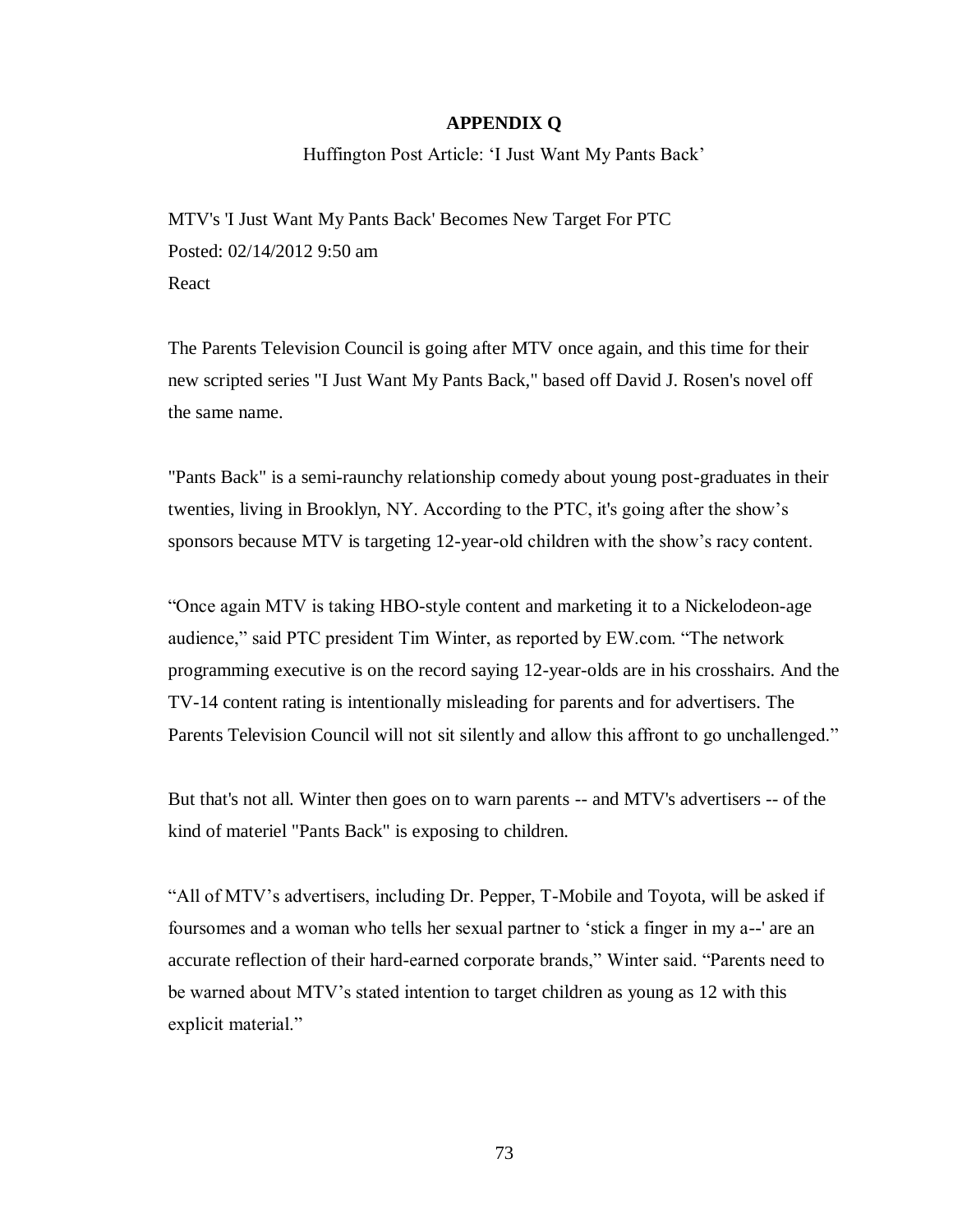While, MTV's target demo is indeed 12 to 34, not every MTV show is aimed toward the younger end of the network's demo. Not to mention that "Pants Back" airs at 11 p.m. EST on Thursdays, after the network's other controversial show, "Jersey Shore." Edited episodes of "Pants Back" do re-air during the day, but the daytime re-airs have been edited to take the more racy content out.

Last season, the PTC went after MTV's ill-fated remake of the UK's "Skins," which had similar raunchy content and dialogue. That specific program, however, was about high school-aged teenagers, and the PTC had a better argument for it's sponsors.